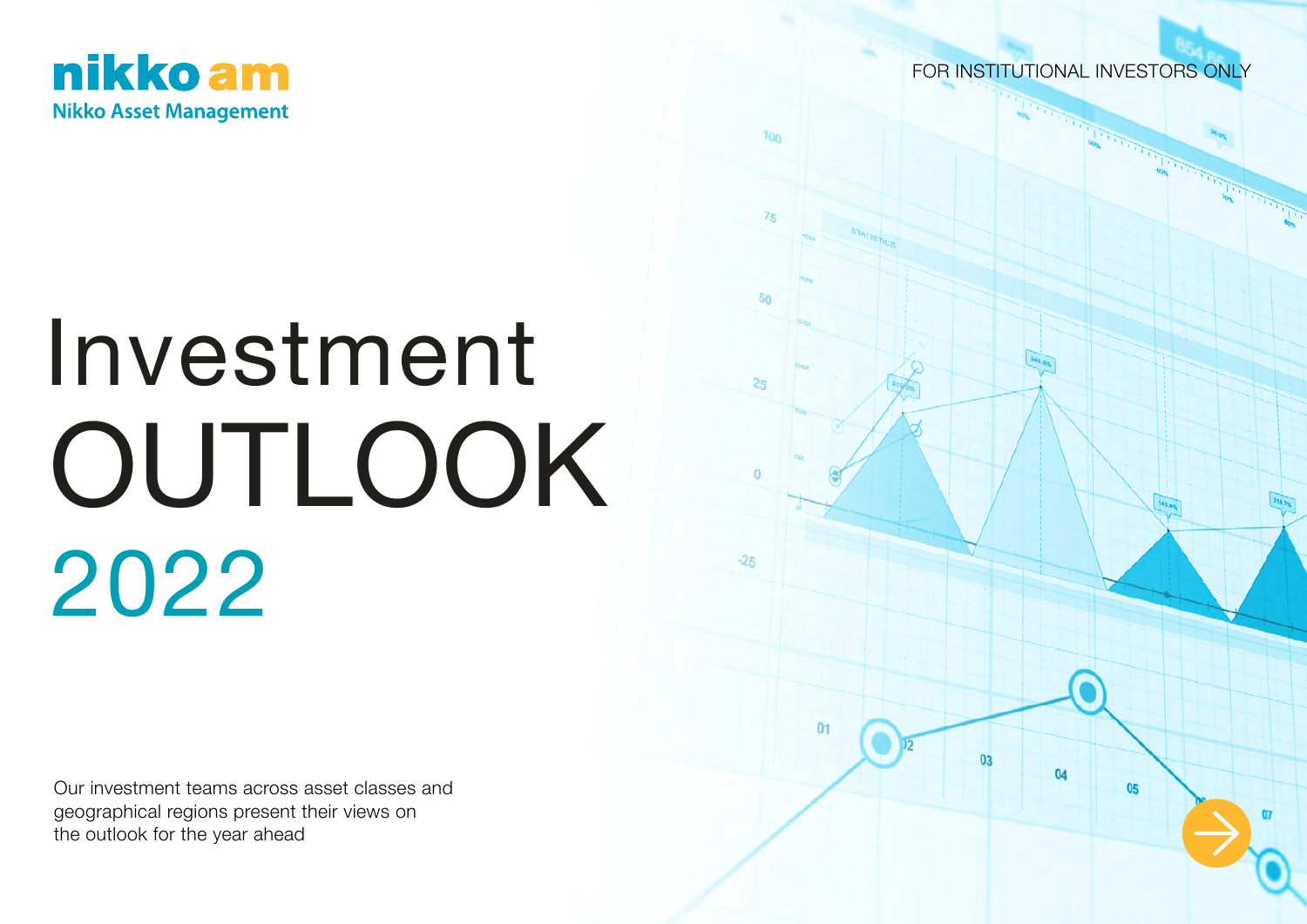## **Contents**

### | GLOBAL STRATEGY | EQUITY | EQUITY | FIXED INCOME

Global Investment Committee's 2022 Outlook Positive For Risk Assets  $READ$   $\odot$ 

#### GLOBAL MULTI-ASSET

READ (><br>| GLOBA<br>2022 G<br>**Caug**<br>Prosp<br>READ (>  $READ$   $()$ 2022 Global Multi Asset Outlook Gauging Long-Term Growth **Prospects** 

 $READ$   $($ 2022 Global Equity Outlook Disruption Sharpens The Focus on Future Quality

 $READ$   $( )$ 2022 Asian Equity Outlook Well Positioned To Navigate **Tightening** 

 $READ$   $()$ 2022 China Equity Outlook Focusing On New Market Leaders

2022 Japan Equity Outlook ESG To Bring Japan To The Fore

 $READ$   $\odot$ 

 $READ$   $\odot$ 2022 Singapore Equity Outlook Focusing On Sustainable Growth

 $READ$   $()$ 2022 Global Fixed Income **Outlook** 

2022 Asian Rates and FX Outlook Regional Recovery Expected

 $READ$   $\odot$ 

 $READ$   $\odot$ 2022 Asian Credit Outlook Growth Momentum Seen **Reviving** 

2022 New Zealand Fixed Income Outlook Boxing On Into 2022

 $READ$   $($ 

**CONTACT** 

Contact Us  $\odot$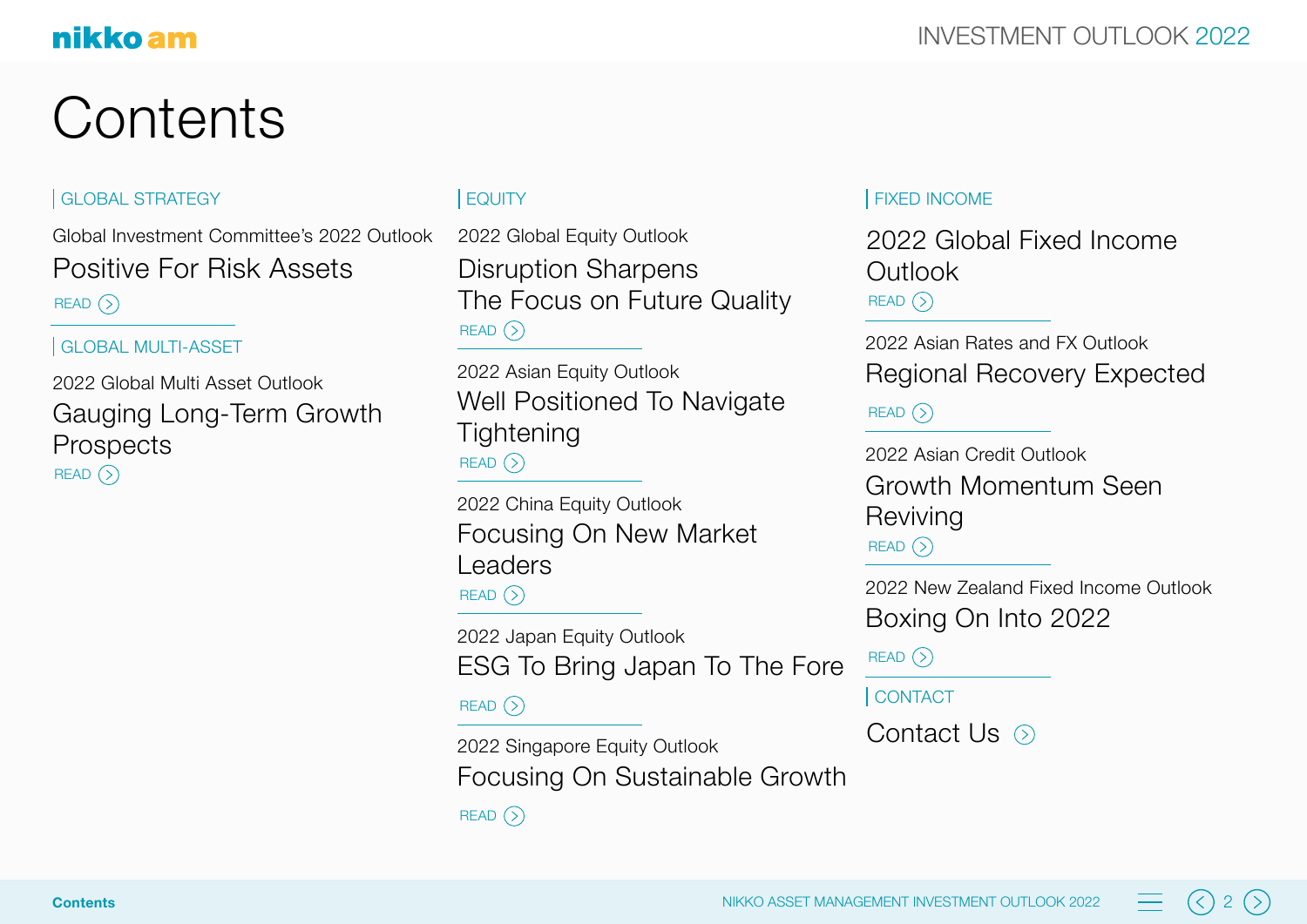Global Investment Committee's 2022 Outlook

## Positive for Risk Assets

By John Vail, Chief Global Strategist

According to our Global Investment Committee, which concentrates on the intermediate term-view regarding developed markets for pension funds and other long-term investors, 2022 looks to be a challenging, but positive year for risk assets. We believe that the G-3 central banks will become more hawkish, and such pivots can often cause potholes and at the very least headwinds, but we trust that policymakers can traverse their new course successfully overall. With the main point being that even if they tighten somewhat more than commonly expected, they will remain very accommodative and should not prevent the global economy, and thus, corporate profits, from growing firmly ahead.

Of course, the virus remains a constant threat, but risk markets will not likely over-react to such unless lockdowns become widespread

which we think can be avoided now that vaccines can alleviate much of the danger. Thus, the greatest risks could well be geopolitical ones. We admit to "crossing our fingers" about such risks, believing, as we nearly always have over the past decade, that countries usually avoid crisis behaviour and concentrate on the welfare of their economies; however, the situations in the Ukraine, Iran and to a somewhat lesser extent, issues involving China, are now more dangerous than ever.

Meanwhile, we continue to expect the US to enact a moderate fiscal package in 2022, with Europe and Japan also increasing fiscal stimulus, which will be quite powerful for GDP growth. For Europe and Japan in particular, deep consumer fears shifting toward optimism should be particularly pronounced, with business confidence also

boosting capex to a large degree, especially to solve supply chain issues and improve climate-related mandates. Moreover, Japan's economy should, in particular, benefit greatly from continued global tech demand and a rebound from hampered auto production. However, due to electricity rationing/pollution curtailment in China through the end of the Paralympics in March, we expect that country to remain challenged for a while. As for specific forecasts, GDP for the US, Eurozone, Japan and China should approximate consensus growth of 3.9%, 4.2%, 2.6% and 4.7%, respectively, in CY22, but these numbers are, of course, boosted by low base effects. Consensus for China is actually a bit higher than our forecast, but such includes many stale estimates (with the trend clearly falling in recent weeks) and the major global brokerage houses' estimates are closer to our forecast.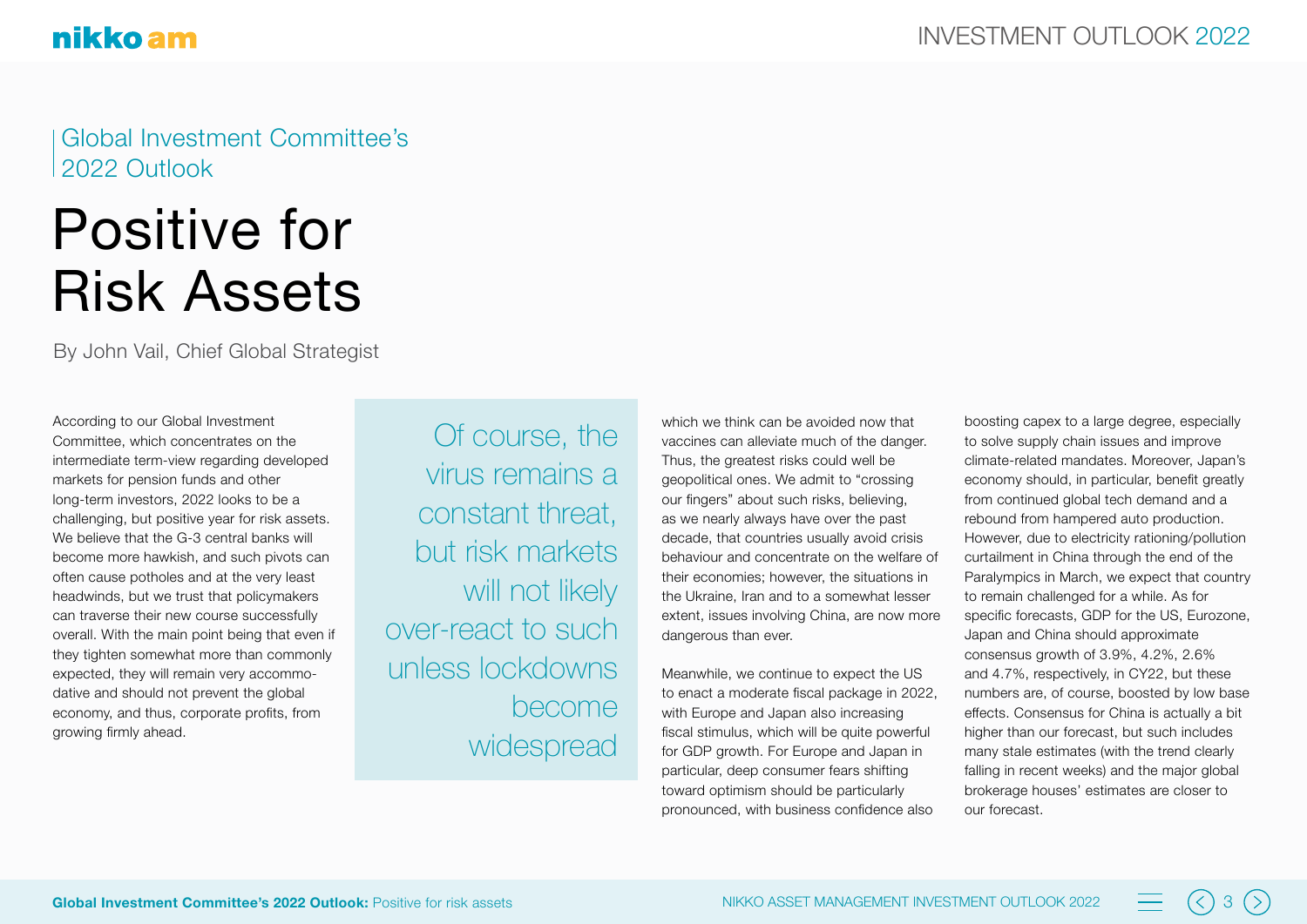## nikko am

Over the year ahead, we expect that China will be able to wade through the current troubles, although it will continue to be quite rocky at times. The country has changed direction and such transitions can be very difficult, although often rewarding. Clearly, the real estate industry could not continue to be relied upon to provide rapid economic growth forever. Decreasing the gearing-risk of the property companies certainly makes sense, as it will curtail overall financial industry risks, but such will create additional potholes in what is an extremely opaque and complicated, yet important system. The leadership there likely wishes they had started these efforts earlier, but this process has been years in the making and they seem intent on maintaining the course, confident that they can prevent systemic risk and a major negative wealth effect by consumers and corporations. A key question is whether a large number of vacant apartments will be either rented out or sold. Although the former would reduce rents, matching the common prosperity theme (and coupled with a major government drive to build rental housing), the latter might depress property prices too much. Meanwhile, the regulatory crackdown on various sectors aims to reduce inequality and veer the culture away from trendy (usually foreign, including Asian) and gaming cultures. Growth in the social media sphere will be moderately curtailed for an indefinite period, but will still likely grow nonetheless. Meanwhile, China is promoting super-high technology fields so as to achieve self-sufficiency in semiconductor production equipment (which will be extremely difficult, as no country has ever achieved such).

It will also seek to boost other areas where it already has achieved prowess like AI, systems integration and the medical industry.

It will also likely try to keep as much foreign business involvement as possible (as long as such does not get political), as such will be needed to support the economy.

Meanwhile, global inflation should remain stubborn in the months ahead at even higher YoY levels, and with commodity prices, excluding oil, rising moderately further, but after the 1Q, global inflation should decelerate. As for our Brent forecast, we expect it to return to USD 71 in June and USD 72 in December, but clearly the Iran question looms large, both geopolitically and as regards global oil supply. Given our forecast, we expect that US headline and core CPI measures for the next two quarters will remain high on a YoY basis, although much less so, at 4.0% and 3.3%, respectively, in June (approximating consensus) and both at 2.7% in December.

On a 6-month annualized rate, both should decelerate to around 2% by June. Housing rent should continue upward, but new and used car prices should decline fairly soon as production resurges. Lastly, corporations still seem to have huge pricing power and use shortages to rationalize price hikes that are higher than needed to maintain current profits, but the Biden Administration will likely criticize price hikes (or product shrinkage) and oligopolistic practices much more sharply, while keeping the pressure on OPEC to increase production. Alleviation of labour and logistical bottlenecks will also likely reduce price pressure.

Based on this backdrop, our fixed income and equity teams established targets that, once again, forecast good performance for global equities, with moderate weakness for global bonds. For bonds, given the hawkish stance of central banks and quite strong economic growth coupled with sharply reduced Fed purchases, many readers likely think our forecast of only mild increases in bond yields is too rosy, but many bond investors will likely assume that inflation will decelerate, and will also worry about virus scares, occasional disappointing economic data, geopolitical flare-ups and other problems during China's transition. For US 10-year Treasuries, we expect a gradual increase to 1.8% next December, while 10-year Bunds and 10-year JGBs should hit -0.15% and 0.15%, respectively. Regarding forex, due to continued high interest rate differentials, we expect the USD to rise gradually to 117 vs the yen, and to 1.09 vs the euro.

Given this backdrop, G-3 earnings growth should continue to be strong and boost their equities in CY22. Although "less dovish" central banks will be a headwind for investment sentiment, increased fiscal spending and the global vaccine-driven economic and corporate earnings recovery should more than offset such. Indeed, a major positive factor should be 4Q earnings announced in January and February and, if, as we expect, they exceed consensus, analysts will have little choice but to be even more enthusiastic in their CY22 forecasts (which they have been surprisingly reluctant to do so far). Thus, although PE ratios look high now, the upside to CY22 earnings estimates will likely make valuations much less expensive. One other thing to note is that EPS growth was artificially high in CY21 due to releases of bank credit reserves, which should disappear in 2022, thus making 2022 EPS growth look artificially low, but on an underlying basis, it should be very sturdy.

Aggregating our national forecasts from our base date of December 3rd, we forecast that the MSCI World Total Return Index in USD terms will rise 5.3% through March, 7.8% through June and 12.3% through next December. We expect positive returns in each major region, with Japan's the highest among the regions:

In the US, the SPX's PER on its CY21 EPS estimate is now about 22, which remains, by historical standards, very high. Its CY22 PER is also a bit high at about 20. However, there are clear reasons for such: fixed income yields are low (and bond returns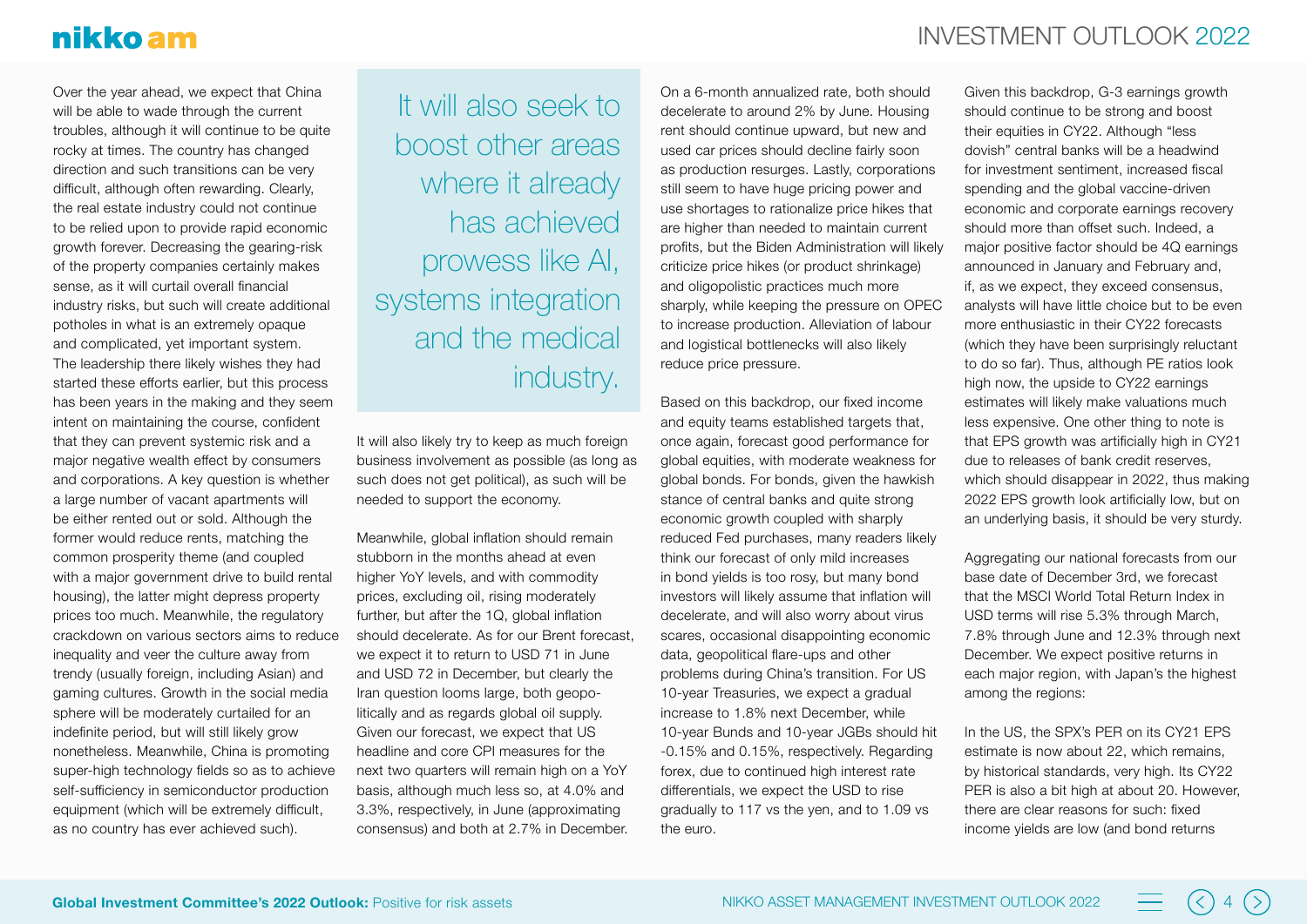should be disappointing ahead), buybacks are rebounding sharply and earnings growth should exceed the already strong consensus view. The wild valuations among some speculative stocks have moderated, which is encouraging, but remain very high. Although such will likely worsen ahead, Democrats have seemed unwilling to disturb Wall Street or to criticize corporate price hikes. likely hoping for asset revaluation to aid the economy and, thus, their political approval rating. Government intervention, especially among major tech stocks, is also likely to be a moderate headwind. In sum, we expect the SPX to rise to 4,742 (4.9% total unannualized return from our base date) at end-March, 4,831 at end-June (7.2% return) and 5,014 next December (11.9% return) from our base date.

European equities have recently underperformed those in the US in USD terms, with the weak euro being the main factor, but Europeans' confidence in their intermediateterm economic future has greatly improved. The Euro Stoxx PER, at 15.7 times CY21 EPS equates to its historical average (CY22 PER is about 14.9), and similarly to the US, we expect CY22 EPS to be revised upward. The market's high dividend yield should also continue to attract domestic and global investors. Thus, we expect the Euro Stoxx index to rise to 515 at end-December and FTSE to 7,700, which translates to a total return for MSCI Europe of 12.0% from our base date through December. As for "known unknowns," it will be interesting to see how the markets react to Germany's political shift to the Left, and how fast the ECB will need to pivot away from its ultra-dovish stance.

For Japan, despite the plunge in COVID-19 cases and deaths, the rebound in consumer optimism was lower in late 2021 than expected, but looks to rally ahead despite concerns about new variants and the upcoming flu season. The auto sector, which is a major portion of the stock market and economy, has suffered more production troubles than anticipated, but the situation has already sharply improved and should continue to do so greatly after November. Furthermore, Japan has low political risk and structural reform is continuing, especially in digitalisation and alternative energy, while existing and future fiscal stimulus should also boost economic growth. TOPIX's PER is now only 14.1 times its CY21 EPS consensus estimate, which is much lower than other regions, and here too, CY22 EPS estimates will likely be marked up, so its PER of 13.2 on such looks particularly attractive. Thus, we highlight Japan as a market that should outperform after its recent slumber. Other items that will boost the market are increased share buybacks, strong global GDP growth and the significant alleviation of component shortages in auto and tech production. Notably, the market's dividend yield, at 2.1%, remains attractive, even by global standards. Indeed, we expect domestic investors to return to the equity market in large fashion. based upon dividend income, and lead the TOPIX to 2,310 by next December for a total return of 16.0% from our base date. As for the Nikkei, it should hit 33,000. These

returns are obviously very attractive for both Japanese and global investors.

Developed Pacific-ex Japan MSCI: clearly, this region is heavily affected by the various troubles and transitions in China. Although the Biden Administration has maintained Trump's tough actions on China, it will likely seek to retain current trade relations and accept the multipolar global construct. In fact, there is a major chance that it will eliminate some of Trump's tariffs fairly soon. However, China's recent boycott of Western firms that have expressed human rights concerns ratchets up the trade pressure, as do other tensions with global democracies, including relations with Taiwan. Australia's relations with China remain very poor, but the country is benefitting from strong global demand for commodities like metals, LNG and coal. Hong Kong's stock market, which is dominated by PRC firms, was hurt by several of China's regulatory developments, as well as Hong Kong's own troubles including the continued dearth of tourists. However, vaccines and increased global tourism will eventually help these two economies ahead. In sum, we only expect modest gains for Hong Kong over the next six months, with a much better rebound after that. Meanwhile, Australia looks very strong to us, leading to the region's MSCI index in USD terms to have a total return of 15.3% through 2022 from our base date.

#### BACK TO TABLE OF CONTENTS

## Conclusion

In sum, the global economy should match the consensus for strong growth, thanks to vaccinations, continued fiscal stimulus, acceptable global geopolitical conditions, and continued low interest rates despite increasingly hawkish central banks. Such, via increased corporate profits, should allow equity markets to perform very well ahead, with impressive returns in each region. particularly in Japan. Meanwhile, we expect continued poor returns for global fixed income in USD terms. In conjunction with this positive forecast, however, we will be watching geopolitical risk very closely and advise our readers to do so as well.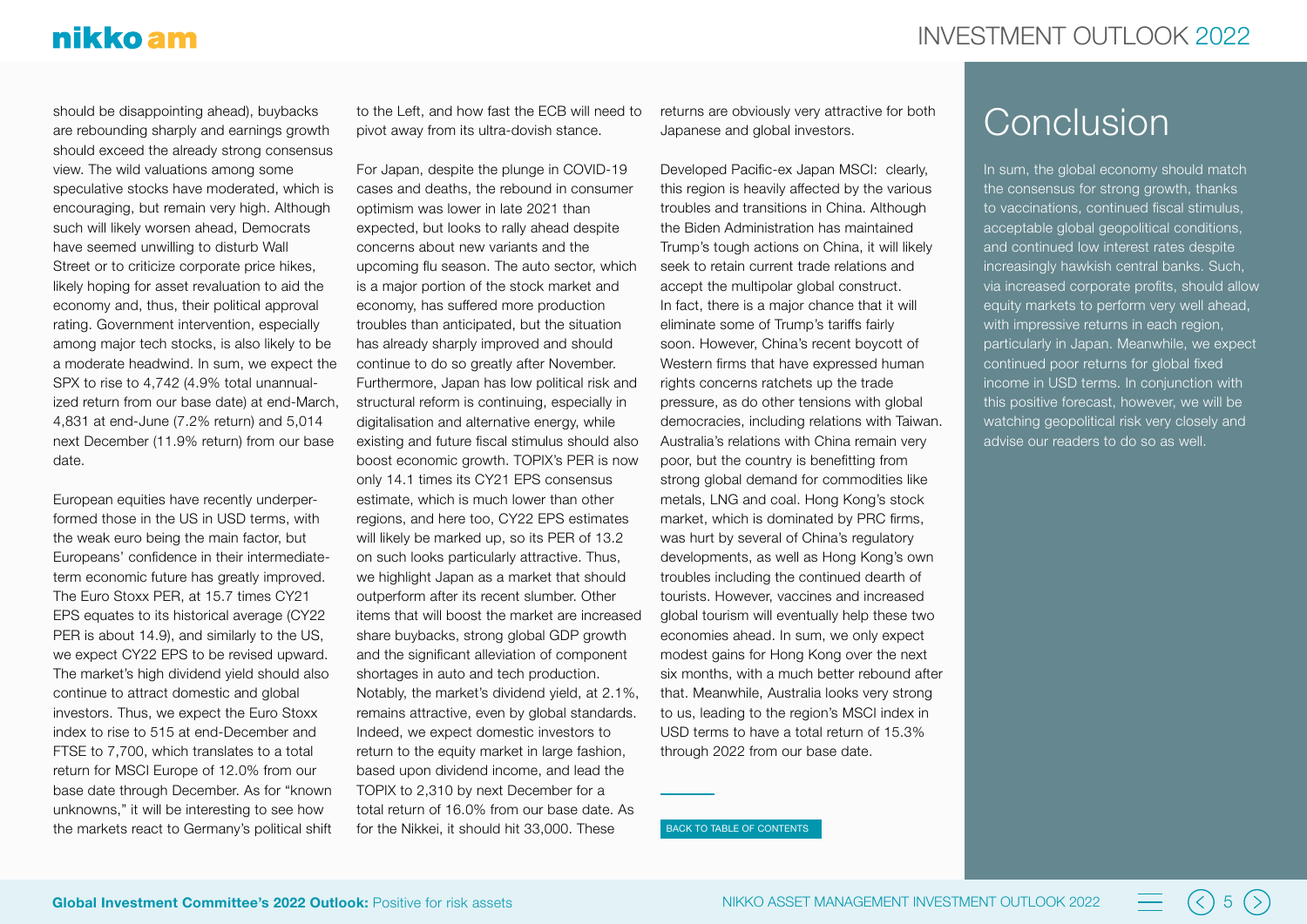2022 Global Multi Asset Outlook

## Gauging long-term growth prospects

By the Multi-Asset Team

#### **Long-term prospects for growth remain on firm footing**

The year 2021 was marked by the ebb and flow of COVID-19 waves as well as rising inflation, which was partly a manifestation of supply chain bottlenecks, but also partly a function of rising demand as stimulus continued to be ample. Meanwhile, the Federal Reserve (Fed) has shifted its policy to target average inflation, meaning that it is willing to let inflation overshoot in the short term on the premise that the long-term average will fall closer to its 2% target. With inflation printing at the highest levels in 30 years, coupled with a somewhat unknown determinant of what portion is transitory, markets are left to speculate on a very uncertain path to policy normalisation.

The removal of extraordinarily easy policy is always prone to increased volatility, but the

bottom line for final demand and growth is whether policy remains accommodative. It does remain accommodative, and it is likely to remain so for some time. Still, given the distortions in the rates markets, it is less clear which risk assets will pay off in the coming 12 months. The US yield curve is abnormally flat, implying a fast pace of near-term rate hikes. At the same time, low long-term rates suggest disappointing long-term growth under the same premise that the Fed will need to raise short-term rates quickly, thereby stifling growth.

Rates markets ordinarily work well for predicting imminent Fed policy changes. But current speculation is far into the future, and trying to see what's ahead in such conditions could be akin to looking into a crystal ball. Our central premise for more than a year is that long-term rates should rise. That it did in the first quarter of 2021, quite abruptly,

feeding the reflation trade while punishing tech and other rich high-quality names. But after the US Treasury (UST) 10-year yield lifted from 0.91% to 1.74% in just one quarter, long-term rates lost their head of steam—trending down to 1.43% at the time of writing.

Still, we believe long-term rates should end higher before the Fed is done with their tightening cycle some time from now. Inflation looks to be less transitory than the Fed originally speculated, but it seems unrealistic to think that inflationary pressures are so endemic that it requires the Fed to deliver a crushing blow to the economy through an accelerated tightening cycle. Under this premise, the gradual rise in long-term rates should be beneficial to reflationary assets at the expense of secular growth where valuations look expensive.

A pivotal question on risk assets is what happens to the US dollar. Reflationary growth suggests a weak dollar, but if real rates in the US rise faster than in the rest of the world, this dynamic is a tailwind for the currency and a headwind to reflationary growth.

Of course, COVID-19 can change all the above, as we recently experienced—the volatility spike that closely followed the discovery of the Omicron variant was compounded by a Fed still convicted to accelerate the removal of quantitative easing. But very interestingly, this spike in volatility was not met with a concomitant lift in the dollar, which is rare. Over long time horizons, the dollar is not cheap, and it just may be stuck in a range set in 2015 after lifting over 20% due to the last Fed taper.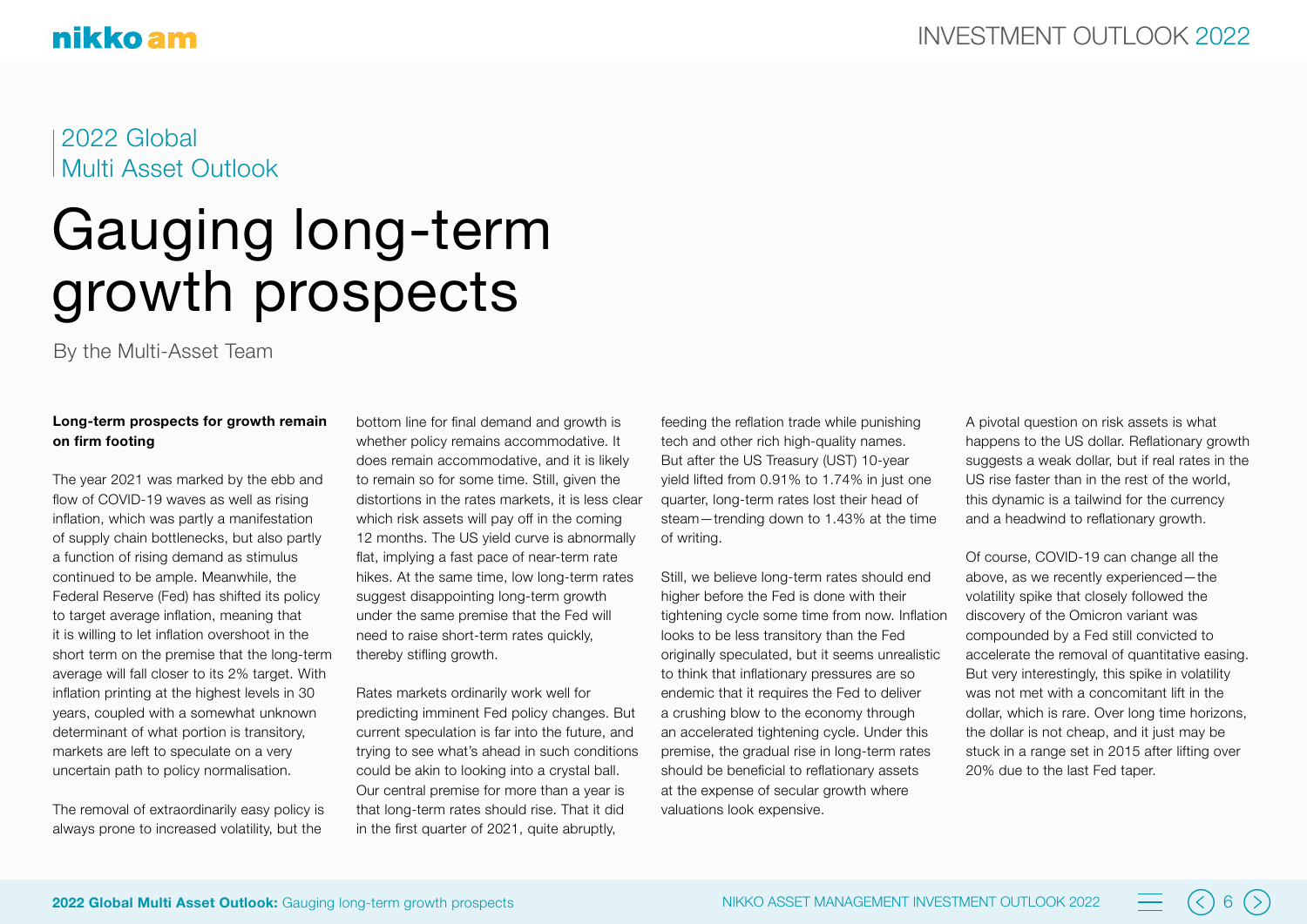The bottom line is that while markets are speculating beyond normal limits of policy visibility in light of still high inflation prints mixed in with bouts of new COVID waves, the world is still learning to live with the virus and policy remains accommodative, which is supportive of risk assets. Importantly, China has turned dovish after a harsh year of regulatory crackdowns while maintaining tight policy. While finding the near-term inflection points for opportunity and risk will remain difficult, it seems the long-term prospects of growth have a reasonably firm footing.

#### **The following are some of the key themes that we are currently monitoring for 2022:**

- Path of Fed normalisation: Given the above-described challenges of rates markets perhaps going over their skis in terms of predicting future actions by the Fed, it is nevertheless important to understand the direction of rates, the dollar and ultimate impact on sentiment which can feed back into final demand. At present, we still see the Fed reducing stimulus gradually. That said, a fast step "autopilot" scenario reminiscent of Fed Chair Jerome Powell saying "we're a long way" from the neutral rate back in October 2018 when markets were beginning to crumble is a potential downside risk.
- Watch the dollar: Our long-term view is that the dollar should get weaker as global demand and growth improves, but the course to that endgame follows the

uncertainty of the path to Fed normalisation. If the Fed remains firm in its resolve to remove easy policy to the extent that it threatens global demand—in effect, supporting the dollar—we suspect that the Fed would eventually back off as it did in December of 2018. Our base case is that the dollar will generally weaken, following the normalisation of global demand and growth.

- Resolution of labour market supply: Between the hesitancy to return to service-based jobs where human contact (and potential virus exposure) is a constant, and other late baby boomers opting to retire sooner, some dislocations in labour supply are bound to be lasting. If the productivity does not keep up, (yes, companies are investing, but are they investing enough?) will real wages rise to the extent that the Fed would feel compelled to tighten policy more quickly? If we learn to live with the virus and fear levels subside, extra supply can fill the gap, but this remains a critical question.
- The government response to COVID-19: We often say, "the world is learning to live with the virus", which is a euphemism for suggesting that new restrictions are generally expected to be lower than the last as people just get on with their lives. We were a bit taken aback when the discovery of Omicron with its headlinegrabbing "more than 30 mutations" was enough to cause governments to restrict travel and in some cases implement local mobility restrictions, despite high

## INVESTMENT OUTLOOK 2022

vaccination rates. These actions appear less to be learning to live with the virus, but so far, our assessment is that draconian responses to any new variant will be limited.

- Geopolitics: We still believe that risk of a geopolitical flareup significantly affecting the markets is remote given the Biden administration's pragmatic approach to smoothing a path in dealing with China. Tensions are far from appeased, but likely gone are the days when a tweet can set off a firestorm of markets quickly recalibrating the extent of the potential damage. What about Russia? Ructions with Russia seem high at the moment, but the timing is inconvenient given the greater focus on China and the teetering energy crisis in Europe if all guns come blazing. While we suspect this recent crisis will find a normal resolution, it remains an important watchpoint.
- Politics: Needless to say, politics are increasingly divided in the US and in other nations. Mid-term elections are approaching in the US, and many analysts suggest that the Republican Party may regain some of its force in the House and/or the Senate as is often the case when the White House switches parties. Oddly, this dynamic is generally bullish for equity markets as efforts to bring more significant change are stymied and status quo is usually best from a market perspective.

On balance, amid significant uncertainty, we remain constructive on growth between: (1) the world learning to live with the virus as high vaccination rates outweigh the benefits of returning to restrictions on the latest variant, (2) China easing, which will lift global demand at the margin and (3) the gradual removal of easy policy where central banks are showing and are justified in remaining patient on inflationary concerns. The risk to this outlook is mainly the path of Fed policy, the normalisation of labour markets and how conducive governments are to return global sentiment to a normal path of learning to live with the virus.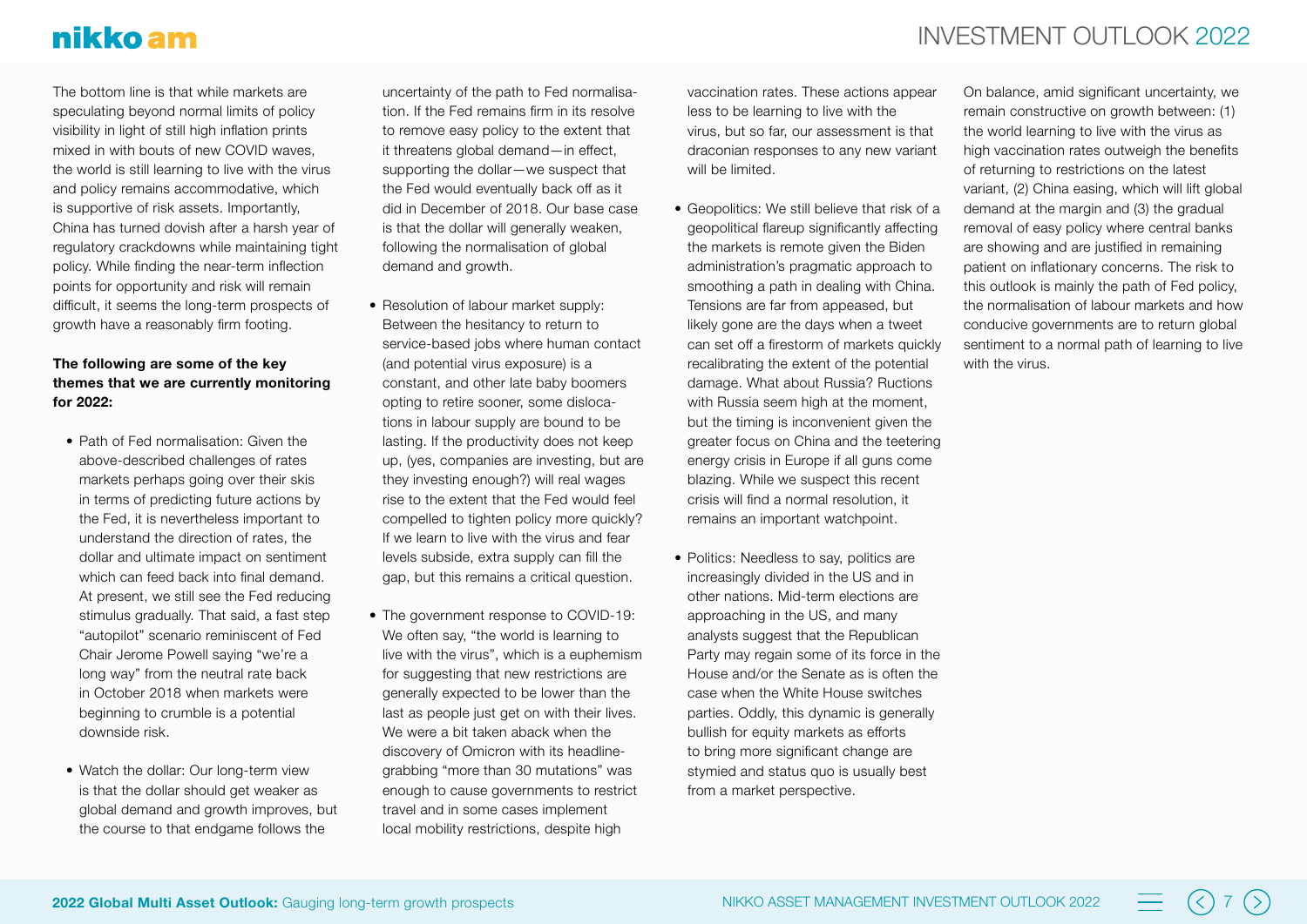## INVESTMENT OLITI OOK 2022

## nikko am

#### **Asset class outlook**

**Equities:** The outlook for equities continues to be positive, given the still easy policy and the ongoing recovery of final demand. Still, markets are edgy, as always when the Fed's path toward removing easing policy is uncertain. This is the harder part of the cycle when equities have already returned to healthy valuations. The challenge will be finding the appropriate exposures depending on the pace of reflation and the direction of rates and the dollar. However, there are opportunities that extend outside of these rote mechanics—including in China equities. Given the tight policies in China—regulatorily, fiscally and monetarily—easing at the margin is a big plus in light of attractive valuations.

**Sovereign bonds:** In the developed market space, bonds still look expensive given our projections on growth and the more likely higher terminal cash rate as the Fed begins to lift rates. We like China bonds, particularly given the shift to easing there. We also like emerging market local currency bonds due to the fast pace in their markets to tighten to keep up with inflationary pressures, unlike those of developed markets. The wild card here is the dollar, as dollar strength will not be kind to emerging market local currency bonds. Even so, we like the risk-return payoff, and we stand ready to hedge currency risk if the dollar returns to strength.

**Credit:** Global credit usually makes sense when policy is still easy and growth is improving. The spread is tight, so the relative attractiveness of the asset class is less than it was in 2020, but the trade still makes sense until policy and/or demand looks tight. Of course, given the policy uncertainty and the relative tightness in spreads, volatility for this asset class is also likely to be elevated through the policy normalisation process.

**Commodities:** The asset class is a natural hedge to inflation risk, while also benefiting from improving demand. Performance over 2021 has been clouded by relatively tight China policy and bouts of dollar strength. Looking forward, easing in China is a tailwind for commodities, albeit not with the same strength as more aggressive easing campaigns in the past. The direction of the dollar is less certain but given our long-term bearish view on the dollar and improving global demand, we remain bullish to commodities.

#### BACK TO TABLE OF CONTENTS

## **Conclusion**

We maintain a constructive view of risk assets but are cognizant that the path toward realising gains will be more delicate as we traverse the course of the Fed and other central banks removing their easy policies. The dollar should ultimately weaken given its still relatively rich valuations and the return of global demand, but its course is likely to be wobbly, adding to periodic risk off pressures. We prefer China bonds for their superior yield and defensive characteristics, particularly as the People's Bank of China begins to ease. We also like emerging market local currency bonds for their attractive yields and advanced state of tightening, but with the recognition that bouts of a strong dollar might require hedging. Credit is still interesting for the yield pick-up but less so for spread compression. Commodities also look attractive for their inflation hedging characteristics and positive beta to China easing and returning global demand.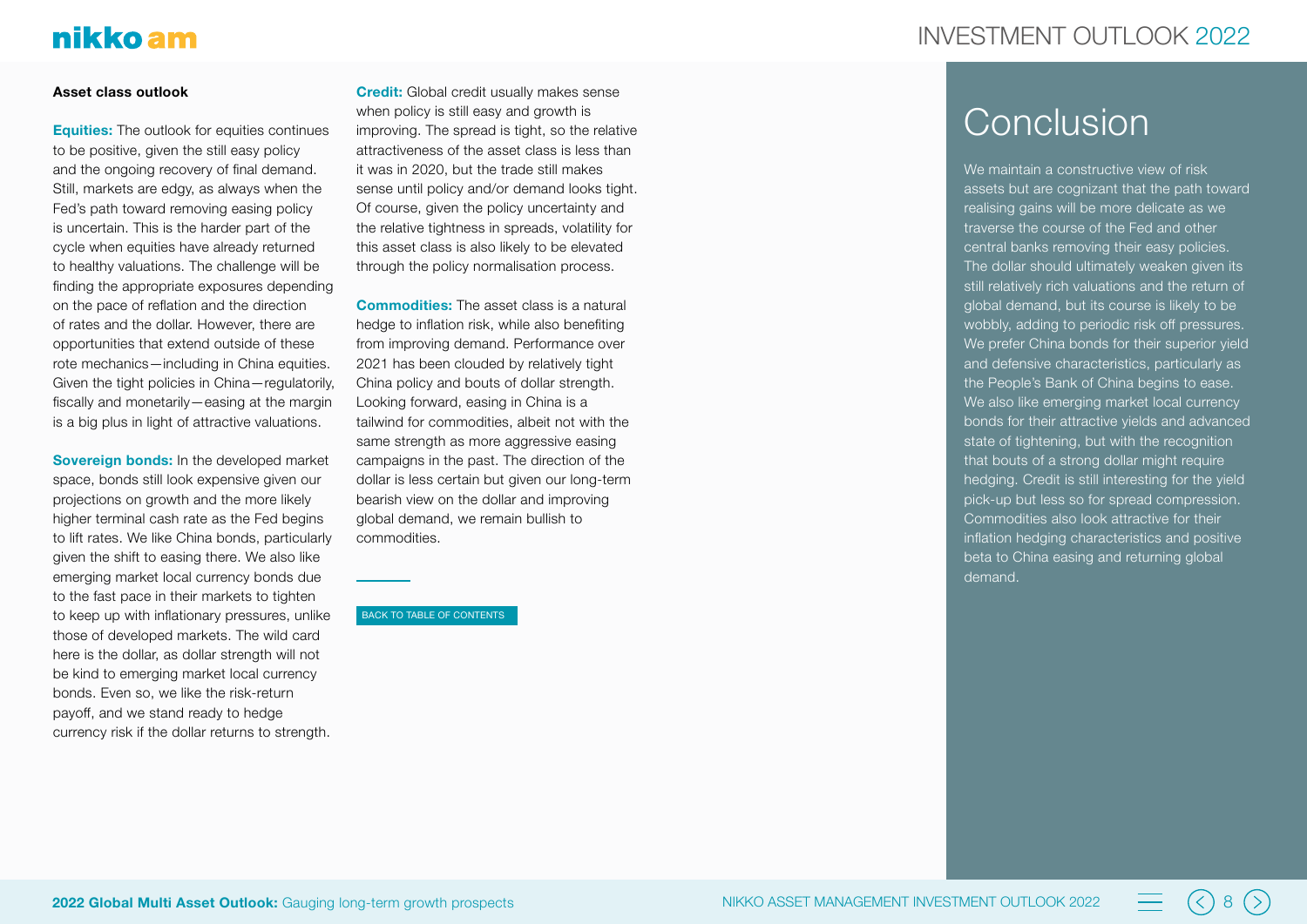## 2022 Global Equity Outlook

## Disruption sharpens the focus on Future Quality

By the Global Equity Team

The initial discovery of the Omicron variant was met with fairly sensational reporting by some of the world's media and this fed through quickly into investor sentiment (it is ironic that "media control" is an anagram of the words Delta and Omicron). This was even before the true nature of this variant of the virus is properly understood. Our hope is that it follows most other pathogens and becomes less virulent even as it becomes more adept at spreading. It is encouraging in this regard that the case fatality rate for the Delta variant was much lower than less transmissible earlier variants.

It is probably true, however, that even if Omicron had not surfaced it was probably about time that investors were again reminded of the volatility that resides in markets, despite the mollifying impact of endless liquidity injections by central banks. The Federal Reserve (Fed) finally ditched the word transitory from their own characterisation of inflation but this does little to change the formidable challenge facing them. How does the Fed remove the liquidity injections to which investors have become so accustomed (fuelling rampant speculation in asset prices), without denting confidence too badly—with inevitable repercussions for real world economic activity?

China is ahead of the US in terms of normalising monetary policy, complemented by other central government initiatives. If they can eliminate the excesses evident in residential real estate without doing any more widespread damage, then the starting point for future economic growth should prove more sustainable, in our view. Our search for "Future Quality" companies in China is often frustrated by valuation. There are fewer

quality growth Chinese companies (with proven track records of delivering high cash returns on investment). As a result, there is a scarcity premium attached to the companies that do. Hopefully a period of monetary tightening will remove some of this overvaluation.

Arguably it is easier, in our view, for a control economy like China to implement these changes, compared to countries where politicians are often motivated by prevailing popular public opinion. The problem is that the public may not always be great at thinking longer term. For instance, restricting the supply of overseas workers appeals to a cross-section of the population (and we are not saying that integration is without significant challenges). Will these restrictions really lead to greater opportunities for the local populations though? It certainly seems

that there may be some short-term pain to reckon with—well before any long-term gain, in terms of broader employment opportunities for future generations.

The US Infrastructure Bill finally passed the US House of Representatives and has been seen as a huge win for anything construction related. Share prices have been very strong across the construction materials and building products sectors in anticipation. No one doubts the wisdom of spending more money on improving the crumbling US infrastructure, but it is probably fair to ask how quickly the concrete will get poured? Where will the construction workers come from that will be needed to turn these theoretical dollars into real economic activity? No one appears to care now, but they might… According to the US Bureau of Labor Statistics, there are 1.5 million construction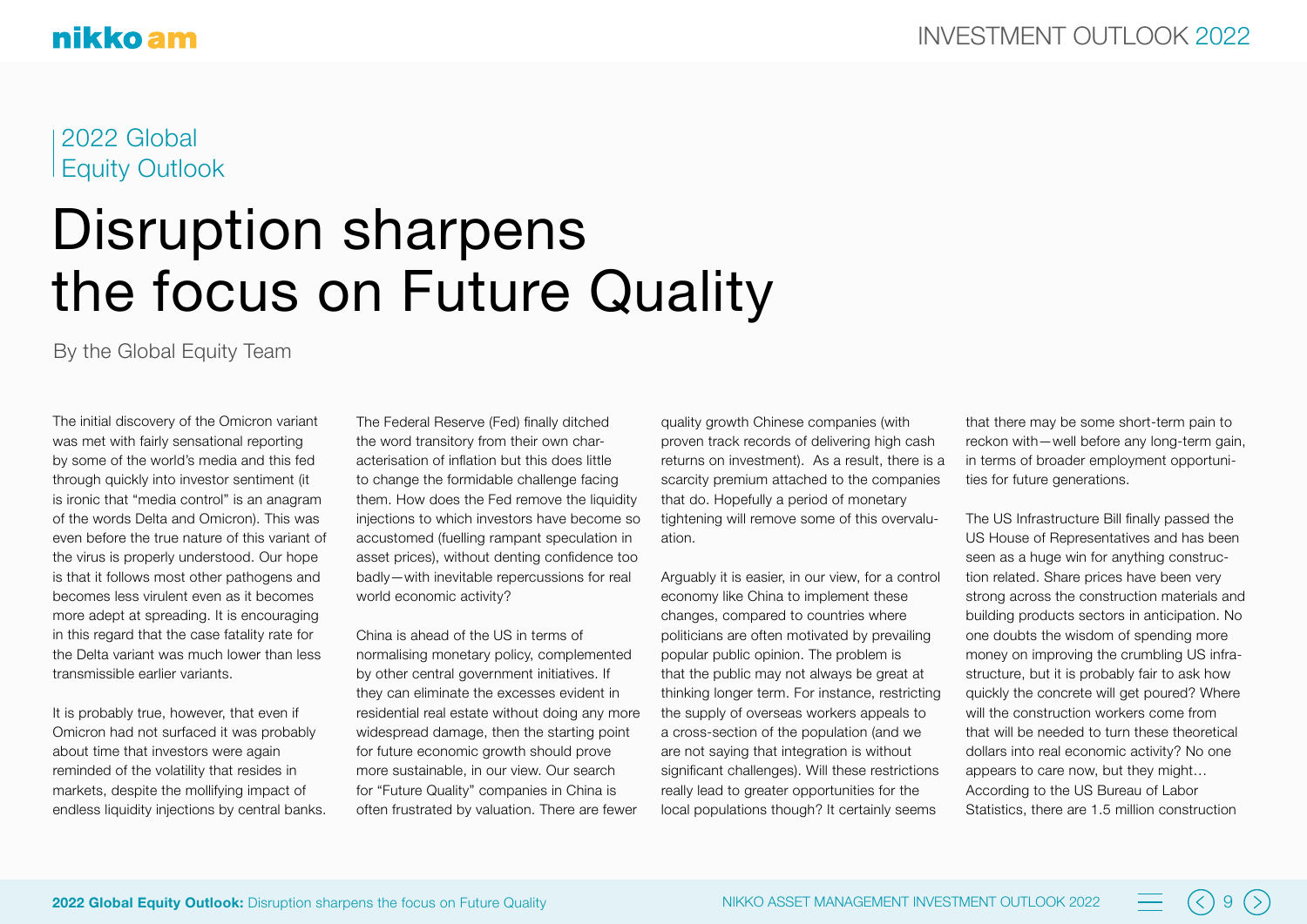## nikko am

labourers in the US. These people are not sitting at home waiting for an opportunity to work at present (not many people are, if the US unemployment rate of just over 4% is to be believed).

By way of comparison, there are three million registered nurses (RNs) in the US. The availability of RNs has been a major issue for two of our Future Quality companies in recent months (LHC Group and Encompass Health). We do not believe, however, that these businesses are powerless in the face of the cost pressures facing them at present. Telehealth, increased use of (faster to train) nurse practitioners and greater use of automation will all help. This addresses an important component of Future Quality companies, their ability to adapt faster than peers to a changing environment.

The recent market volatility has forced some investors to address underperform ing stocks, "If I didn't own it already, would I buy it today?" is often a useful mantra. If the answer is "no" then it is likely only a fear of admitting you got it wrong or some other emotional attachment that is making you hold on. If the answer is "yes", however, then we believe that one should be ready to take advantage of short-term factors to buy more.

We will not hide from the fact that this means tolerating underperforming shares from time to time—as long as we remain convinced about the long-term investment case. We won't hide these investments from our clients either in favour of the more comfortable

conversations that come if we only talk about outperformers. We continue to believe that we do not want all of our ships sailing in the same direction. That means foregoing some short-term return for smoother, better returns over longer time periods.

BACK TO TABLE OF CONTENTS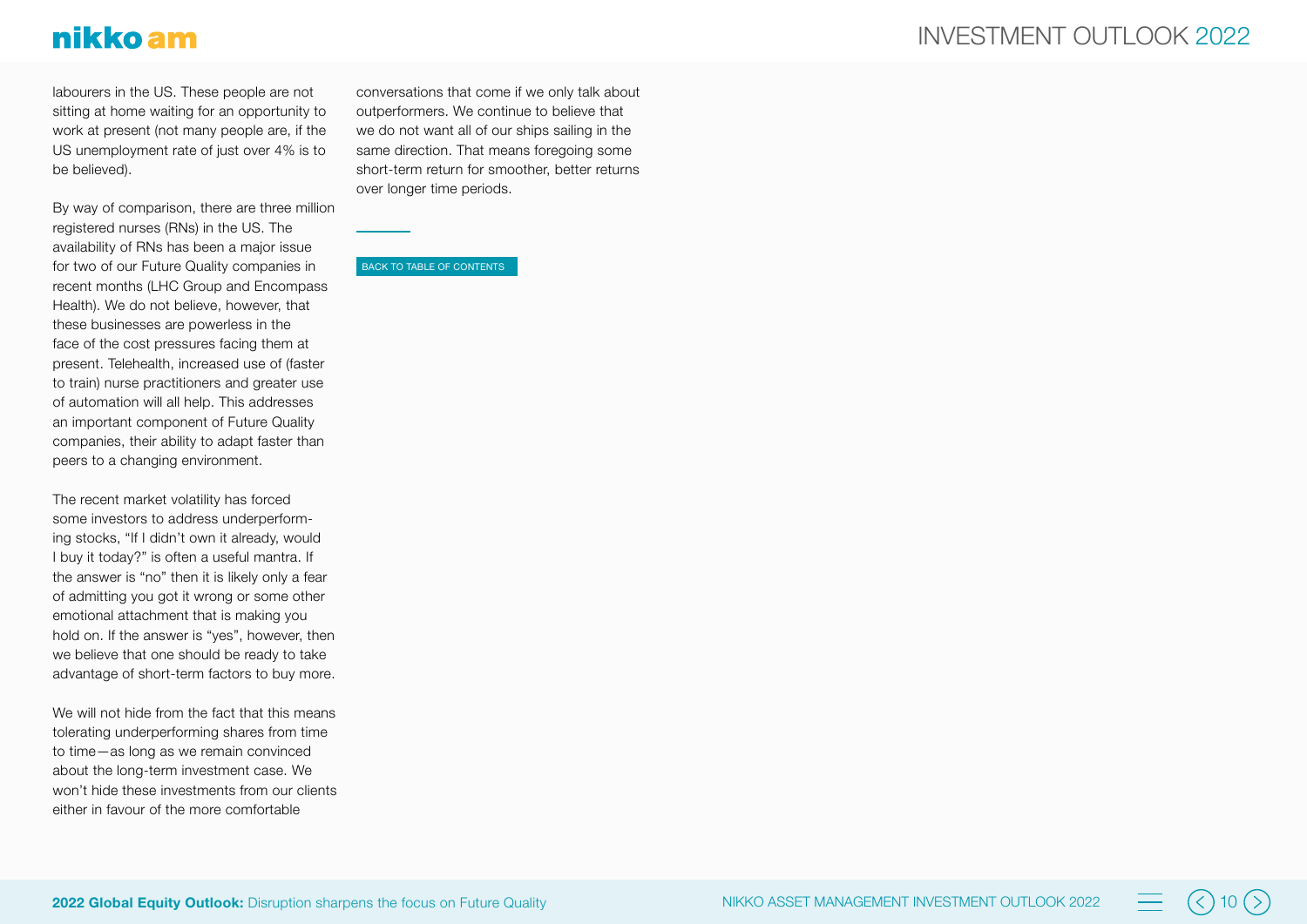2022 Asian Equity **Outlook** 

## Well positioned to navigate tightening

By Ashwin Sanketh, Senior Portfolio Manager, Asian Equities

## **Summary**

- We believe that Asian economies are well positioned to navigate monetary tightening in the US. Government finances are healthier, as are corporate balance sheets. Most Asian economies are digitising faster than their western peers, while consumption is set to receive a meaningful boost from economic reopening.
- In China we prefer domestically focused quality companies in areas with a more favourable policy backdrop, such as the environment, industrial upgrade and innovative healthcare. In India, areas such as healthcare, the new economy, private sector banks and real estate appear attractive.
- Within South Korea and Taiwan, we see opportunities in integrated circuit design, software, clean technology, content creation and industrial automation.
- As for the ASEAN region, we favour Indonesia and the Philippines, and believe that the ongoing reconfiguration of supply chains will continue to benefit Indonesia and Vietnam.

"When your mother asks, 'Do you want a piece of advice?' it is a mere formality. It doesn't matter if you answer yes or no. You're going to get it anyway.", said American humourist Erma Bombeck.

This piece is a bit like that.

Following a collective failure to predict the events of 2020, and modestly better success in anticipating some of the events in 2021, here is the latest instalment of our annual outlook. In 2021, I tried to read books from different genres in the hope that dabbling at the intersection of subjects would lead to epiphanies and insights that will make for a better investor. For instance, I learnt that it is apparently legal to be naked in Spain anywhere, anytime. I also learnt that all mammals have seven cervical vertebrae i.e. bones in the neck (yes—you, the giraffe and the dolphin!). Also, that you are more likely to get a computer virus from visiting religious internet sites than adult sites. However, the crystal ball appears no less opaque; but I've elicited a few laughs and more than a few raised eyebrows at social gatherings.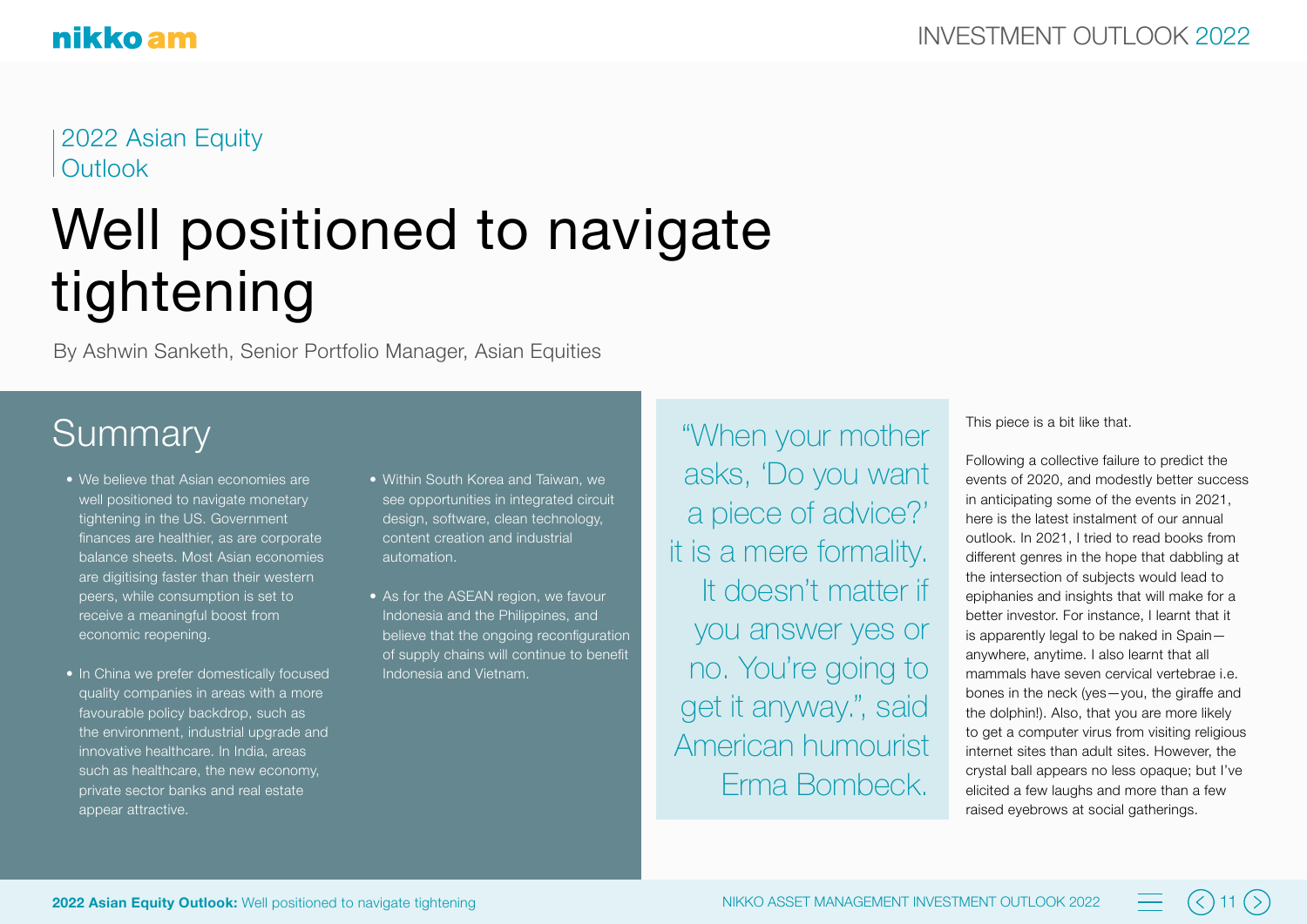## nikko am

I also learnt that a mega yacht exchanged hands for USD 650,000—which seems ridiculously cheap considering it has four storeys, two helipads, several lounges, a dance floor and a jacuzzi. So, what's the catch, you ask? The Metaflower, as the yacht is called, was sold by investor and developer Republic Realm in the most expensive NFT (non-fungible token) deal in the Sandbox metaverse, a virtual world built on the Ethereum blockchain. In plain-speak, it's not real!

It is hard enough to identify, understand and assess drivers of businesses and valuations IRL (an acronym for "in real life"—in case you too are a tech dinosaur), let alone attempting this in the virtual realm. But that's what the metaverse will force us to do in the coming years. It suffices, for the purposes here, to note that the metaverse is a digital universe, in every sense. For example, is a mall located on the digital equivalent of the Champs-Élysées as "valuable" as another equally large one located on the digital equivalent of Park Avenue? IRL, they're subject to different tax regimes, different interest rate environments, different cultures and different demand patterns. In the virtual world, they're more similar than they're different because the "weather" can be designed, and it will be equally easy to own/rent a "space" on virtual Champs-Élysées as it will on a virtual Park Avenue. And what really is "demand" in the early days of the metaverse? Will it be a case of "build it and they will come" or will it be a case of supply meeting existing demand?

As if that wasn't enough of a curve ball, the average half-life of a public company is about a decade (as noted by Michael Mauboussin a few years ago), implying that the investable universe is continually in flux. The eight largest stocks in the S&P 500 Index at the time of writing are also the eight largest stocks in the Nasdaq Index—all tech giants. The same is true in China, where seven of the 10 largest stocks in the MSCI country benchmark started off as tech businesses. This is as much a reflection of their dominance, as it is of the world's general shift "online". And all these companies are meaningfully different today than they were a decade ago. Morphing into "platforms", which resulted in stronger competitive moats, has now invited regulatory scrutiny, because governments are wising up to the fact that monopsony (the platform is the only buyer for all companies further up the supply chain) is just as bad as monopoly. And this is as true in the West as it is in the East.

Thus, the primary challenge facing investors—distinguishing between a company's fundamentals and the expectations implied by its market price—is growing increasingly difficult. Nonetheless, we are duty-bound to prognosticate, and prognosticate we shall.

We believe that Asian economies are well positioned to navigate monetary tightening in the US. Government finances are healthier, as are corporate balance sheets, allowing countries to calibrate their response to

ground reality. Most Asian economies are digitising faster than their western peers, either because they have no choice, and/or because they have no legacy infrastructure investments to encumber them. Digitisation is deflationary; it also boosts productivity. Consumption is set to receive a meaningful boost from economic reopening even as a demand rebound in the West is supportive of Asian goods exports. As things stand, real rates are expected to remain at low levels in the US compared to those in Asia through 2022, pointing towards stable foreign exchange rates—historically another headwind for USD returns in "risky" Asian equities. Markets in the region are attractively valued compared to developed peers relative to the growth they offer. Foreign ownership is also at decade lows.

#### **Citizen Kane?**

Recently, US Commerce Secretary Gina Raimondo stated that the US wanted to slow down China's rate of innovation by working "with…European allies to deny China the most advanced technology so that they cannot catch up in critical areas like semiconductors". Also, China imports more than two thirds of its energy needs via oil and natural gas imports. To reduce external dependency, the Chinese government has decided to develop the requisite intellectual property and energy resources domestically. However, this requires investment and time, translating to slower, albeit better quality, growth in the coming years. To make that more palatable for the population, while ensuring a third term

as president, Premier Xi Jinping has put forth an agenda of "common prosperity"; that it is a phrase that was used by Mao Zedong in the 1950s, and Deng Xiaoping in the 1980s, is telling.

Citizen Kane, hailed as one of the greatest pieces of cinema to come from Hollywood, is at once a metaphor for isolationism (evidently, a successful one!), and an example of the nexus of media and politics with one influencing the other. Both, or perhaps neither, may apply to today's China.

The move by China to tackle the three big mountains ("三座大山")—property, healthcare and education—has forced a fundamental rethink of the risk premium implicit in investing in Chinese equities. The handling of the Evergrande default is seen to have revealed the state's reluctance to condone profligacy, at the corporate level as well as by the banking sector, while instituting measures to reassure investors that reliance on excessive leverage will be penalised. Thus, we prefer domestically focused quality companies in areas with a more favourable policy backdrop, such as the environment, industrial upgrade and innovative healthcare.

That investing in the Hong Kong equity market no longer warrants a section unto itself, with the territory's market reduced to a footnote in the China section, is reflective of the realpolitik.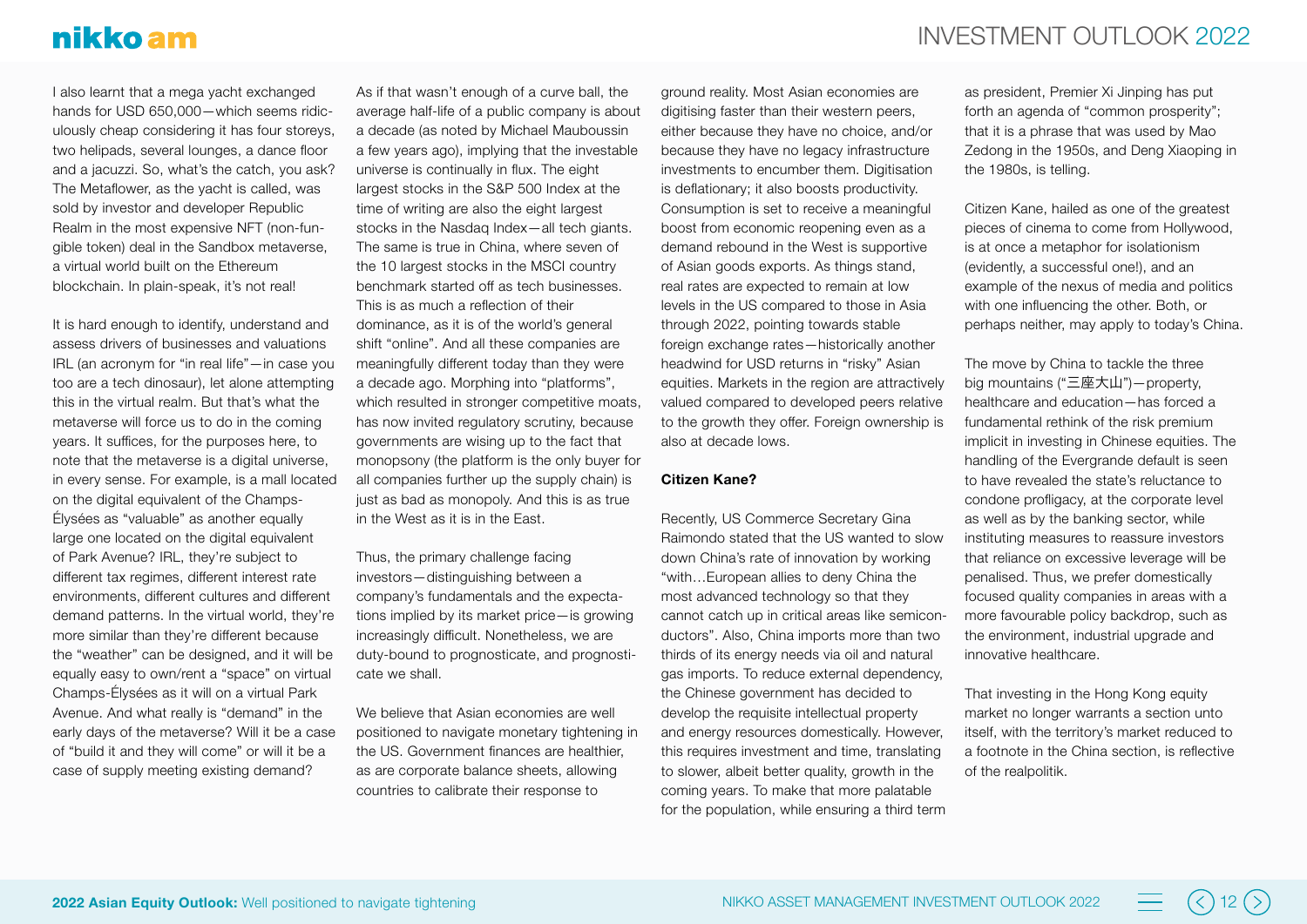## nikko am

#### **The Best Exotic Marigold Hotel**

A comedy-drama with an ensemble cast, the Best Exotic Marigold Hotel is a tale of a group of retirees lured by promotions for the recently reconstructed Marigold Hotel in India and are surprised when they arrive to find the establishment in disarray. The characters come to terms with the past, deal with change and eventually come out happy.

Quintessentially, this is the story of investing in Indian equities—there's the lure of a better times to come ('this time will be different"), there's the realisation of ground reality (the "Hindu" rate of growth), there's change (of governments, of economic conditions, of central bankers), and there's eventually a happy outcome notwithstanding the bumpy route (~13.5% annualised USD returns over the past two decades).

This time perhaps is different after all. The ingredients for change are present in the reforms the government continues to push through. The production-linked incentive scheme introduced in November 2020 has some teeth, and gaining momentum. Earlier this year, the government also raised foreign investment limits in the insurance industry; announced plans to create an asset reconstruction company to manage bad debts of Indian state-owned banks; and revealed a new disinvestment policy that would focus on privatising state-owned enterprises in non-strategic sectors. The scrapping of

retrospective taxation laws was also a step in the right direction. Should the walk follow the talk, the economy is well positioned for the next decade even if traction on these reforms isn't smooth. Thus, areas such as healthcare, the new economy, private sector banks and real estate appear attractive.

#### **Run Lola Run**

As COVID-19 has run longer than many had anticipated, it has transformed what is "normal" for work, social interaction and recreation—with digital means replacing physical means to an unprecedented (I realise this word is overused—apologies!) extent. This in turn means that technology has never been a greater part of our lives, and if early murmurings about the metaverse are anything to go by, it will be the very fabric of our lives, literally and figuratively.

That semiconductor technology, and the attendant supply chain, will be essential to making this possible is a given. The networking, computation, virtual platforms, content and hardware that this entails translates to enduring growth, and hitherto unimagined areas of application. Both Taiwan and South Korea will remain critical therein. Absent an insider in the Communist Party's Politburo, talk of China taking military action against Taiwan, the US response given President Joe Biden's reaching out to Taiwan, and the resulting fallout, are entirely in the realm of speculation—possibilities with low probabilities. Time is therefore better spent

identifying companies in this ecosystem that will be invaluable regardless; we find such opportunities in integrated circuit design, software, clean technology, content creation and industrial automation.

#### **Wag the Dog**

Thailand, thanks to continual political histrionics and its poor handling of COVID-19, offers lacklustre prospects, in our view. Malaysia fares no better, for more or less same reasons.

Singapore's zero-tolerance policy vis-a-vis COVID-19 has become a case of the perfect being the enemy of the good, in our view. However, the progressive opening of the economy, albeit slowly, is a sign that there is growing acknowledgement of the economic imperative.

When Joko Widodo was first elected president of Indonesia some seven years ago, there was hope that he would usher in a new era of growth for the country. The embers of that hope had nearly fizzled out by the time the Omnibus laws were passed in 2020. Fortunately, the rise of the digital economy, no thanks to the government, has captured investor attention, as it has in the Philippines. For this reason, and notwithstanding political ennui, Indonesia and the Philippines offer attractive investment opportunities, relatively speaking. The ongoing reconfiguration of supply chains will continue to benefit Indonesia and Vietnam, in our view.

#### **The last word…**

As yet another year goes by, and various events force a re-evaluation of our outlook, it is worth remembering American writer Dale Carnegie's words, "today is the tomorrow you worried about yesterday".

Season's greetings, best wishes for 2022, and happy investing!

#### BACK TO TABLE OF CONTENTS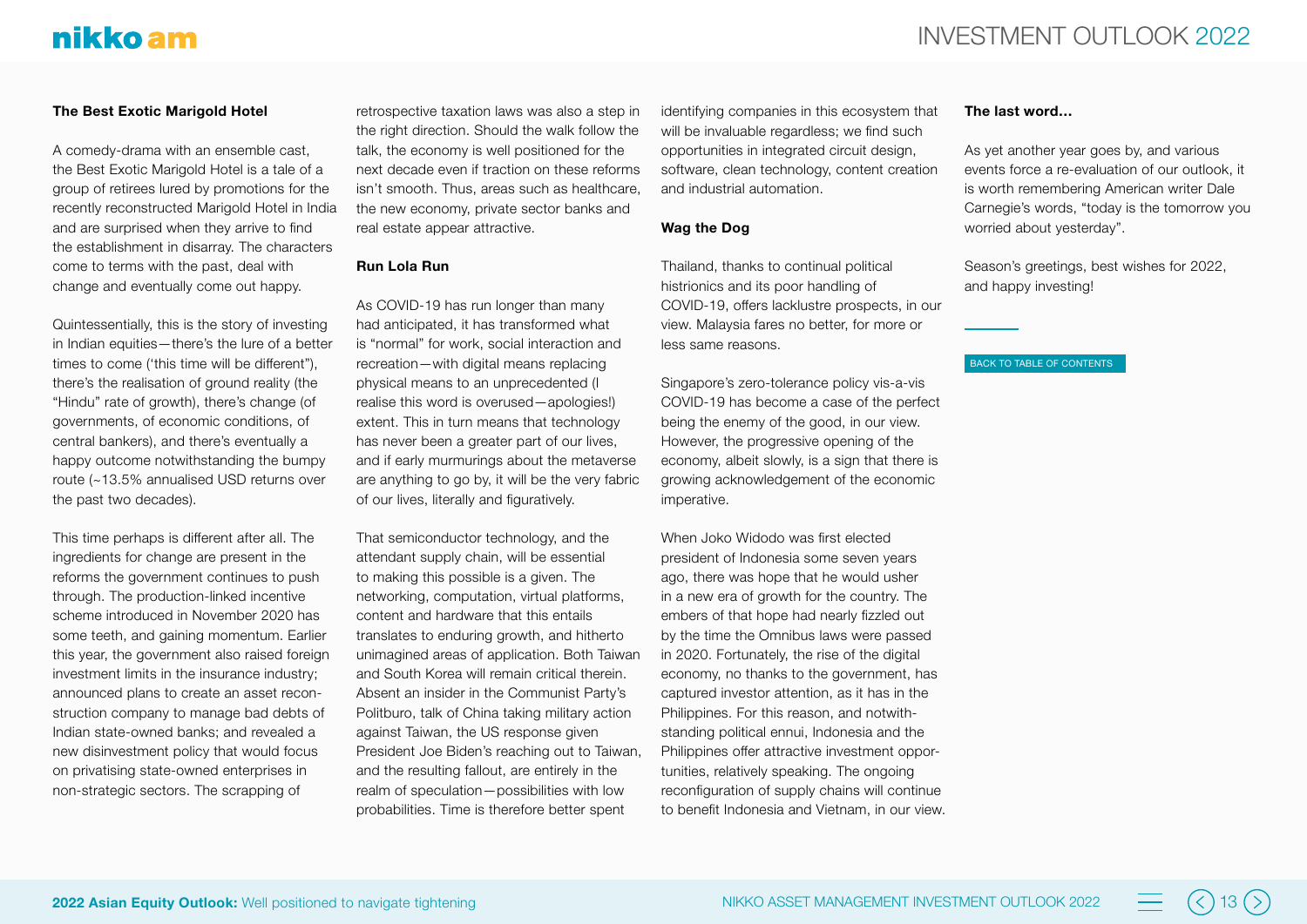### 2022 China Equity **Outlook**

## Focusing on new market leaders

By Eng Teck Tan, Senior Portfolio Manager

#### **A review of 2021**

For equity investing in China, 2021 was a year of split fortunes, with multiple indices taking different paths. It was a painful year for offshore investors whose indices are predominantly determined by the MSCI China index, which had declined 18% as of November 2021. On the other hand, onshore investors focusing on stocks in the Shanghai and Shenzhen exchanges had a bumper year in relative terms.

However, by most measures, 2021 was a year of extremism. Mid-caps outperformed the large caps (CSI500 Index easily outperformed the CSI300 Index), sector factor investing (renewables and electric vehicles stocks had outsized returns) became crucial to outperformance and traditional cyclicals

(property, steel and shipping) faltered after a strong start. Fortunes definitely favoured the brave who did not stick to the conventional path and moved into uncharted territories in China's different segments.

The year had begun in the aftermath of a shock government cessation of Ant Financial's IPO late in 2020, which triggered selling of Chinese internet stocks. The selling was short lived and many Chinese internet stocks reached all-time highs in Q1 2021. However, investors were unprepared for the government's attempt to balance social goals and economic growth. The resulting implementation of numerous regulations was targeted towards not only the digital economy but also what China feels are the cause of some social ills: the "Three Mountains" of high costs in education. healthcare and property prices.

We believe that investors had definitely underestimated China's determination towards curbing monopolistic behaviours within the digital economy, protecting data privacy and upholding social commitments. The MSCI China Index (which has more than 40% of its components in internet stocks) was among the worst performing indices globally at one stage, while the predominantly internet focused NASDAQ Golden Dragon Index experienced an even steeper decline. The government was also much more focused on trying to bring down leverage across the corporate sector with significant focus on the property sector. Economic growth has lost significant momentum due to these measures with Q3 2021 GDP slowing down to 4.9% from 7.9% in Q2. Economic data has been mixed as well, with strong exports growth being mitigated by mediocre consumption figures while infrastructure spending was stable.

In the start of 2021, there were hopes that China-US relations would become more cordial after Joe Biden took over the US presidency. Minor progress appears to have been made since Biden came into power but tensions still linger. Huawei CFO Meng Wanzhou did return to China, but Sino-US relations didn't exactly warm as Xinjiang and Hong Kong continued to dominate headlines while Washington added more Chinese technology companies into its restricted trading list. Issues over Taiwan as well as Chinese companies listed in US are also sources of tension. Taiwan remained a hot topic as China repeatedly warned Taipei not to push the independence agenda; Chinese companies could be delisted in the US unless both US and Chinese regulators can reach a compromise over access to the listed companies' audit records. These issues are likely to remain contentious for years to come.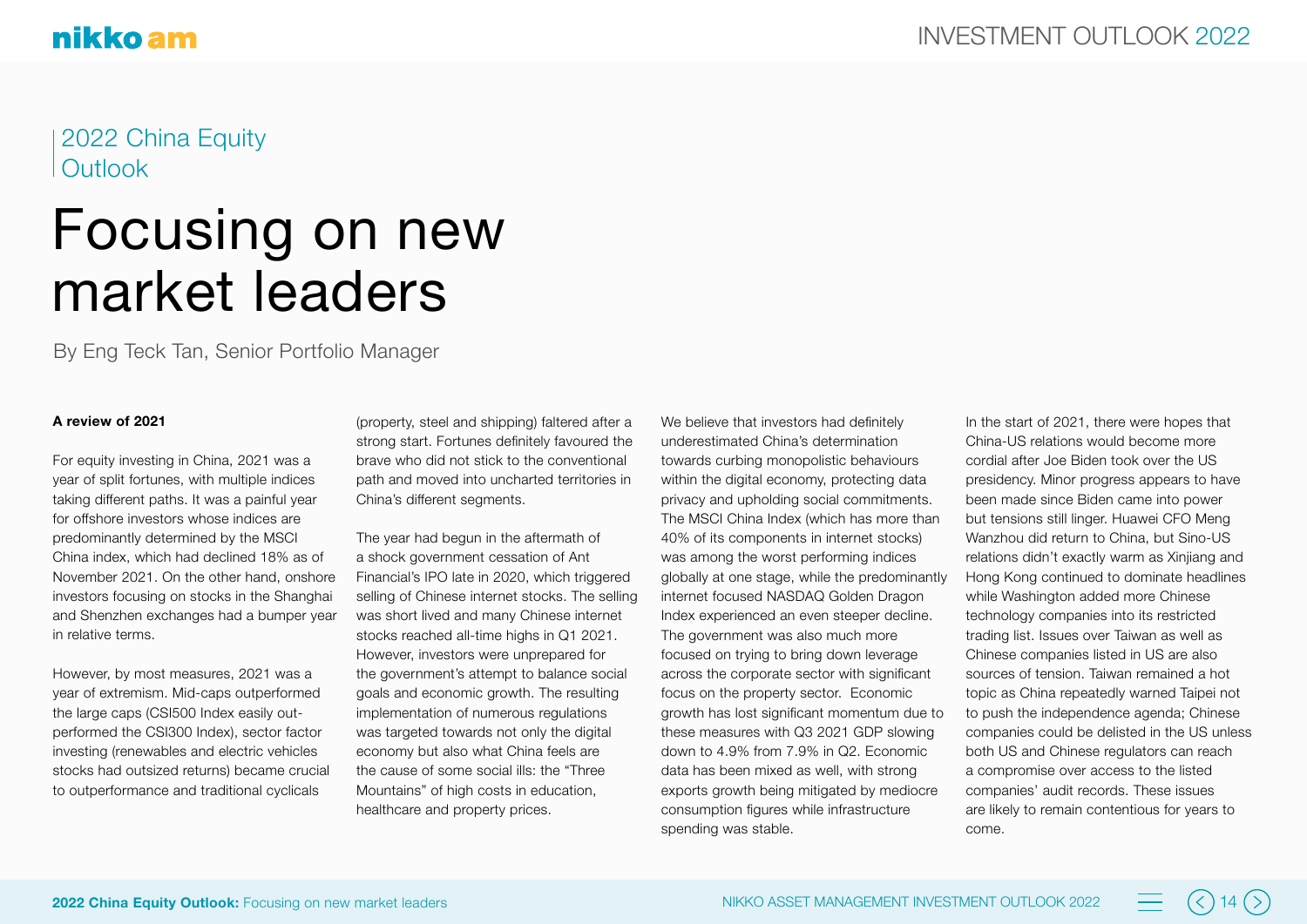#### **Is China still investable? A resounding yes**

With a flurry of negative headlines dominating in 2021, investors were constantly questioning whether China is still investable. We would like to highlight a few important points in this debate. Firstly, every two to five years, this question emerges whenever China is viewed negatively. Investors seem to constantly neglect the fact that China, despite its massive size, is still an emerging economy that is constantly evolving. The government is also constantly implementing reforms. However, history has shown that investing when the negatives are overwhelming has been extremely rewarding, such as during the anti-corruption campaign in 2014, the trading suspension scandal during 2015-2016 and the China-US trade war in 2019.

Secondly, it is important to note that China tends to initiate reform, implement regulations and fix economic glitches (in the current case high property leverage) when the country is in a position of strength. The economy has been relatively strong since China recovered from the COVID-19 pandemic earlier than other countries. Employment has been robust and exports are at its strongest ever. Such supportive factors allow China to fix what they view as potential headwinds to future growth.

Thirdly, in term of investing, investors tend to forget that China's market leaders

change every five to eight years, sometimes even earlier. Telecom was the dominant sector (more than 50% of indices) in the early 2000s, subsequently taken over by the banking and commodities sector in the mid-2000s followed by the consumer sector in the early 2010s. And since 2015, the internet sector has dominated every investor benchmark and portfolio. As such, the internet sector has been an easy win for the last five years and investors may have become complacent, neglecting their search for other winners. The internet sector could be peaking but there are still many growing sectors worth investing in China, in our view.

#### **Onshore stocks, and focusing on the right indices and sectors will be key**

Our current view is that China continues to have very attractive investment opportunities. But we believe that onshore stocks and focusing on the right indices sectors are the key to outperformance and significant alpha.

Investors in China with the flexibility to position their portfolios generated significant alpha in 2021. Onshore stocks have significantly outperformed offshore stocks and we believe that their outperformance will continue. Onshore stocks have much more structural growth sectors that are expected to drive China's economy in the next decade. Together with domestic investing merits (such as household portfolio allocation and low penetration of mutual funds) we expect onshore stocks to eventually dominate the portfolios of those investing in China.

As we have been advocating for many years now, the right indices are also important in determining investor portfolios. In our view, an index that has a more favourable tilt towards onshore and mid-caps is a good way to pivot for investors who want to invest in China. Generally, offshore China indices tend to be dominated by one or two sectors while onshore indices are more diversified due to the size of the markets. For example, the market cap for onshore China indices is in excess of USD 10 trillion, spread over more than 4,000 companies; on the other hand, the market cap for offshore China indices is only USD 2.5 trillion, spread over approximately 1,000 investable companies. As new market leaders emerge in China, the indices comprised mostly of the old market leaders might languish until the new leadership stocks (which currently represent less than 10% of indices) catch up.

Lastly we maintain our view that focusing on the right sectors is crucial for investing in China. The Chinese economy has reached a size in which the quality of growth, rather than the scale of growth, will be in much greater focus. As a result, significant fine tuning will be required when it comes to capital allocation. This will mean that certain sectors will benefit from China's growth while others end up suffering. Sectoral allocation and subsequent stock picking within sectors will be key to generating the required alpha, in our view.

#### **Structural growth sectors**

As negative headlines dominated 2021, investors may have largely overlooked the significant number of positive developments in China. The Chinese government has released many positive directives indicating their vision of the economy. These included initiatives directed towards ambitious renewables targets, the continued opening up of the financial sectors and support for a significant number of industries including, but not limited to, artificial intelligence, big data, software, electric vehicles, robotics, 5G and smart grid. We believe these areas could become the new leaders of China's capital markets, representing investment themes for the next several decades. Our investment thesis is summarised in Chart 1. We also believed that China's significant advantage in manufacturing (the country already accounts for roughly 19% of global manufacturing output, an all-time high) can be further enhanced as it leverages technology and automation to cement its dominant position in new industries while consolidating its market leadership in old industries.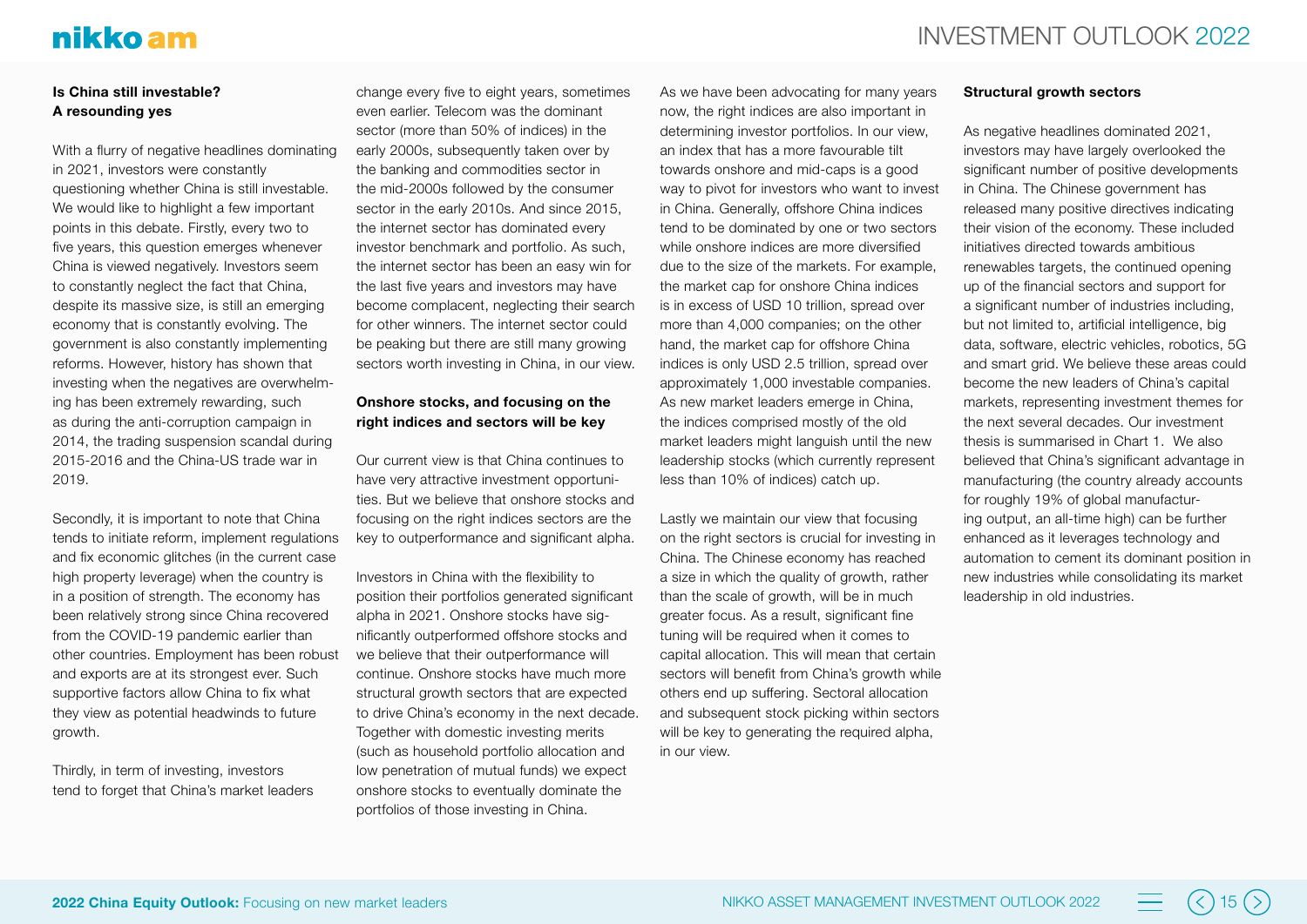#### *Chart 1: Our investment thesis for China*



- Guochao (国潮) i.e., nationalism brands
- Amazon platform / exports **Thematic** 
	- $\bullet$  4<sup>th</sup> Industrial revolution
	- Renewables
- Manufacturing process reengineering • New sources of energy Carbon Neutrality
	- Emission trading
	-
	- Semiconductors
	- Advanced manufacturing
		- Automation

Hardware

• Components

#### **Government pivot also a focal point**

Even though "common prosperity" has been effectively enshrined in Chinese Communist Party philosophy (or mission statement), the term probably escaped most investors prior to 2021. As investors get around the concept of "common prosperity" and how it will affect the capital markets, it is important to know that China is not going backwards in term of economic development. What the country is seen trying to achieve is balancing economic growth and social stability. This includes keeping corporate profits and employee welfare on an even keel, allocating capital towards more social goods and increasing labour's GDP share. This is an important philosophy to watch as government policies are likely to be geared towards achieving these goals instead of focusing on the growth at all cost objective. Although the objectives are very broad and difficult to quantify, we believe that if well executed, they could lead to a slower but higher quality, longer lasting growth for China. In the long run, China could be positioned towards gaining a better diversified economic structure.

#### **Risks**

China's outlook may appear favourable thanks to its well-executed manufacturing capability and the government's efforts to navigate the economy towards more sustainable long-term growth. However, it is hard to imagine a China investment thesis without any risks.

At the top of the list of potential risks is how is China going to reopen to the rest of the world as it continues to pursue its zero-COVID policy. Most countries are adopting a strategy of living with COVID-19 while China is adamant towards sticking to its zero-COVID stance. This presents a problem as China shouldn't, and wouldn't, be able to continue shutting itself off to the rest of the world without economic consequences. We are mindful that if China does reopen, the country might experience sharp short-term pain.

Another risk is geopolitics, which remains an element with the biggest uncertainty. Events related to Taiwan have repeatedly become a hot topic for investors as a potential conflict between Taipei and Beijing might end up involving the rest of the world. Our base case continues to be that as long as Taiwan avoids a blatant move towards independence, China is likely to stick to its current response.

The third risk factor for the capital markets is the upcoming 20th National Congress in Q4 2022. With such an important event coming up, the government is likely to accelerate its 14th five-year plan, which could be a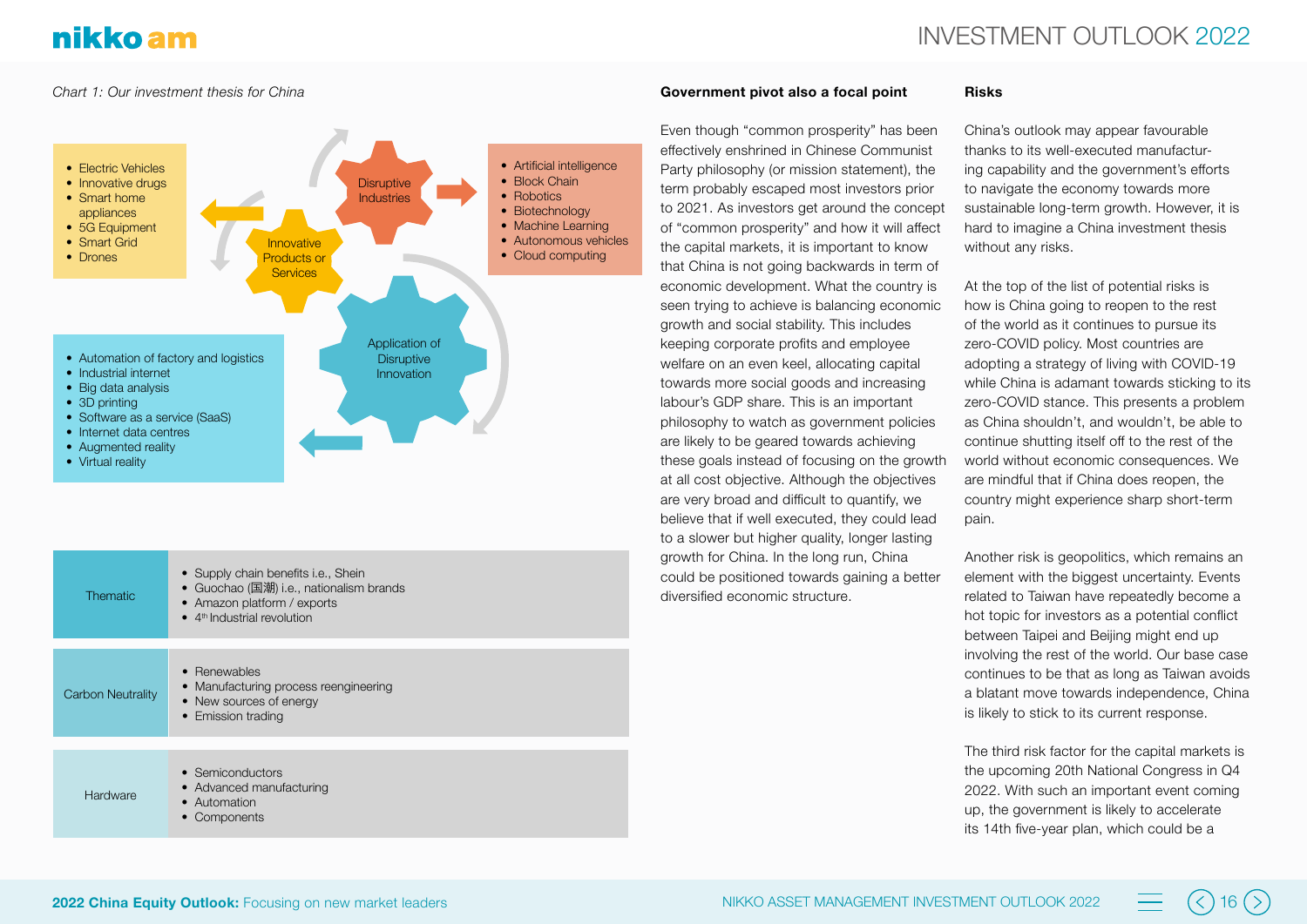double-edged sword. Investors will be able to look forward to a clear path of development but their enthusiasm might prove to be excessive, potentially leading to execution risks.

Lastly, the perennial property leverage issue that has been haunting China since 2011 could throw a spanner into the investment landscape. Despite the assurance by the government, the property sector still accounts for a good quarter of the economy and mismanagement in this area could lead to disastrous consequences.

BACK TO TABLE OF CONTENTS

## INVESTMENT OUTLOOK 2022

## **Summary**

In summary, we believe that the markets in China present significant opportunities and that it is important to be very selective. Beta is challenging as the leaders which had dominated the markets for the past six years are now struggling while the next market leaders will need time before they become big enough to have an impact. It is important to be mindful of the risks but not get swayed by headlines. We retain a heavier focus on onshore stocks, structural sectors and bottom-up stock picking.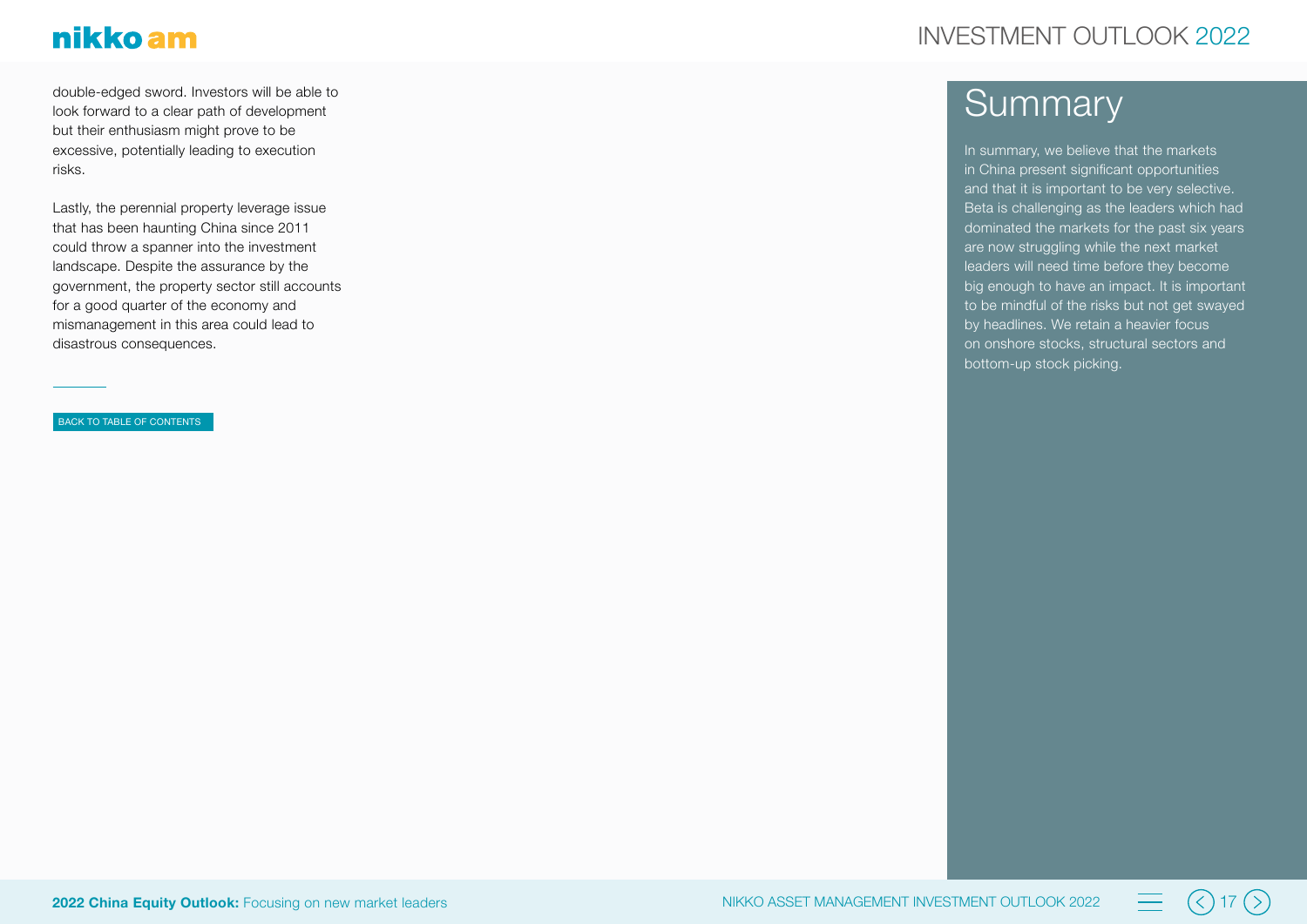### 2022 Japan Equity **Outlook**

## ESG to bring Japan to the fore

By the Japan Equity Team

#### **Introduction**

ESG initiatives are expected to become ever more important for companies and investors around the world in 2022. We expect many Japanese companies to come to the fore amid this global shift towards ESG, with enhancements in ESG disclosures shedding light on their value creation opportunities amid the current drive towards decarbonisation. Political stability that Japan may offer is another factor that is likely to come into focus in 2022. Japan's new Prime Minister Fumio Kishida will be in a position to solidify and leverage his political capital to push forward his policy agendas; he is also expected to maintain the government's key policy measures including its accord with the Bank of Japan (BOJ) and corporate governance reform. Competition to attain corporate

control is also likely to continue increasing in 2022 and benefit long-term investors in Japan. We expect changing corporate culture encouraged by corporate governance reform to drive such competition, as evidenced by the growing number of hostile takeover attempts in Japan.

#### **Climate change to expose risks as well as opportunities**

COP26 in Glasgow ended in November 2021 with an ever stronger global message, calling for countries to implement measures to tackle the climate crisis. In line with the global drive towards combating climate change, the US has been reversing Trump-era policies. For example, the Department of Labor recently proposed amendments to its regulations that were perceived to have discouraged fiduciaries from considering ESG factors in their investment decisions.

As developments in the sustainability front intensify, that Japan has the highest number of supporters for the recommendations released by Task Force on Climate-related Financial Disclosures (TCFD) is perhaps a lesser known fact (Chart 1).

*Chart 1: Top 5 countries by number of TCFD supporters*

| Japan     | 527 |
|-----------|-----|
| <b>UK</b> | 384 |
| <b>US</b> | 345 |
| Australia | 125 |
| France    | 117 |

Source: Task Force on Climate-related Financial Disclosures 2021 Status Report

The number of supporters for TCFD, together with its total global market cap coverage, has been on the rise since the launch of this initiative in 2017. There are currently 2,616 TCFD supporters with a total market cap of USD 25 trillion. We expect these numbers to only go up and it is natural to think that it would do so in Japan as well. In addition, the reorganisation of the Tokyo Stock Exchange (TSE) scheduled to take effect in April 2022 is also likely to prompt companies to increase climate disclosure. Companies to be listed on the TSE's new Prime Market as a result of the reorganisation will effectively be required to make additional corporate disclosure based on TCFD. Moreover, the Financial Services Agency is now said to be contemplating the application of this rule to the broader public equity universe. In light of these initiatives, some key companies with best practices are already starting to disclose GHG emission reduction targets they aim to reach by 2030 (Chart 2).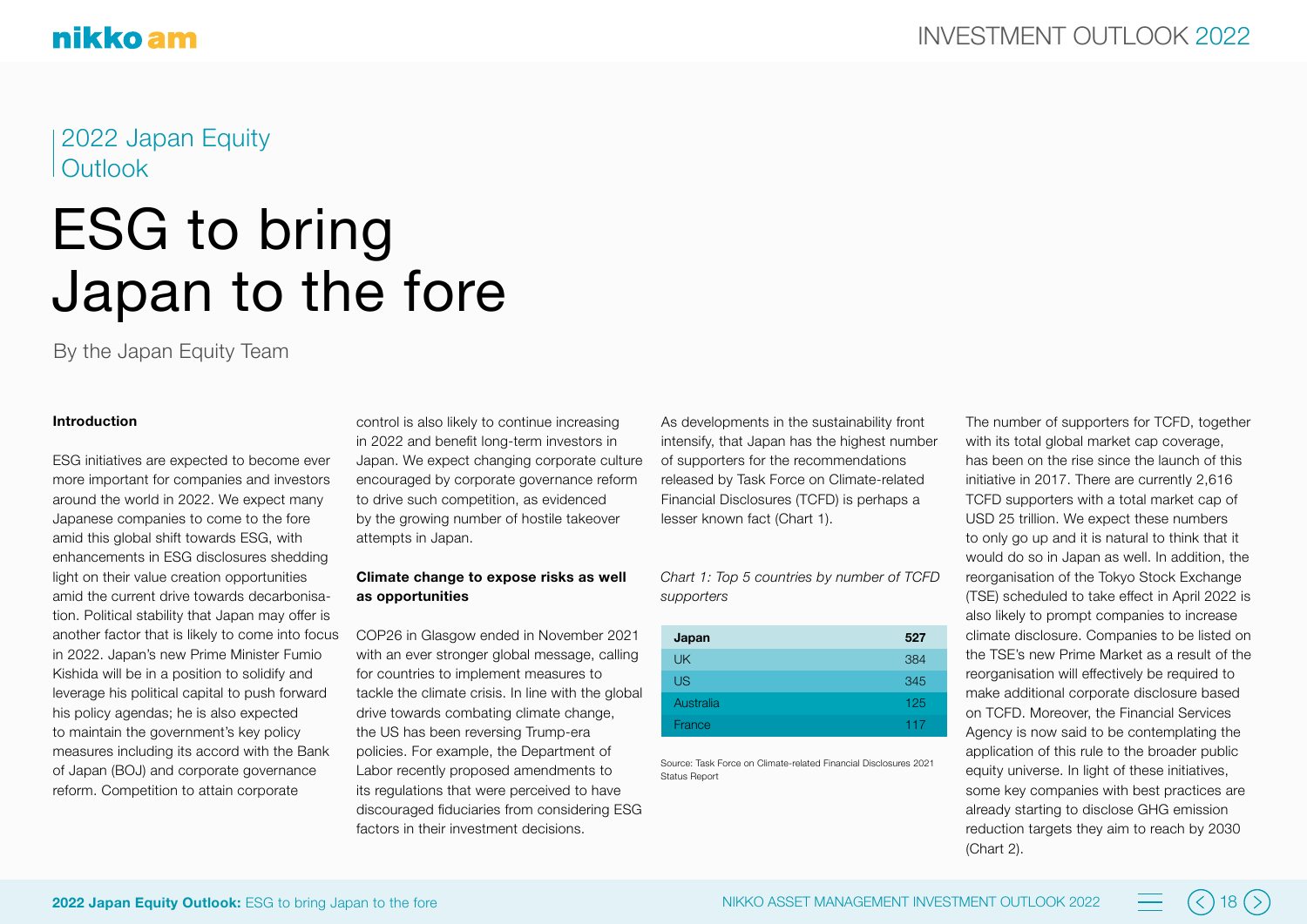## nikko am

#### *Chart 2: Japanese companies' GHG emission reduction targets*

|                       | Base year | Scope 1 & 2<br><b>GHG</b> emissions | Scope 3<br><b>GHG</b> emissions |
|-----------------------|-----------|-------------------------------------|---------------------------------|
| Kirin Holdings        | 2019      | $-50\%$                             | $-30\%$                         |
| Ajinomoto             | FY2018    | $-50\%$                             | $-24%$                          |
| Hitachi               | FY2010    | $-100\%$                            | $-50\%$                         |
| Azbil                 | FY2017    | -55%                                | $-20%$                          |
| Nikon                 | FY2013    | $-71.4%$                            | $-31%$                          |
| Ricoh                 | FY2015    | $-63%$                              | $-40%$                          |
| Asics                 | 2015      | $-63%$                              | $-63%$                          |
| Yamaha Motor          | FY2017    | $-55%$                              | $-30\%$                         |
| Marui Group           | FY2016    | $-80\%$                             | $-35%$                          |
| <b>Fast Retailing</b> | FY2019    | $-90%$                              | $-20%$                          |

**Scope 1:** Direct emissions from resources owned or controlled by a company **Scope 2:** Indirect emissions resulting from the generation of energy purchased by a company **Scope 3:** All other indirect emissions that occur in a company's value chain

Source: Nikkei

We believe that at the moment, the market is not fully pricing in risks and opportunities resulting from climate change. We therefore think that skilled active investors will have opportunities to profit from the market inefficiency as additional climate related disclosure will not only shed light on the additional risks but also on opportunities that can contribute towards creating value.

According to estimates released by Japan's Government Pension Investment Fund (GPIF), the CVaR (Climate Value-at-Risk, which measures the potential impact of climate change on corporate and security values) for Japanese equity is positive at 0.6%, compared to -11.4% for foreign equity under a scenario in which global warming is held at 1.5 degrees Celsius above pre-industrial levels. Such an outcome is a result of patent competitiveness in the automobile, energy supply and chemicals sectors. This means that collectively, there may be more opportunities than risks for Japanese companies as the world moves towards net zero.

In a different study conducted by a data analytics firm astamuse, Japanese companies dominate the ranking in decarbonising technology (Chart 3). We expect new markets to be created that leverage their advanced technologies, which include hydrogen, carbon capturing and electric vehicles; as a result, investors are expected to start pricing in these opportunities into stock prices.

*Chart 3: Japanese companies dominate decarbonising technology*

| Rank           | Company                                | Key technologies                                                           |
|----------------|----------------------------------------|----------------------------------------------------------------------------|
| 1              | Toyota Motor (Japan)                   | Fuel cell EVs, hydrogen infrastructure, EVs                                |
| 2              | General Electric (US)                  | Geologic carbon sequestration,<br>high efficiency thermal power generation |
| 3              | Mitsubishi Heavy Industries<br>(Japan) | CO2-absorbing materials, high efficiency thermal<br>power generation       |
| 4              | Siemens (Germany)                      | Hydrogen/ammonia power generation, wind power<br>generation                |
| 5              | Hyundai Motor (South Korea)            | Fuel cell EVs, hydrogen infrastructure                                     |
| 6              | Hitachi (Japan)                        | Industrial machinery electrification,<br>power semiconductors              |
| $\overline{7}$ | Toshiba (Japan)                        | CO2-absorbing materials, hydro power generation                            |
| 8              | ExxonMobil (US)                        | CO2-absorbing materials                                                    |
| 9              | Honda Motor (Japan)                    | Fuel cell EVs, hydrogen infrastructure, EVs                                |
| 10             | Honeywell International (US)           | CFC reclamation                                                            |

Source: Nikkei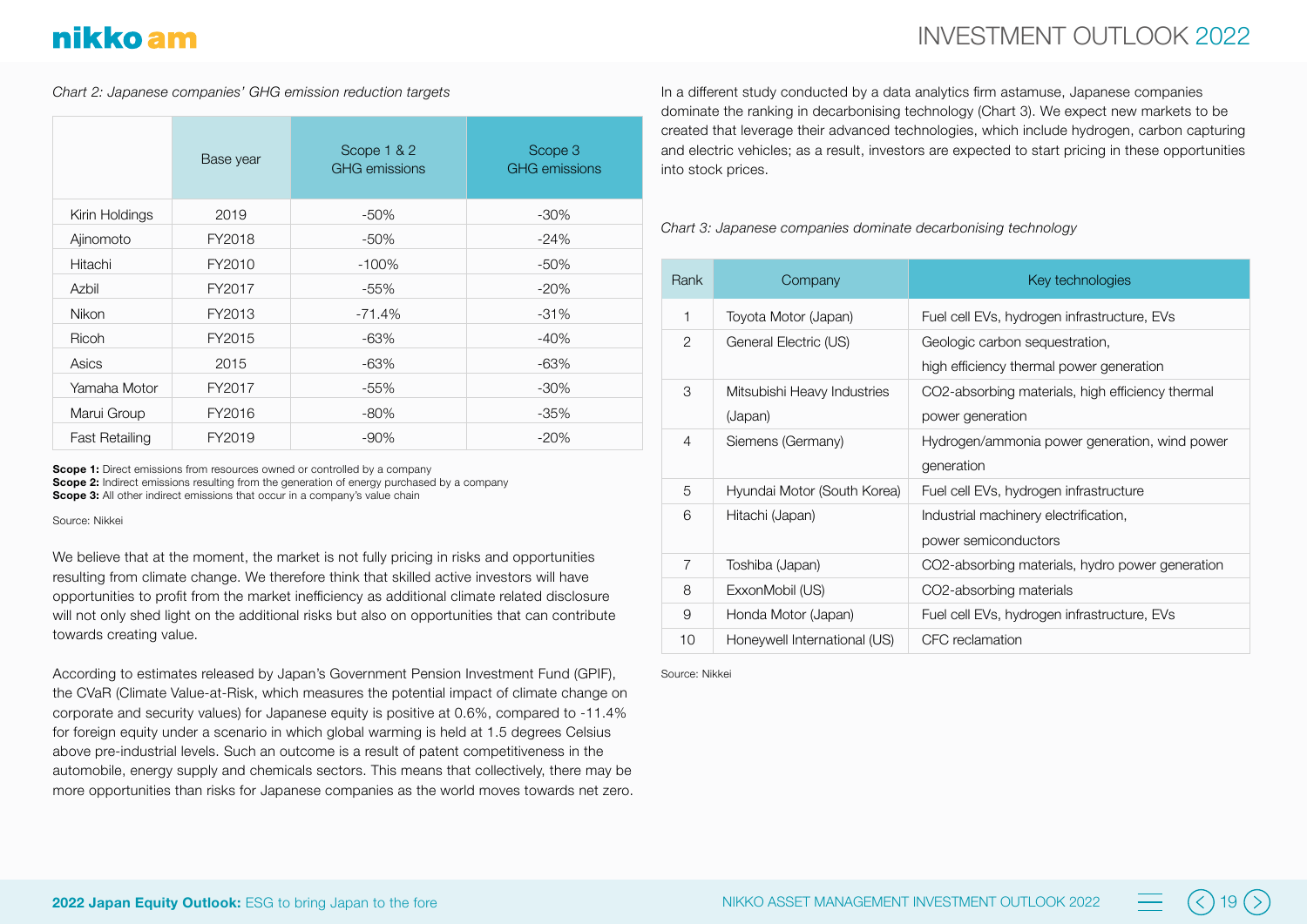## nikko am

#### **Japan as a political safe haven**

Former Prime Minister Yoshihide Suga resigned in October 2021 after increasing criticism towards his handling of the pandemic led to a steep drop in his approval ratings. Ironically, following Suga's departure, Japan's inoculation drive continued and the country now has the highest percentage of fully vaccinated people among G7 countries. Furthermore, the number of new COVID-19 cases in Japan has declined to the lowest level year to date as of this writing.

The Lower House election held on 31 October 2021—an event that was expected to determine the direction of Japanese politics in the wake of Suga's resignation resulted in a victory by the ruling coalition. What is worth noting is that the ruling Liberal Democratic Party won an "absolute stable majority" which effectively allows the single party to not only gain the simple majority in the parliament itself, but also control of all sub-committees of the parliament. This enabled the Kishida-led government to put together the largest ever JPY 55.7 trillion economic stimulus package in November. The package includes financial aid for struggling businesses as well as to low income households. It also introduces more forward-looking measures such as a cash handout program to households with children, travel subsidies for the tourism industry and infrastructure spending for disaster prevention.

In 2022, another key political event, the Upper House election, is scheduled in the summer. At this election, half of the Upper House members will face re-election. In order to retain his party's dominance, Prime Minister Kishida and his cabinet are expected to try and boost economic growth ahead of the election and the first quarter GDP figures to be announced in May 2022 will be in focus (Chart 4).

| January        | TSE to announce companies' new market segments                                  |
|----------------|---------------------------------------------------------------------------------|
| February       | Beijing winter Olympics                                                         |
| Q <sub>1</sub> | Toshiba to hold extraordinary general meeting to seek approval for spinoff plan |
| April          | TSE reform takes effect and new markets open for trade                          |
| May            | Full year earnings season for fiscal year through March 2022                    |
| May            | Jan-Mar 2022 GDP release                                                        |
| June           | Annual general meeting season                                                   |
| Summer         | Upper House election                                                            |
| November       | US midterm election                                                             |
| November       | China's 20th National Party Congress                                            |

If the ruling coalition wins the Upper House election, it will dominate both houses of parliament, and it will not have to face another election through 2025. Such an election lull is expected to result in higher visibility and stability on the political front. On the contrary, there remains much political uncertainty in the US. President Joe Biden faces the November 2022 midterm election with deep divisions not only between the Republicans and Democrats but also within the two parties. Thus, as the US gears up towards the midterm election, Japan could be viewed as a country with a relatively higher level of political stability and lower political risk.

Since Kishida took office in November, the Japanese government wasted no time in reconfirming its accord with the BOJ signed in 2013 whereby they will work together to achieve 2% inflation and sustainable growth. Therefore, monetary policy is expected to remain accommodative, which would be positive for the overall equity market. We also do not expect a reversal in corporate governance reform as the changes seen in corporate culture as a result of the reform appears irreversible for the following reasons: i). market reorganization at the Tokyo Stock Exchange and ii). growing competition for corporate control.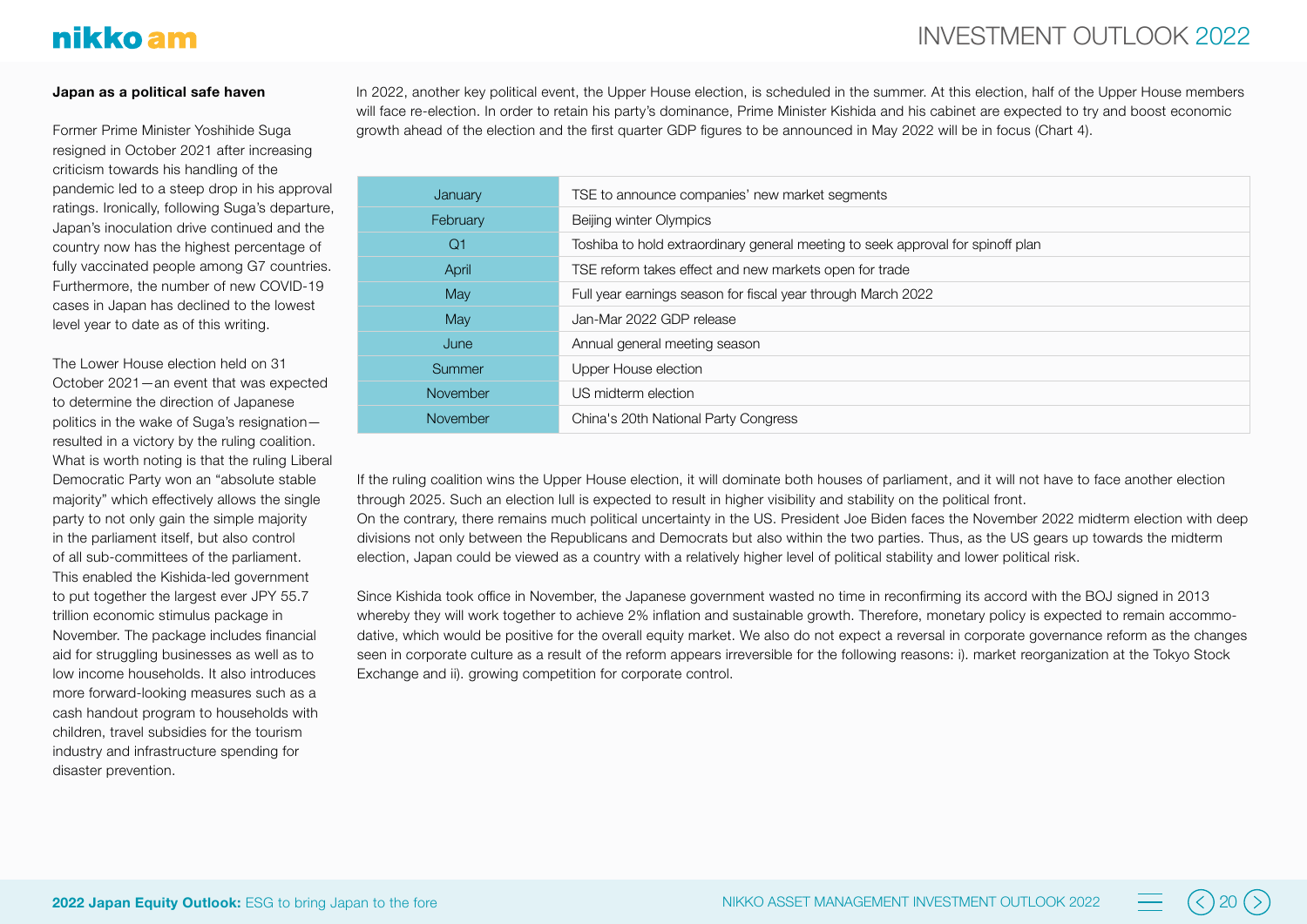#### **No going back on corporate governance reform**

Firstly, the TSE is scheduled to reorganise its market segments within the bourse in April 2022. The current TSE First Section, Second Section, JASDAQ (Standard), JASDAQ (Growth) and Mothers will be reorganised into three new segments: Prime, Standard and Growth.

The biggest rationale behind the reform is to enhance the bourse's global competitiveness by ensuring its listed companies have incentive to continue improving their business operations, therefore leading to higher shareholder value and attracting more capital into the Japanese market.

The Prime section will be for companies that can have "constructive dialogue" with investors, the Standard section will be geared towards companies that have sufficient liquidity and possess governance levels that are high enough for investors in an open market and the Growth section will focus on companies with high growth potential.

 According to the TSE, there were 664 companies (roughly one-third) on the First Section that do not meet the listing requirements for the new Prime section before they made applications in 4Q2021. These companies unable to meet the listing requirements are faced with two options: either satisfy the requirements for Prime through corporate actions or settle with Standard or Growth (or face delisting if they cannot meet requirements for any of the new markets). For a company to be listed on Prime, it must have tradable shares accounting for over 35% of shares outstanding and have a tradable market cap of over JPY 10 billion. It will also be required to increase the number of independent directors to a minimum of one-third of their board from at least two. The promotion of diversity is expected to open up old school, male-dominated boardrooms to new talent with different perspectives.

In light of these developments, an increasing number of large shareholders are already disposing their shares at the request of companies. In addition, share buybacks by companies have also picked up to ensure that they meet the TSE's new listing requirements. Management buyouts and full consolidation of listed subsidiaries have also increased—thereby unlocking value. We have also seen a steady increase in the number of independent directors and women on company boards since the Corporate Governance (CG) Code was first introduced in 2015 (Chart 5) and we expect the trend to continue.



#### Source: QUICK

Secondly, we think that the government has clearly laid the groundwork with the complyor-explain rule to provide a level playing field for various investors in Japan. The number of activist investors who consider Japanese market to be attractive has been on the rise (now at 44 in the market including homegrown Japanese activists) and the number of shareholder proposals is growing in tandem. Toshiba's recent announcement to split its business into three segments is also seen as a result of activist investors pressuring the company to remove its conglomerate discount.

On one hand, financial investors (activists) are trying hard to make their voices heard from the standpoint of minority investors. On the other hand, strategic investors are increasingly making proposals to acquire companies outright, often without prior consent by the target company's management teams (Chart 6).

*Chart 5: Change in the governance structure of TSE First Section companies*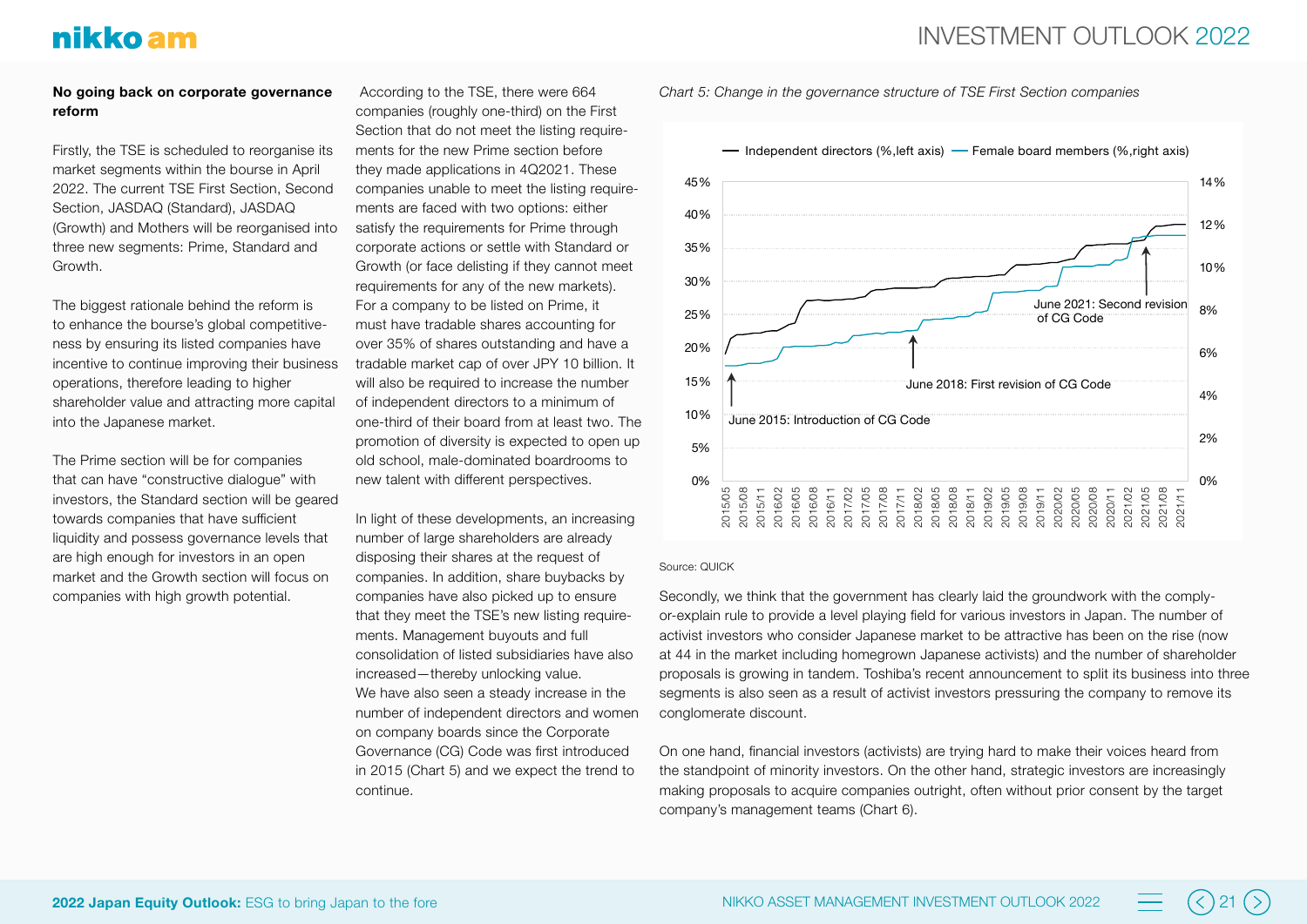#### *Chart 6: Hostile takeovers are increasing*



#### Source: IR Japan

A recent example is the showdown between online financial firm SBI Holdings and Shinsei Bank involving the first ever hostile acquisition attempt in the banking sector in Japan. In September 2021, SBI Holdings launched a tender offer for Shinsei Bank's shares in an attempt to turn the latter into its subsidiary. In order to fend off the takeover attempt, Shinsei Bank opted to use a poison pill defence and decided to put the proposal to a vote at an extraordinary shareholders' meeting in November 2021.

What is worth noting is that the Japanese government has a stake in the targeted bank (as a result of a bail out in the late 1990s) and it was widely reported that the government agency (which holds the shares) would not support the poison pill measure. We believe this sent a clear message to the capital markets that the government favours competition for corporate control and views it as beneficial for investors and society. Shinsei Bank eventually withdrew the poison pill and cancelled the extraordinary shareholders' meeting; SBI Holdings and Shinsei Bank agreed to integrate and collaborate under a new management team to be decided in early 2022.

Corporate culture in Japan is clearly changing. We view this as a positive development as it allows businesses to be left in the hands of "natural owners" to maximise shareholder value.

#### BACK TO TABLE OF CONTENTS

### INVESTMENT OUTLOOK 2022

## Summary

We expect 2022 to be a year in which Japanese companies and their competitiveness in the sustainability front to come into focus as ESG initiatives continue to grow in importance globally. Another key focal point for 2022 is the political stability that Japan may offer. With the ruling coalition enjoying firm public support, the country could be seen as a safe haven relative to its developed market peers such as the US. Furthermore, we believe that political stability in Japan will ensure the continuation of corporate governance reform, which has been a key element in changing the country's corporate culture. Competition for corporate control could thus intensify in 2022.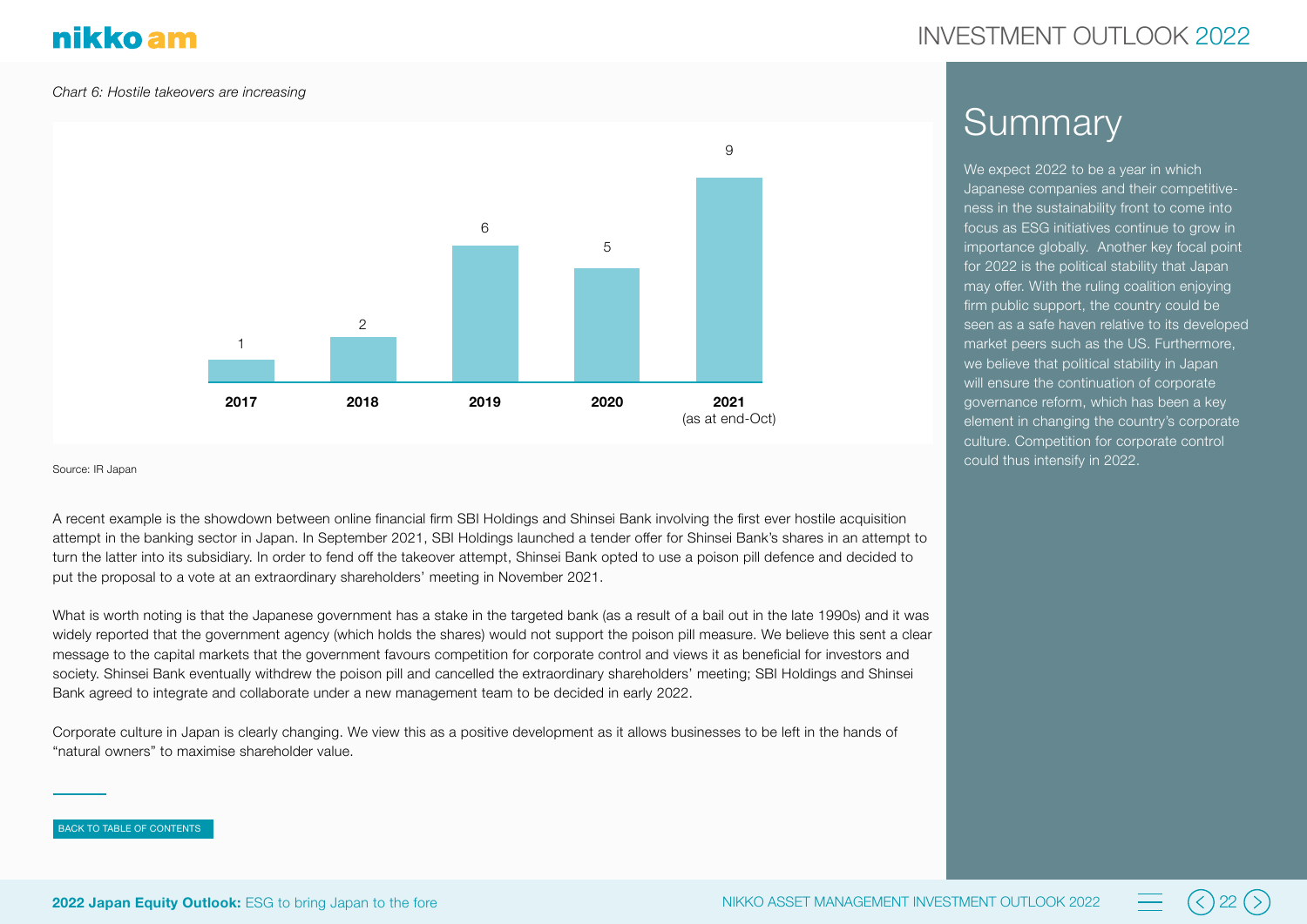2022 Singapore Equity **Outlook** 

## Focusing on sustainable growth

By Kenneth Tang, Senior Portfolio Manager, Asian Equities

## **Summary**

- We expect the recovery theme to continue supporting the Singapore economy in 2022. We see broader growth within Singapore's key economic engines in 2022, with a sharper recovery expected in the services sector as the economy reopens.
- Interest rates are likely to rise in 2022 as we see greater pressure from macro policy tightening due to higher inflation and business costs. Inflation might not be as transitory as expected, and rising wages and business costs might pose as a policy headwind in 2022.
- As such, we see a gravitation towards companies with quality of earnings growth and potential defensive growth moats that can sustain and defend returns. With the spectre of rising inflation, we also favour stocks with strong pricing power in an inflationary environment.
- We are positive on alpha opportunities in 2022 and we believe greater bifurcation in growth will lead to opportunities in stock selection. We favour the financials, industrials, consumer and technology sectors and are more cautious on the telecommunications and property sectors.

#### **Looking ahead to 2022**

The Singapore economy is on a road to recovery. Although the economy has already rebounded sharply in 2021, we expect the recovery theme to remain intact and continue supporting the Singapore economy in 2022. We see a broadening of growth within Singapore's key economic engines in 2022, with a sharper recovery expected in the services sector as the economy reopens.

Interest rates are likely to rise in 2022 as we see greater pressure from macro policy tightening due to higher inflation and business costs. Inflation might not be as transitory as expected, and rising wages and business costs might pose as a policy headwind in 2022. With rising inflation and wage costs and slowing revenue growth momentum, the outlook for margins and

corporate earnings appears more challenged in 2022. We emphasise the importance of investing in quality and sustainable growth franchises, which we believe will outperform in the current macro environment.

Equity returns could moderate from the double-digit returns achieved in 2021. We believe the opportunity in 2022 will come from stock selection and higher bifurcation opportunities in the Singapore market. We favour financials, industrials, consumer and technology sectors most while we view the telecommunications and property sectors with caution.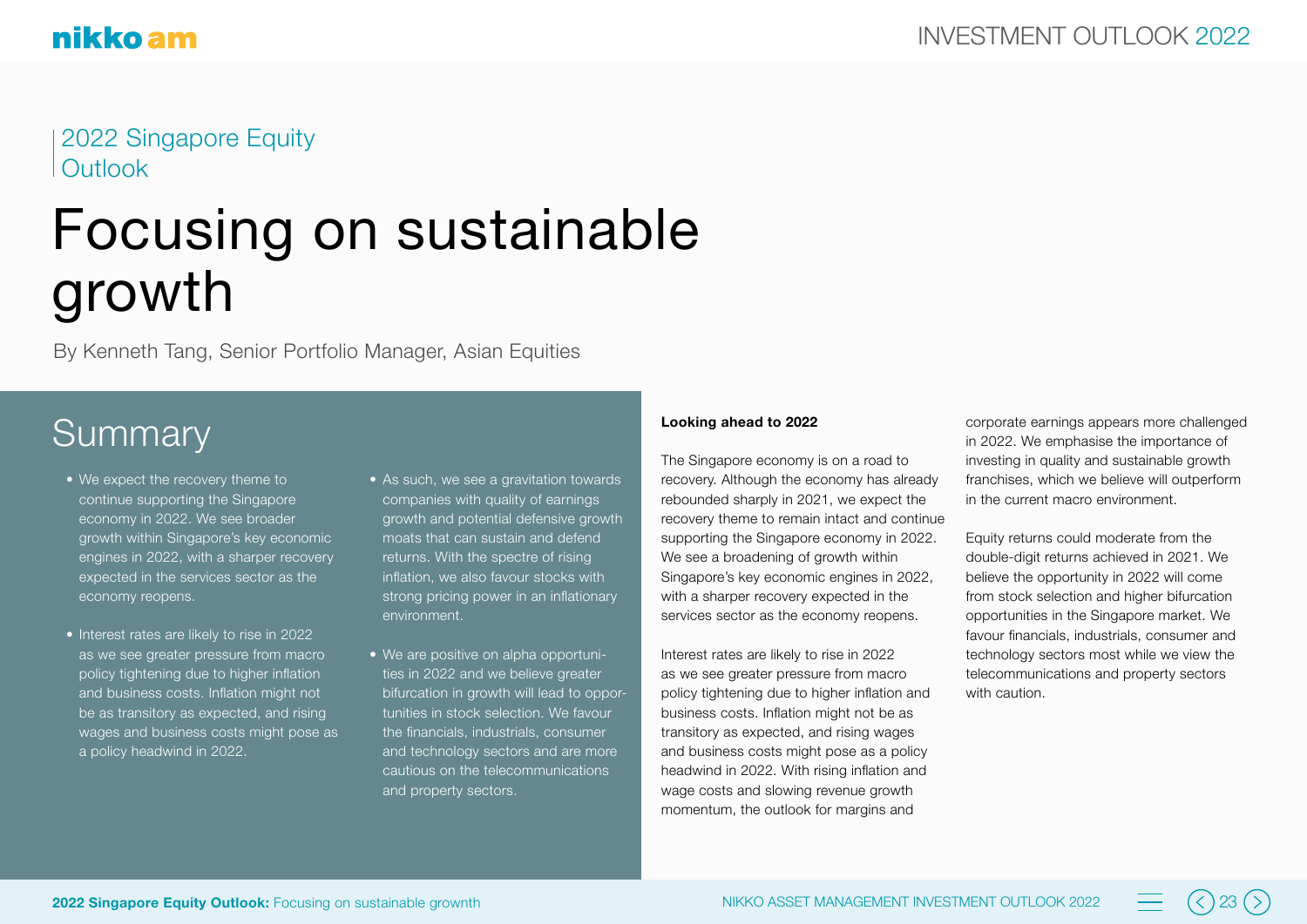## INVESTMENT OUTLOOK 2022

#### **Singapore poised for continued recovery**

Looking back, 2021 has been a good year for the Singapore equity market. The Straits Times Index (STI) returned 12.5% on a total return basis (as of 3 December 2021), which has more than reversed its loss of 8.1% in 2020. A strong revival in trade and manufacturing exports helped catalyse a sharp rebound in corporate earnings in 2021, which together with accommodative policy and attractive valuations, helped drive strong double-digit returns for the Singapore stock market and catapulted Singapore to one of Asia's top equity performers in 2021.

We expect recovery to remain a predominant theme in 2022, similar to 2021, during which the economy, equity markets and corporate earnings all recovered to the pre-COVID levels of 2019. For the year to Q3 2021, Singapore's GDP has already risen by more than 7%, which is higher than its pre-pandemic levels in 2019. What is also impressive about this recovery is that in Q3 2021, Singapore was the only ASEAN-6 economy with real GDP growth (seasonally adjusted) above its Q4 2019 level.

Looking forward, we expect economic expansion in Singapore to build on the 7% year-on-year GDP growth expected in 2021 and rise by another 3-5% year-on-year in 2022, thanks to tailwinds from the region's economies reopening and the normalisation of supply disruptions. We also expect growth in 2022 to become more balanced

with services moving more in equilibrium with manufacturing. Manufacturing and export-oriented sectors, undoubtedly the stars of the economy in 2021, could see their growth momentum taper off in 2022 but should remain resilient as global demand continues to be healthy. We believe the service sector should recover and provide most of the incremental growth for the Singapore economy as we head into 2022. Wholesale retail trade, transport and storage and services could surprise positively as the country moves towards a new normal in which COVID-19 becomes endemic. Transport services, traditionally a key contributor to the Singapore economy, could be poised for a strong recovery in 2022 as the travelling resumes.

#### **Growth and quality should start to outperform**

In the recently concluded biannual macroeconomic review, the Monetary Authority of Singapore (MAS) said that it is watching closely for signs of inflation, as it sees the risk of inflation becoming more persistent as opposed to a transitory bottleneck caused by the pandemic. This also prompted the MAS to tighten its monetary policy setting in October 2021 to address the rise in consumer prices and inflationary pressure caused by supply disruptions and higher wages.

We see the risk of inflation rising further as we enter 2022. Based on the gap between consumer and producer prices, companies and corporates appear to be bearing a greater brunt of the cost pressure in prices and this could ultimately flow into consumer prices in 2022. Against this backdrop, we believe the MAS is likely to stay guarded against inflation and tighten policy when needed. As the economy gradually reopens, domestic prices pressures could further add to existing supply side pressures caused by supply chain bottlenecks. Should inflation continue to move above 2.0%, we expect the MAS will further tighten at the next April 2022 policy meeting.

Tighter policy is also likely to have an impact on equity markets. Tapering could start at the end of 2021 in the US with the Federal Reserve scaling back on asset purchases until mid-2022. Should domestic inflation be less transitory and more permanent, cost pressure on businesses will inevitably rise, and it would be prudent, in our view, to favour companies with growth and quality. Our belief is that growth and quality typically perform better during times of growth scarcity and when higher interest rates, rising cost drivers and slowing revenue momentum introduce greater uncertainty on earnings.

In 2022, we expect companies with quality and sustainable growth in returns to outperform the broader market, and prefer them over companies that rely purely on cyclical growth, momentum or value. Growth will become scarcer in 2022—investors are likely to pay more for earnings growth

visibility and certainty in stock and sector selection. As such, we see a gravitation towards companies with quality of earnings growth and potential defensive growth moats that are able to sustain and defend returns. With the spectre of rising inflation, we also favour stocks with strong pricing power in an inflationary environment. Again, we expect quality and growth moats to feature well in performance during times of inflation.

#### **The return of alpha as growth slows and policy normalises**

We expect equity returns to moderate in 2022 following strong double-digit gains in 2021. This is typical when sharp economic recovery phases descend into moderate growth periods typical of a mid-cycle economic expansion. Against the backdrop of rising rates, market valuations are also looking less attractive. This could dampen overall market returns (beta) in 2022 where the market has less room for price-toearnings expansion and more uncertainty on overall earnings growth.

We are positive on alpha opportunities in 2022 and we believe greater bifurcation in growth will lead to strong opportunities in stock selection. We also believe sectors that offer a more sustainable growth profile at reasonable valuations could attract higher valuations due to scarcity premiums. With this stronger focus on growth and returns, we prefer sectors which offer continued growth in earnings trajectory in 2022, and those that have growth buffers to offset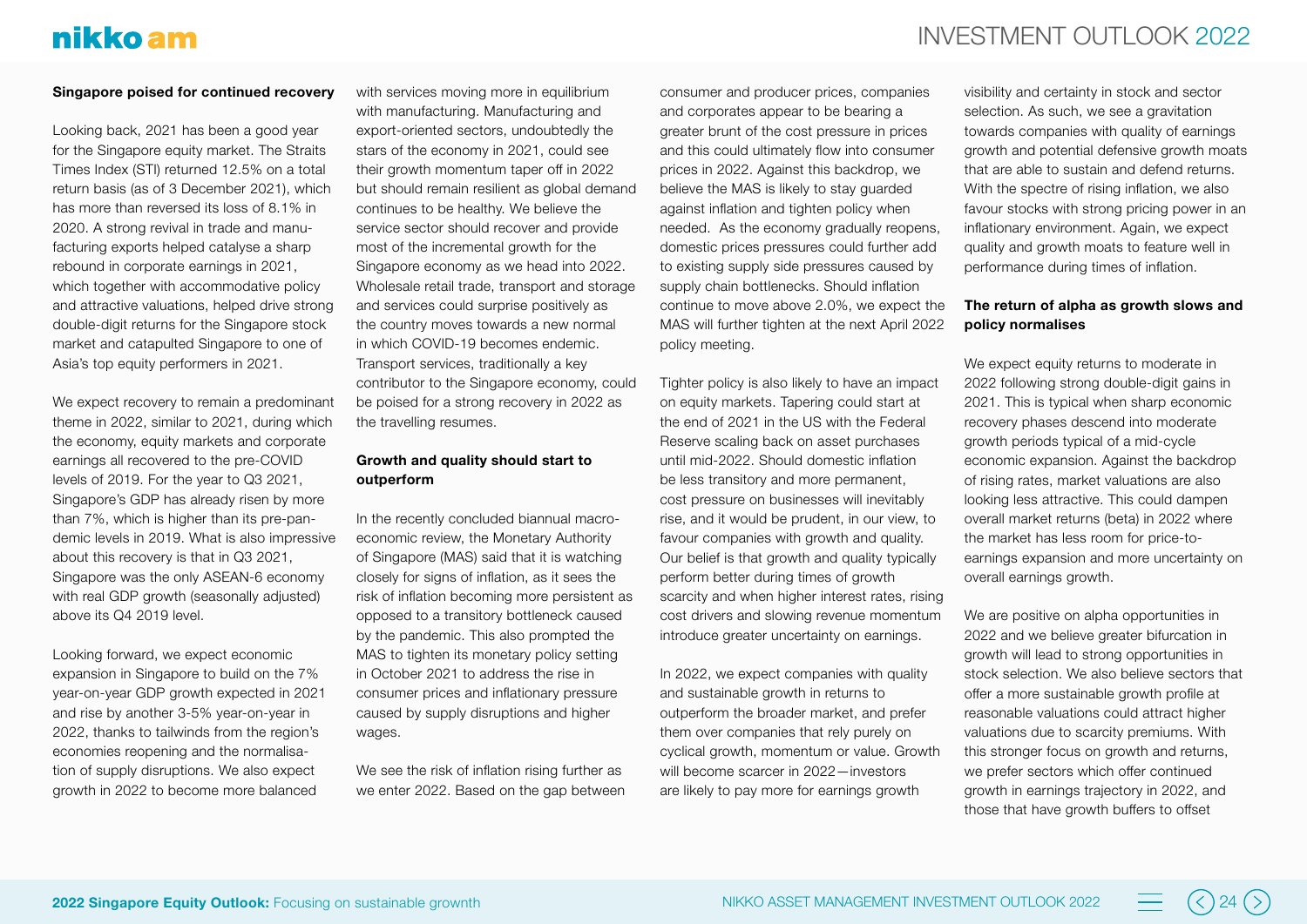## nikko am

earnings weakness. In this category, we like technology, industrials and consumer discretionary and staples where we see good potential of incremental growth in earnings revisions in 2022.

We like utilities and industrials as we see rising energy prices as a tailwind and the continued push towards sustainability investment as a growing theme. Rising oil and commodity prices should support earnings in select industrials. We also continue to have a constructive view of renewable energy opportunities and transition stories where we identify positive change in a company's sustainable returns.

We are more positive on consumer discretionary in 2022, especially in Singapore companies with exposure to the growth in ASEAN consumerisation. We expect ASEAN consumption to recover in 2022, as we believe the region is poised to play catch up and accelerate faster than most other Asian economies. We also favour consumer staples and see the sector as a good inflation hedge. Valuations are more attractive after the recent price correction and we see better relative earnings growth from higher commodity prices as we head into 2022. We particularly favour companies within the sector in which we identify distinct positive change, such as efforts to improve environmental, social and governance areas of materiality.

We also like technology hardware and see a potential re-rating in the sector once we overcome the current supply

chain disruptions. Lockdowns imposed by governments and component material shortages have caused significant impact on the global supply chain, and the alleviation of these bottlenecks through government relaxation and private initiatives to improve supply chain issues should allow tech companies to ride on the broader reopening and the capex recovery in manufacturing and trade. We also believe most of the tech hardware companies in Singapore are trading at attractive valuations, from a historical perspective and also compared to their peers in the region.

We like select financials and believe banks will continue to be a beneficiary of rising interest rates. We also see banks benefitting from financing opportunities with the resumption of trade agreements in the region. While we also like communication services such as e-commerce for their attractive growth proposition in next few years, we are more cautious on their valuations. We have a cautious view of telecommunications due to more lacklustre growth prospects and are also relatively cautious on property and REITs, due to rising interest rates and a tightening liquidity environment.

#### **Corporate restructuring in new Singapore**

We remain positive on the corporate restructuring theme in Singapore. In 2022, we expect corporate restructuring beneficiaries to feature more in companies that have embraced innovation to better compete

in a post-pandemic economy, as well as companies making positive transitions in their journeys towards sustainability. We believe successful execution in their respective corporate restructurings will raise the potential of overall sustainable returns and provide a re-rating in valuations.

We are more upbeat on reopening beneficiaries in 2022 and expect companies that have restructured to be well-placed for the transition to an endemic new normal. An example would be in private healthcare operators, where companies have stepped up to support government efforts to provide testing and vaccinations, even as their primary hospital business suffered. Today, this restructuring has positioned them well in Singapore's new norm of "test, trace and vaccinate", and the business for healthcare services has doubled from pre-pandemic levels. Also, vaccination rates rising to levels that allow economies in the ASEAN region to reopen borders and resume travel could mean a strong revival of foreign medical tourism in Singapore, as more foreign patients return for elective procedures and the requirements for testing drives continued growth in healthcare services.

The energy transition story in renewables also presents an exciting area of growth and transformation for Singapore Inc. We see this as particularly relevant in the industrials sector, notably in infrastructure and utilities where there are growing opportunities to invest in sustainability. We also favour companies well placed in the

energy transition towards renewables, where companies have demonstrated clear and aggressive plans to grow their renewables portfolio through decarbonisation initiatives, tapped green financing and accelerated capital recycling for growth. We also see this expansion in renewable energy happening at a time when ASEAN governments are also accelerating plans to decarbonise. With good execution, we believe this could see companies improving on their sustainable returns and re-rating with higher valuation multiples.

#### **Increased focus on dividend growth**

We believe dividend investing remains relevant in a time of rising interest rates and slowing growth. Against the backdrop of growth deceleration in 2022, capital preservation and sustenance of returns will become even more important as a source of returns. We continue to be constructive in dividend investing and expect greater focus on high and rising dividend stocks in the current macro backdrop.

We believe the backdrop of rising yields would not necessarily weaken the prospects of high-yielding dividend stocks, but rather underline the importance of dividend growth. In Singapore, we also continue to find that the spread for dividend yields against bond yields remains attractive, despite rising bond yields. This spread will remain supportive for high-yielding dividend companies. The strategy in dividend investing for 2022 will increasingly focus on dividend growth rather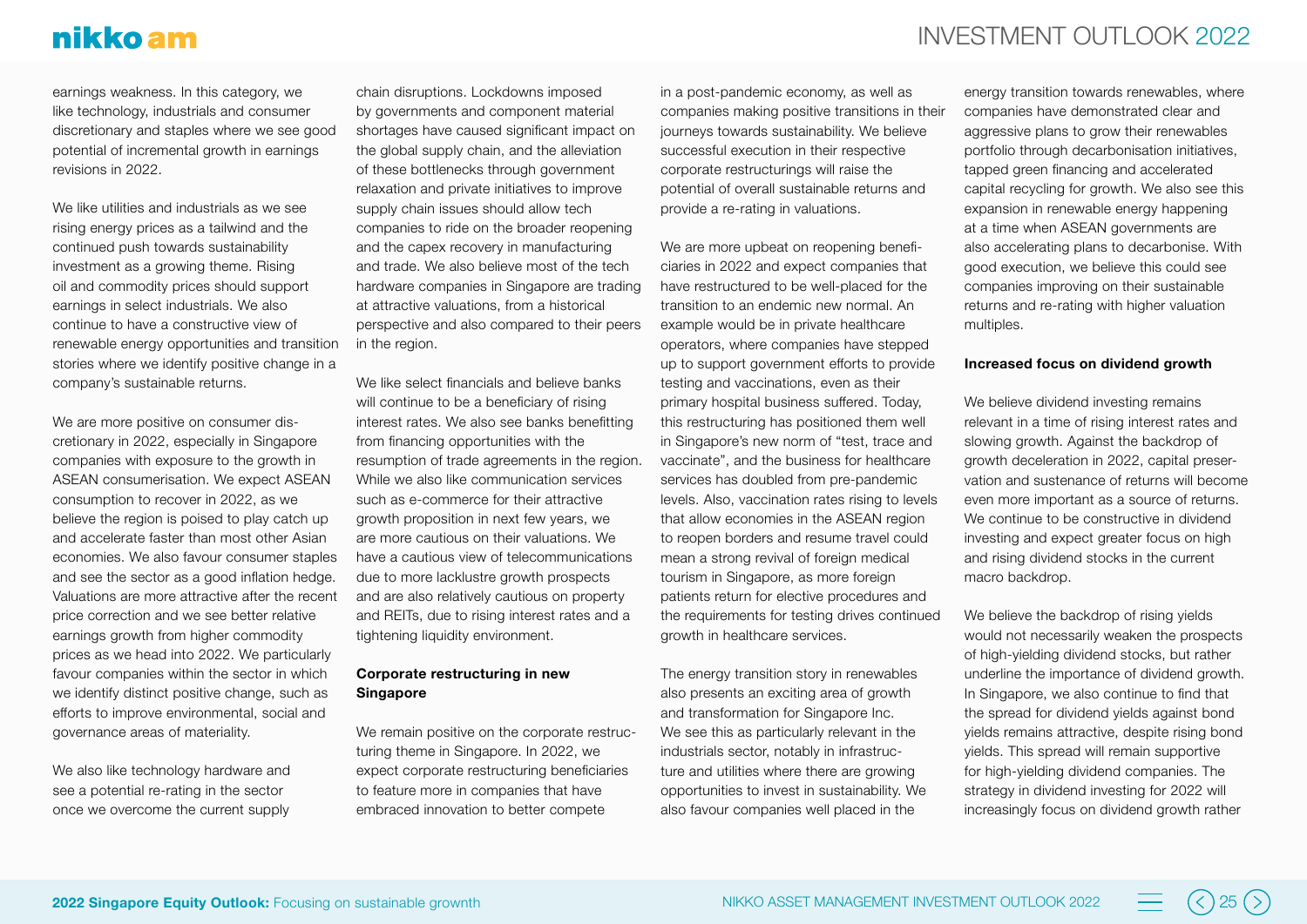## nikko am

than dividend yields, as we expect dividend growth opportunities could be scarcer amid a rising interest rate environment. As such, we see the potential for companies with high and rising dividend growth profiles to be re-rated with higher valuations during a time where broader earnings growth moderate.

We also see quality and sustainable returns featuring as a key driver of performance in dividend investing. We like selected financials, industrials and technology companies that are well positioned to deliver and increase dividends in 2022. We also see selective retail REITs and logistic REITS outperforming in 2022. We see retail REITs as a beneficiary of the reopening trade in Singapore, and logistic REITS benefitting from Singapore's rising role as a regional manufacturing hub in technology, transporta tion and financial services.

a time of slowing earnings growth and rising cost pressures. Finally, against the backdrop of ebbing liquidity and policy support coupled with slowing global growth momentum, we expect overall equity market returns to moderate in 2022. However, we remain positive on alpha opportunities in Singapore. We believe the moderation of earnings growth and tighter policy headwinds will lead to greater dispersion in earnings growth across sectors and higher bifurcation in stock returns. This will favour stock pickers, in our view. We favour financials, industrials, consumer and technology sectors most in 2022.

BACK TO TABLE OF CONTENTS

#### **Key themes of recovery, rates and returns in 2022**

In summary, we expect the growth story in the Singapore economy to continue into 2022, where we see a greater contribution from the recovery in the service sector. This continued recovery will also underpin growth in corporate earnings for the Singapore equity market. 2022 will also see the spectre of rising inflation and interest rates. In our opinion, we believe companies with quality and sustainable growth will outperform during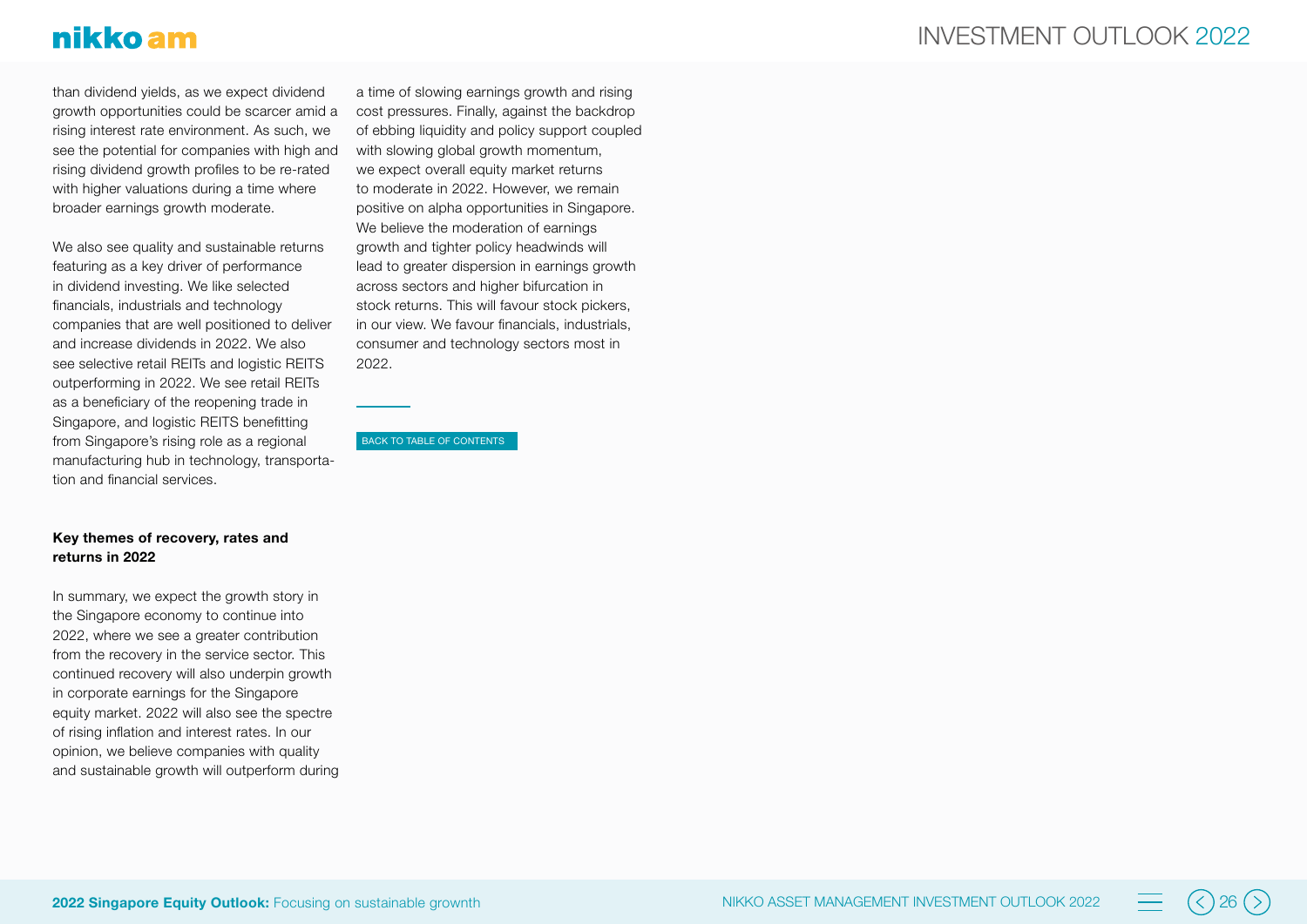## 2022 Global Fixed Income Outlook

We present our 2022 outlook for core markets, emerging markets and global credit. By the Global Fixed Income Team

#### **Core markets outlook**

#### **Steven Williams, Head Portfolio Manager, Core Markets**

Well as it turns out, transitory might not be a thing, with the only thing transitory being the word transitory. With the Federal Reserve (Fed) now expected to double its pace of taper in response to ballooning inflation, we would have expected the bond market to at least sell off on the news. However, the arrival of the Omicron variant brought other ideas. While preliminary data suggest this new COVID-19 variant is more virulent but less severe, we can only point to anecdotal evidence for now, and if its severity remains unchanged, we may face lockdowns in several countries and another pandemicdriven slowdown.

While we would rather likely have only inflation to deal with, this cycle has been anything but typical. We remain optimistic and think the more virulent but less severe viral path will not lead to a dramatic increase in hospitalisations (hopefully, we won't rue these words). With inflation at its highest level in 40 years and this new variant likely not to meet the fanfare, we think the Fed is going to have to accelerate its tapering program to allow itself the option of raising rates by early second quarter of 2022, though the bond market couldn't care less it seems. With the US unemployment rate fast approaching the purported full employment 3.5% level, we do think the Fed will be facing increased pressure to hike rates on multiple fronts. In short, we expect 2022 to maintain the key "covidflation" (we think this should be a thing) story with a now hawkish, rather than dovish, Fed.

The US infrastructure bill was an easy pass with bipartisan support. President Joe Biden's Build Back Better (BBB) bill is unlikely to sway the core Democrat moderates given inflation is running hot. We think any programme will likely be USD 1.5 trillion or less and that is if BBB is passed at all, which is looking unlikely at this point, maybe Biden's luck will change in 2022. We suspect the global supply chain disruptions will eventually run their course with jobs filled, albeit at higher wages. Geopolitical risk looks likely to flare up again with Russia amassing troops on the Ukrainian border; that said, we fail to see this escalating into a multi-country conflict given the previous response to the Crimean invasion.

For Europe, the story is likely going to surround the cessation of the Pandemic Emergency Purchase Program (PEPP) and increase in the Asset Purchase Program (APP) and transition into a more ambiguous goal versus a hard monthly target. Europe, though, seems at a more difficult position relative to the US with growth trending towards zero for core Europe and inflation likely to fall below the European Central Bank's target of 2%. We think Europe will remain an outlier in terms of zero 2022 hikes for developed markets. We think 2023 is even questionable for hikes given current market pricing. In any event, we still like euro-hedged European assets due to their steeper curves given the strong FX carry back into the dollar. The French election in April 2022 will likely set the tone of the political landscape given President Emmanuel Macron is facing increasing challenges from the right with Valérie Pécresse, though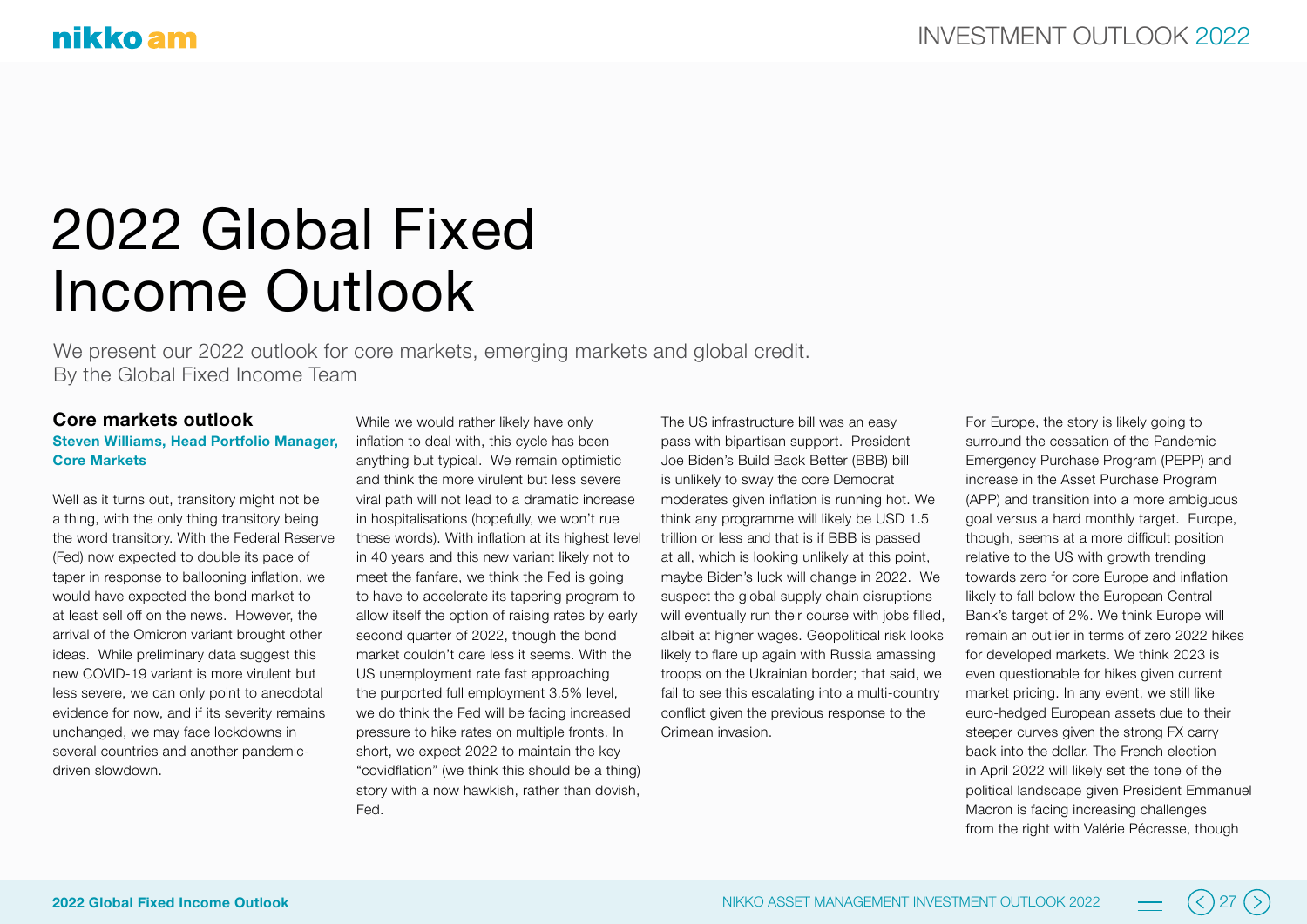## nikko am

polling suggests Macron remains the heavy favourite.

Lastly, in 2021 we saw a greater interest among numerous stakeholders in addressing climate change. Appetite for green bonds, in particular, is mobilising increased capital markets investment to meet climate goals and environmental protection. The success of these instruments reflects the fact that investors are increasingly conscious of the environmental consequences of the decisions that companies and governments make and are ready to exchange financial performance with the assurance of a more sustainable world. We believe that in 2022 more issuers will come to market especially in the US (Mortgages, Loans and Municipals). It might be too early for 2022, but we believe that a Green T-Bill is certainly on the radar for the US Treasury. This would be a true landmark event for the asset class and we look forward to seeing how this progresses in 2022.

## **Emerging markets outlook**

**Raphael Marechal, Head Portfolio Manager, Emerging Markets**

#### **Search for yields to lead to EM in 2022**

Despite the positive sentiment associated with the COVID-19 vaccination campaign. increased mobility, and the promise of a progressive return to fully functioning economies, emerging market (EM) fixed income has fared poorly in 2021. At the time

of writing, JPMorgan's index tracking debt issued in local currency is down close to 10% for the year to date in US dollar terms, the main reason being the poor performance of emerging market currencies versus the dollar. External debt indices, both sovereign and corporate, also failed to impress, with a fall in prices offsetting the generous interest payments investors earn from holding the bonds.

However, at the start of 2021, the growth outlook had benefited from massive base effects, rebuilding of inventories and a resumption of domestic demand. It rapidly became clear that there was a mismatch between the size of the global monetary and fiscal stimuli and production capacity, leading to price pressures, aggravated by disruptions in the supply chain.

Facing elevated inflation and the threat of a stronger dollar due to an imminent asset purchase tapering by the Fed, several EM countries decided to embark on a proactive tightening of monetary policy, well before developed economies. Those who did the most to stay ahead of price pressures were clearly rewarded by currency outperformance. At the other end of the spectrum, the Turkish lira was one of the worst performers, pressured by President Recep Tayyip Erdogan's demands for lower borrowing costs, despite Turkey's rampant inflation. Monetary policy divergence was a key theme for us throughout 2021, creating many alpha opportunities and dispersion in rates and FX.

Another key theme during 2021 was the political shift taking place in Latin America. After a few years of conservative right-wing leadership, most countries in the region are now contemplating a change. The reasons for this are numerous: discontent with economic performance, rising inequalities, mishandling of the COVID-19 crisis and a return to fiscal austerity after the largesse experienced during the lockdowns. Peru initiated the change when Pedro Castillo was finally confirmed as president-elect, after being cleared of fraud allegations. Similarly,

we could see another leftist, Gabriel Boric, win the runoff vote in the Chile presidential elections in mid-December, although his lead is narrowing. Colombia's conservatives are also under pressure ahead of a 2022 vote after their highly unpopular tax reform. Brazil is also facing an election in 2022, with a galvanized left looking to replace right-wing President Jair Bolsonaro. Indeed, former Brazilian president Luiz Inacio Lula da Silva is energised by the wind of change blowing across Latin America and is already preparing for a potential return to the driver's seat.

#### **Outlook**

2022 may continue to prove challenging for EM asset returns as growth could moderate and with the Fed expected to start its hiking cycle. Growth is expected to remain above trend, though perhaps not as robust as it was at the start of the cycle in 2021, driven by strong base effects following the re-opening of economies. With the Fed likely to be less

accommodative, emerging market currencies may continue to face headwinds, at least during the first half of 2022, and a careful selection based on country specifics will continue to prevail over market momentum.

Perhaps more interesting in the short term will be emerging market rates. They have already moved significantly higher in 2021 and, given that hiking cycles are already well underway in several emerging economies, they could prove to be a pillar of strength for local debt at the start of 2022, before currencies are able to strengthen against the dollar later on in the year. At this stage, emerging market central banks have essentially removed all of the COVID-19 emergency easing during the course of 2021. There will be additional tightening next year as restoring positive real yields will be key to currency stability and will provide an extra insurance against the Fed's moves. Nonetheless, as we approach the end of this tightening cycle, we expect opportunities to increase duration in many emerging economies to become increasingly obvious as the end of Q1 2022 comes into view. Some emerging market rate curves are already inverted—a testimony of well anchored long-term inflation expectations and very prudent central banks.

In addition, let us not forget that base effects in food and energy are likely to exert a drag on inflation pressures during 2022. If we also factor in a progressive lifting of COVID-19 restrictions, an easing of labour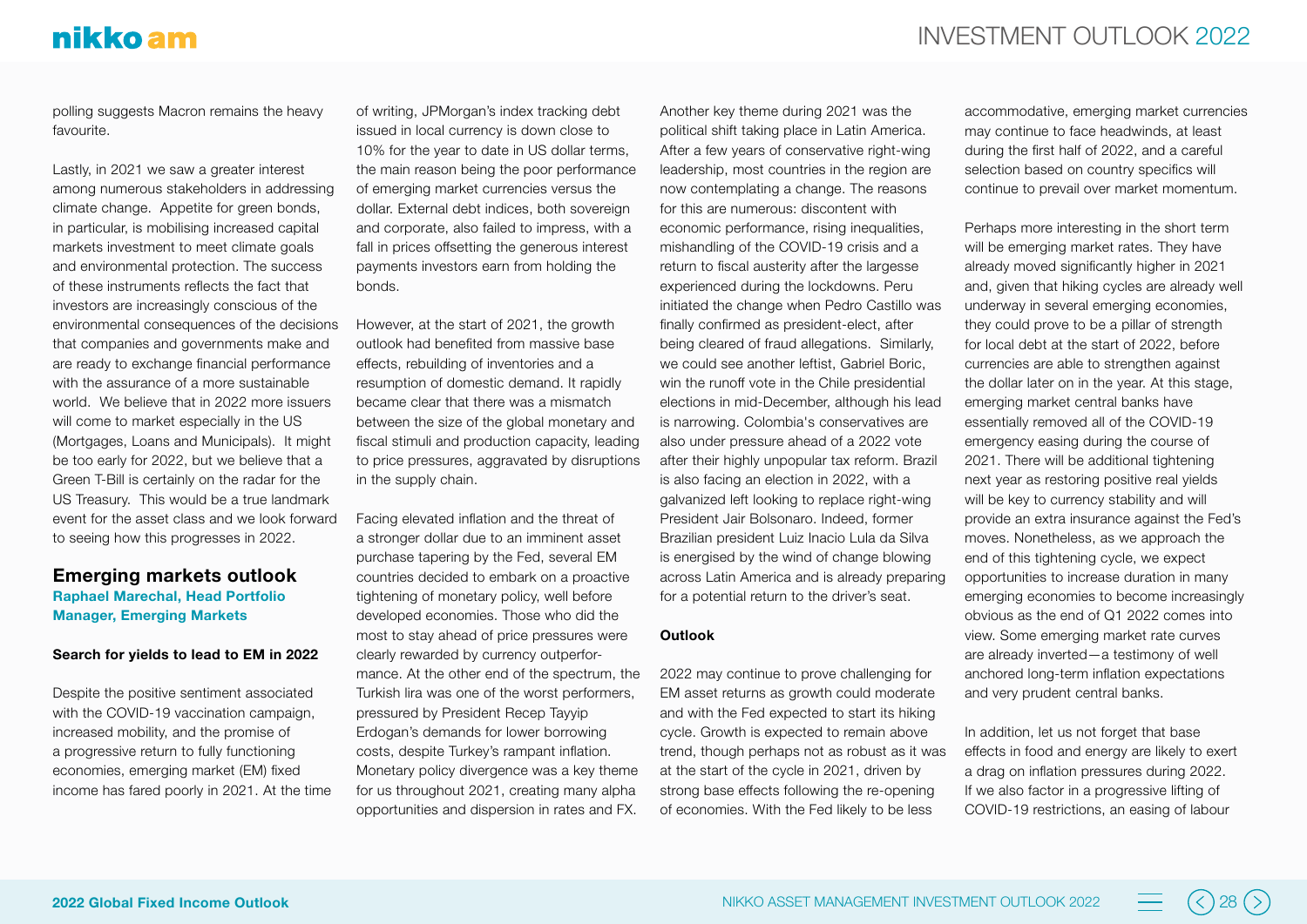## nikko am

force shortages and supply bottlenecks, we conclude that positive surprises on inflation are very likely during 2022. Finally, concerning timing, previous episodes of Fed hiking cycles have shown that emerging market local rates have tended to rise when Fed hikes are priced but begin to fall on their actual delivery. However, the dollar tends to remain strong as hikes are delivered, making emerging currencies a good investment proposition later in 2022.

Concerning emerging markets external debt, the mid-cycle environment is not as disruptive even with Fed tightening, given the constructive backdrop for growth and current accounts. Current accounts are expected to marginally deteriorate as they converge back toward their pre-pandemic levels. This is mainly due to a marginally less favourable terms of trade for commodity exporters and a recovery in emerging market domestic demand.

#### **Risks**

An obvious risk to the outlook is the emergence of new COVID-19 variants with the ability to get around vaccine defences. This risk is well known, though, and shouldn't have the same surprise and disruptive effect as the virus variants early on in the pandemic. Similarly, many market participants appear afraid of the taper tantrum being replayed. Again, this is unlikely, in our view, because the Fed has been very careful not to take investors by surprise.

Moreover, many emerging economies have carefully built up buffers in the form of foreign exchange reserves and more resilient debt profiles, with less reliance on foreign currency debt or short-term borrowing. Concerning growth, the main challenge could come from a disorderly rebalancing of the Chinese economy and/or domestic policy mistakes in the form of a premature withdrawal of fiscal and/or monetary policy support. Again, the RRR cut at the start of December reminds us that the Chinese authorities are pragmatic and that they are ready to make a pause, if needed, on the path toward "common prosperity".

With deeply negative real yields (sometimes even negative nominal yields) in developed economies, foreign investors will continue to look for assets with attractive valuations; we believe they will have little other choice but to continue increasing their allocation to EM debt.

#### **Global credit outlook**

**Holger Mertens, Head Portfolio Manager, Global Credit**

#### **Looking back on 2021**

Tight valuations have been a popular topic for global credit markets recently. After multiple years of relentless spread tightening, the credit market now looks expensive. Nevertheless, as we look back on 2021, we see that the valuation situation once again didn't stop the credit markets from

outperforming most developed government bond markets. Even the resurgence of COVID-19 in the form of the Delta variant and skyrocketing inflation numbers failed to push the global credit market out of its narrow trading range. After successfully passing these two challenges in 2021, we expect the market to remain rangebound and again outperform government bonds in 2022. Potential risk scenarios include policy errors by global central banks followed by more aggressive monetary tightening and a significant resurgence in COVID-19 cases over the coming months. We might experience some spread widening if either of these situations materialise, but we also expect strong technical factors to push spreads back into their narrow trading range. Regarding the technical situation, we see the lack of yields in fixed income markets as a major driver for fund flows into the global credit market. In particular, US credit still offers attractive income which cannot be found in the government bond markets, and Asian credit may also retrieve some its losses from 2021.

However, after 2021, during which "Beta" was the driver of performance and global central banks pushed up the entire credit market, we expect 2022 to test the skills of investment managers in finding the right opportunities.

For 2022, we will make full use of our quantitative and qualitative skill sets to build our portfolio around four key investment themes.

#### **Four themes for 2022**

#### **1.BB-rated credits**

The team currently prefers BB-rated credits over AA/A-rated credits. Already in the last couple of months, we have seen a group of credits being upgraded from BB into the investment grade market, with one of the most prominent examples being US streaming platform Netflix. We expect this trend to continue; as such, 2022 could become the year of upgrades with issuers' credit matrices fully recovering from the pandemic. For higher rated companies, the prospects could be much gloomier. A global push for higher corporate tax rates is increasing the costs to maintain an A or AA rating and we expect a growing number of companies to opt for a more cost-efficient BBB rating.

#### **2.ESG**

While we expect ESG to be a strong performance driver, ESG means more to us than just chasing green bonds. We implement ideas only if we expect them to provide our performance with a meaningful advantage. For example, in 2021 we saw some Real Estate sector bonds experiencing double-digit declines in prices due to poor corporate governance. Avoiding such situations supports stable results and highlights how ESG, in particular good corporate governance, matters.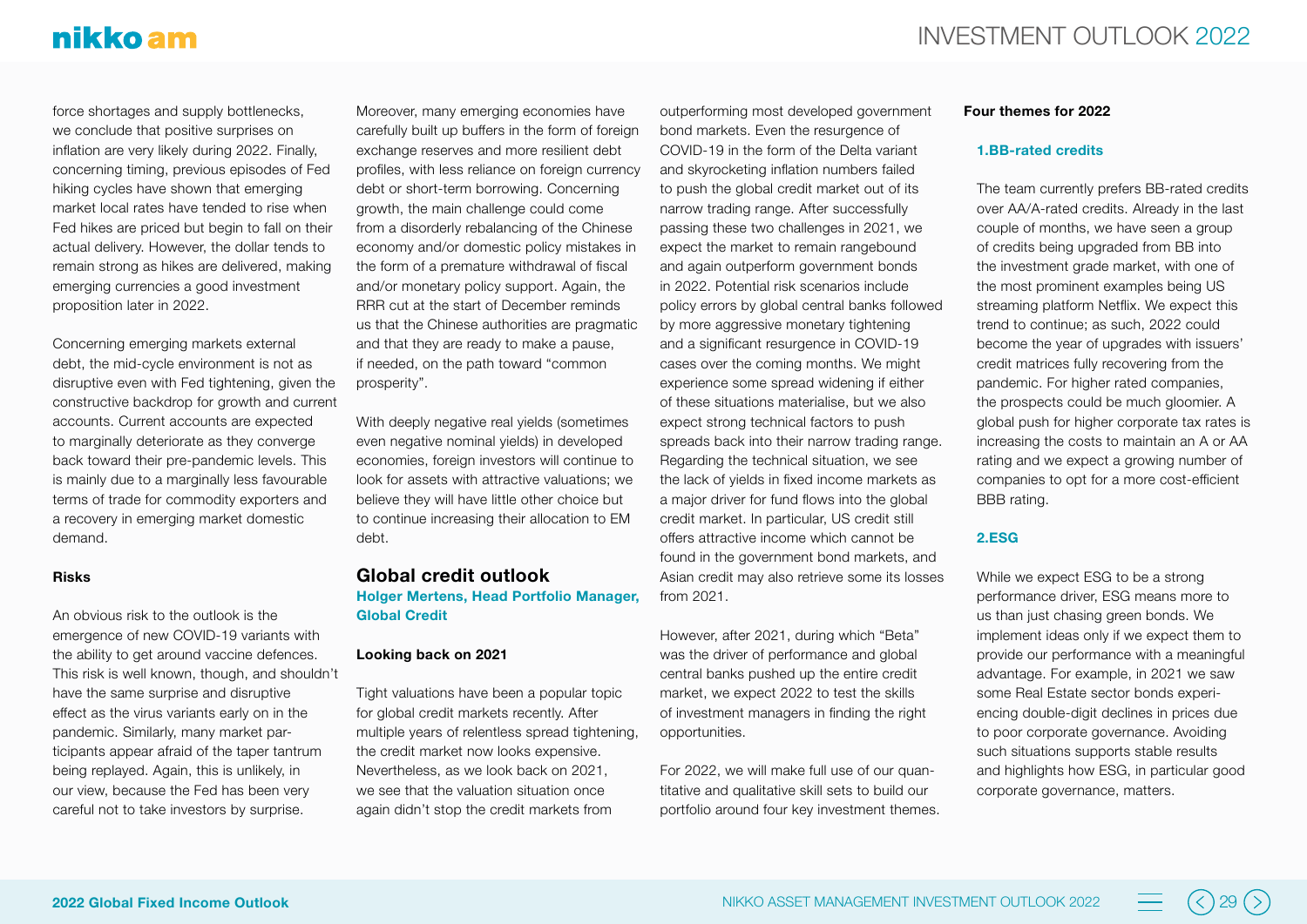## INVESTMENT OUTLOOK 2022

#### **3.Small or even negative correlations**

The portfolio management team is constantly searching for ideas where the correlation of performance outcomes is small, or even negatively correlated, to the rest of our portfolio. An example is China's policy banks: their total returns have very little correlation with the rest of the portfolio. Recently, China's policy banks delivered positive total returns while inflation angst drove most developed markets into negative returns.

#### **4.China offshore credit market**

We expect investment opportunities to arise again in the Chinese offshore credit market (which was subject to a sell-off in 2021) given their attractive valuation levels. While spread diversion in most credit markets is low and therefore bond picking is difficult, the situation in China is different. The recent sell-off has opened an interesting opportunity for experienced credit analysts to be rewarded for in-depth credit research.

In addition to our four investment themes, other factors are crucial as well, such as portfolio construction. It is important not just to generate ideas, but to effectively factor them in to the portfolio. We aim to spread ourselves equally across our themes and refrain from concentrating on just one or two. This strategy has stabilised

our alpha generation over the last few years. Furthermore, using the most liquid instruments in the credit market, including CDS indices, has enabled us to change our portfolio positions—even during periods of high volatility when liquidity normally dries up.

We expect the combination of wellresearched investment ideas and systematic portfolio construction to benefit the Global Credit Strategy in 2022.

We expect the combination of well-researched investment ideas and systematic portfolio construction to benefit the Global Credit Strategy in 2022.

BACK TO TABLE OF CONTENTS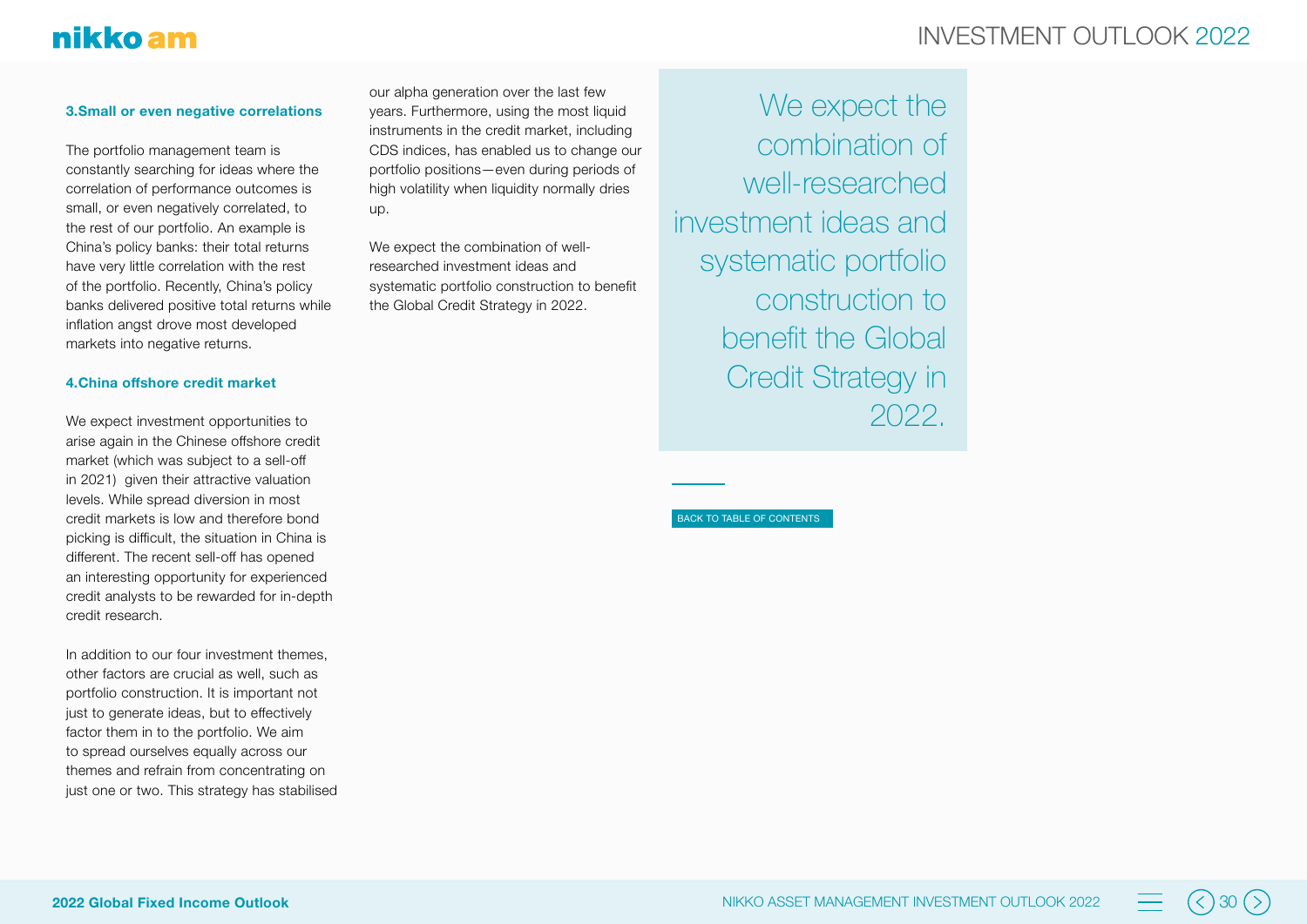### 2022 Asian Rates and FX **Outlook**

## Regional recovery expected

By the Asian Fixed Income team

#### **Outlook for 2022**

We expect global economic growth to persist in 2022 but at a more moderate pace. In the US, strong domestic demand and further fiscal stimulus are seen supporting GDP growth. The US Federal Reserve (Fed) commenced tapering asset purchases in November 2021, as it expects the economy to keep improving, particularly after supply chain issues are resolved. The Fed could end its asset purchases around mid-2022 and then begin hiking rates as the pandemic subsides—a scenario that is seen to have been largely been priced in by global markets. We see expansion in Europe sustained by continued increases in vaccination rates and mobility.

In contrast to the Fed, the European Central Bank (ECB) is seen keeping its monetary policy loose, with ECB President Christine Lagarde recently declaring that inflationary pressures continue to stem from transitory factors linked to the reopening of the economy.

After leading the global recovery in 2021 we expect China's growth to slow in 2022. Admittedly, the Chinese government's decision to tighten policies in a number of sectors has heightened concerns towards how much growth could slow. To soothe the concerns of businesses and investors, the People's Bank of China (PBOC) has vowed to ensure a "healthy property market" and policymakers have directed banks to somewhat loosen lending to the property sector. We take these as signs that the government

stands ready to announce incremental and targeted loosening to ensure decent GDP growth.

Meanwhile, the recovery in Asia ex-China is likely to improve significantly in 2022. Countries have abandoned their zero-COVID strategies and transitioned to "living with COVID", slowly reopening their economies and borders amid rising vaccination numbers. Singapore, where more than 85% of the population is now fully vaccinated, has expanded its vaccinated travel lane scheme to more than 15 countries as of mid-November 2021. In South Korea, more than 70% of the population is fully vaccinated, and the government has eased a range of restrictions. Close to 50% of Thailand's population is fully vaccinated; since November 2021, the country has stopped quarantine requirements for vaccinated visitors from more than 60 specified countries. We anticipate these developments to boost private sector confidence, providing an important tailwind for Asian ex-China growth in 2022.

Heading into 2022, we retain our preference for mid- to high-yielding bonds. We expect Indonesian bonds in particular to be supported by low domestic inflation and their attractive real yield. In China, the PBOC is likely to keep liquidity stable in the near term through its open market operations (OMO) and medium-term lending facility (MLF) operations, while preserving policy cushions such as interest rate or reserve requirement ratio (RRR) cuts as a last resort—and only if economic fundamentals deteriorate significantly. Government bond issuance should remain manageable while local government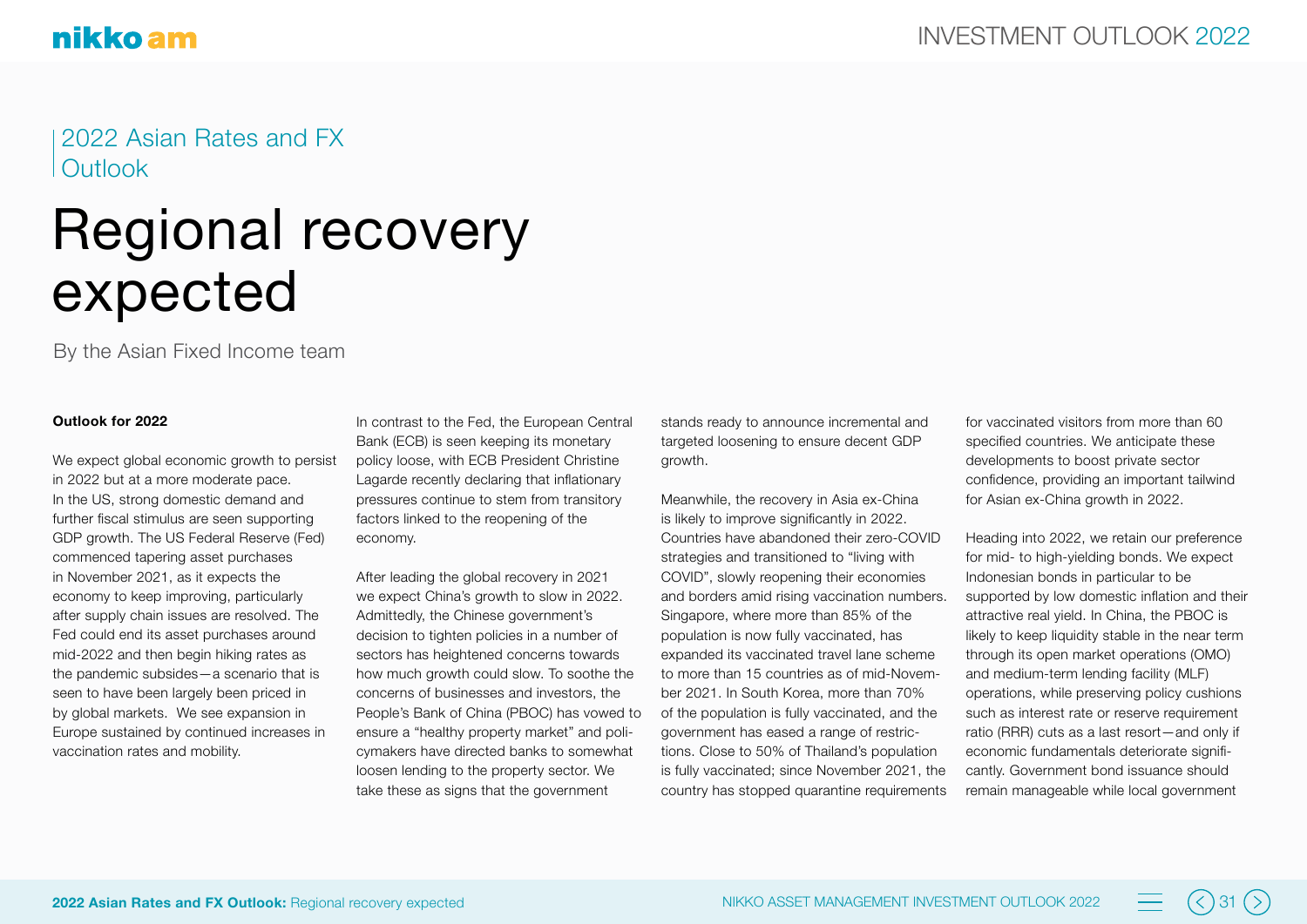special bonds for infrastructure investment will likely increase. Meanwhile, we expect low yielding countries to be more sensitive to US rates.

On currencies, we expect the US dollar to resume its ascent against most regional currencies when US rates re-adjust higher and the Fed starts raising rates. The performance of Asian currencies will likely depend on varying degrees to factors such as the impact of oil and commodities on the current accounts of regional economies, the extent of success in the further reopening of borders and the outlook for economic growth. Overall, Asia's strong fundamentals should keep regional currencies relatively resilient.

In our view, the biggest downside risk to global markets is the continued imbalance between supply and demand, causing inflationary pressure to last longer than the markets had previously assumed. This could prompt the Fed to tighten earlier than anticipated. Meanwhile, another sharp spike in COVID-19 cases during the winter season is another potential risk that could delay the normalisation of economic activities. Other idiosyncratic factors include political developments (such as presidential elections in South Korea and the Philippines) that could affect policy direction.





Source: Bloomberg, as of 25 November 2021.

#### **Individual Country Outlooks**

#### **China**

We expect growth by China to slow in 2022 after it led the global recovery in 2021. The Chinese government's policy-tightening drive has led to growth concerns, but the PBOC

has vowed to ensure a "healthy property market" and policymakers have directed banks to somewhat loosen lending to the property sector. We take these as signs that the government stands ready to ensure decent GDP growth.

## INVESTMENT OUTLOOK 2022

China's consumer price index (CPI) inflation picked up in October 2021, but it remains at a relatively low level. Looking ahead, favourable base effects as well as higher commodity costs could drive CPI inflation higher, although weak overall demand is likely to limit the rise. In contrast, producer price index (PPI) inflation—which hit a record high of 13.5% in October 2021—could moderate due partly to fading base effects and foreign production capacities resuming as more countries set aside COVID-19 restrictions.

The PBOC is likely to keep liquidity stable in the near term through its OMO and MLF operations, while preserving policy cushions such as interest rate or RRR cuts as a last resort, and only if economic fundamentals deteriorate significantly. Overall, we believe the central bank's policies will lean towards easing.

Government bond issuance should remain manageable while the amount of local government special bonds for infrastructure investment will likely increase. Chinese government bonds are seen benefitting from slower growth, continuous foreign inflows boosted partly by their inclusion to the FTSE World Government Bond Index (WGBI) in October 2021—and manageable supply. Meanwhile, the renminbi (RMB) has been well supported, backed by the country's large trade surplus. Moving forward, we expect relatively strong net export performance and continued inflows to support the RMB, although demand for the currency could be partially offset by rising regulatory uncertainty and the widening China-US interest rate differential.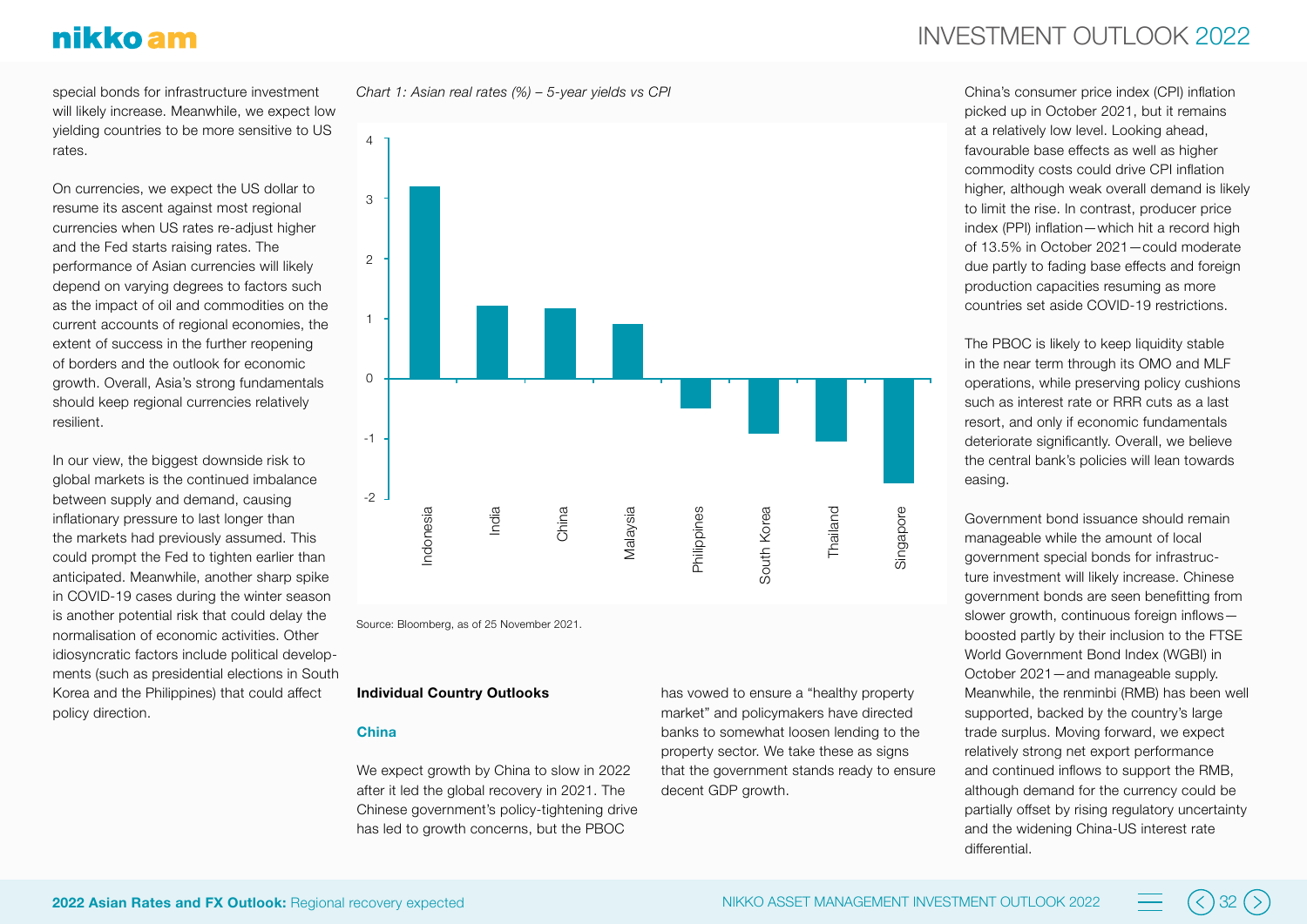## INVESTMENT OUTLOOK 2022

#### **South Korea**

Relative to its peers South Korea's GDP growth stayed resilient in 2021, thanks largely to strong exports. GDP growth is likely to moderate in 2022 but remain at healthy levels; capacity expansion in response to the global chip shortage could be tempered by slower Chinese growth and the normalisation of pandemic-related tech demand. Since November 2021the government eased a range of restrictions and adopted a gradual reopening plan with more than 78% of its population fully vaccinated. We expect mobility to increase in light of these developments and support private consumption expenditure. Separately, upcoming presidential (March 2022) and local (June 2022) elections could provide South Korea with fiscal policy tailwinds.

The Bank of Korea (BOK) was the first central bank in the region to begin normalising monetary policy, raising interest rates by a total of 50 basis points (bps) in the latter half of 2021. The BOK was seen to have tightened the policy rate to ensure financial stability and address rising inflationary pressures. We expect the central bank to stay on the path of steady and gradual normalisation in order to avoid any policy missteps. Notably, the BOK will undergo leadership changes as incumbent Governor Ju-yeol Lee's term expires in April 2022.

In 2022 we expect South Korean bonds to move with a higher correlation to US Treasuries (USTs) compared to their regional peers. Meanwhile, the South Korean won could underperform as the country's growth momentum slows and its trade surplus narrows.

#### **Malaysia**

GDP growth in Malaysia is likely to accelerate in 2022, as domestic activity normalises and borders reopen. The government successfully accelerated its COVID-19 vaccine roll out, with over 77% of the population fully vaccinated as of November 2021. Consequently, policymakers are preparing to treat COVID-19 as an endemic and fully reopen economic sectors by December 2021. Vaccinated travel lanes with neighbouring Indonesia and Singapore were opened in November 2021, while plans are underway for the country to reopen its borders to other international tourists by 1 January 2022.

Going forward, we expect upward pressure on inflation as economic activity picks up in tandem with the easing of border restrictions. Nonetheless, any move towards higher prices is likely to be gradual, allowing Bank Negara Malaysia (BNM) to remain on hold in the first half of 2022. We maintain that the central bank is more likely to keep its current accommodative stance for an extended period to support the nascent economic recovery.

We approach 2022 with a constructive view on Malaysian rates. Supply is likely to remain heavy, as the 2022 budget remains expansive, with the government pencilling in a fiscal deficit of 6.0% of GDP. That said, we see BNM's prolonged pause, together with relatively higher real rates, more than offsetting the pressure stemming from supply risks. Separately, we expect still-elevated commodity prices to benefit the ringgit.

Lastly, we are mindful that political developments in Malaysia are likely to continue to be a risk to investor confidence. We note that general elections—which are due to be held on or before July 2023—may be called as early as the second half of 2022.

#### **Singapore**

Within Asia, Singapore has led the way in both reopening and normalisation efforts. Although there have been delays to domestic reopening as daily infection cases rose quickly, the government's overall strategy of treating COVID-19 as an endemic remains intact. More than 85% of Singapore's population is now fully vaccinated, and the country has expanded its vaccinated travel lane scheme to more than 18 countries. For 2022, growth is likely to slow, with expansion by Singapore's tourism and consumer-facing sectors tempered by moderation in China's economy.

Inflation has risen sharply in the second half of 2021. Core inflation may stay robust in the near term after reaching 1.5% in October. We expect inflationary pressures to be supported by an improvement in labour market conditions and high energy prices. As core inflation prints remain elevated, the MAS could further tighten its FX policy, allowing

the Singapore dollar to remain attractive against its regional peers.

While we expect Singapore Government Securities (SGSs) to retain a higher correlation to USTs, SGSs could outperform USTs on the back of ample domestic liquidity and the attractiveness of the Singapore dollar.

#### **Thailand**

Thailand's economic recovery has been slow so far, due to the economy's heavy reliance on international tourism. Heading into 2022, growth is expected to rebound, reflecting the aggressive border reopening that started in November 2021. That said, tourism arrivals are unlikely to return to prepandemic levels anytime soon, as China's COVID-zero approach inhibits the flow of Chinese tourists. Meanwhile, vaccination progress has greatly improved. Close to 57% of Thailand's population is fully vaccinated, with several key tourism cities having reached higher figures of full vaccination coverage. This should support improvement in private sector consumption.

Headline inflation has crept higher of late, but it remains well within the central bank's 1-3% target range. The acceleration has been driven partly by rising fuel prices. Core inflation, which excludes energy and raw food prices, has remained weak, as demand-pull inflation pressures remain muted. The government has announced measures to reduce domestic costs, including an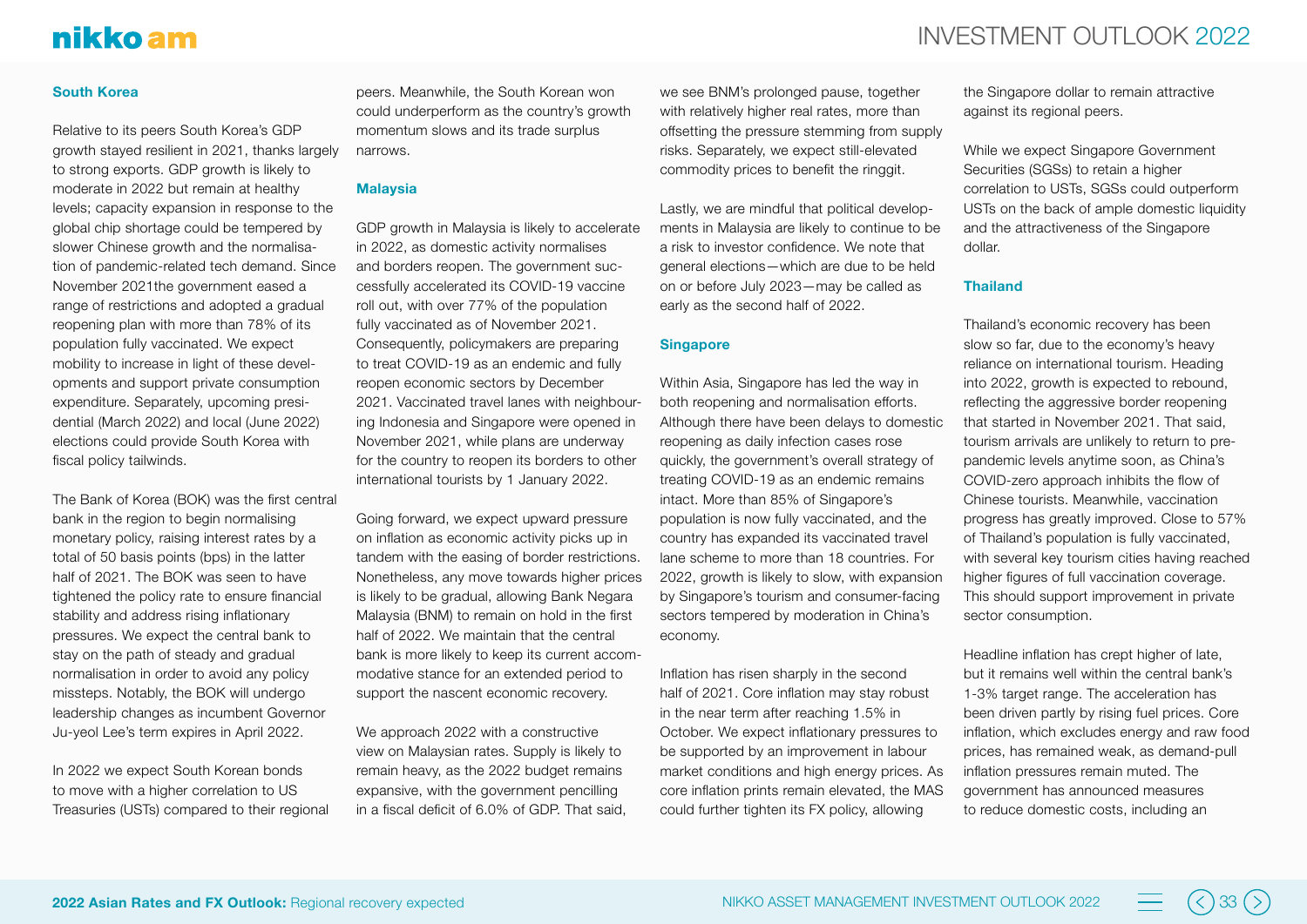## INVESTMENT OUTLOOK 2022

extension of the cap on diesel prices, which should provide some anchor to overall inflation in the coming months.

Bank of Thailand (BOT) has kept monetary policy accommodative, and it continues to emphasise the need to support the economic recovery as a policy priority. At its most recent monetary policy committee (MPC) meeting, the central bank's policy statement still sounded cautious regarding the overall economic outlook, although it did say that downside risks to growth have decreased. We expect the BOT to leave policy rates unchanged for some time, so as not to derail the recovery momentum.

The government raised the public debt limit to 70% (from 60%) of GDP in September 2021. In addition, it unveiled a substantially higher bond issuance target of Thai baht (THB) 1.1-1.3 trillion for FY2022 (from THB 847 billion for FY 2021), prompting the Thai government bond yield curve to steepen. With this behind us, UST direction is expected to remain the main driver of Thai government bonds. Separately, the direction of the Thai baht could, to a great extent, be determined by the increase in tourism receipts.

Political risk remains low. Anti-government protests have been held, but they have been largely under control. Politics will be closely watched in 2022 as political activity could pick up with next elections due by early 2023.

#### **India**

India's economy staged a remarkably strong comeback in 2021, following a devastating second wave of COVID-19 infections. The V-shaped recovery was driven largely by growth in private investments and consumer spending. Meanwhile, in October 2021 India crossed the one billion mark for the number of vaccine doses administered, and it expects to achieve its target of inoculating the entire adult population with at least one dose by the end of the year. The rising vaccination rate, easing of travel restrictions under the pandemic and the release of pent-up demand are expected to be the main drivers of growth recovery in 2022.

Elevated inflation is likely to persist in 2022 on the back of robust domestic demand. Sticky core inflation, along with stronger signals of demand recovery, are likely to reinforce market expectations of monetary policy normalisation. So far, the Reserve Bank of India (RBI) has maintained its accommodative stance, but it has taken steps to withdraw its extraordinary policy support via declaring an end to the government securities acquisition programme and undertaking larger variable reverse repo rate operations. Against a backdrop of strong growth and elevated inflation, a rate hike by the RBI appears imminent. That said, we believe that the RBI will follow a gradual path as it normalises monetary policy, to temper risk of policy missteps. Meanwhile, we expect the rupee to be vulnerable to further sharp moves in oil prices.

Separately, five state elections are scheduled for early 2022, including in the most populous state of Uttar Pradesh. Current opinion polls suggest that Prime Minister Modi's Bharatiya Janata Party is set to retain power.

#### **Indonesia**

As with the rest of Asia ex-China, we expect Indonesia's recovery to improve significantly in 2022, as the government transitions to living with COVID, slowly reopening its economy and borders amid rising vaccination numbers. As of November 2021, about 33% of the country's population was fully vaccinated. The government expects this to increase to 50% by the end of 2021. Bank Indonesia (BI) expects full year 2021 GDP growth to register between 3.5-4.3%, while the finance ministry sees growth at 4%.

Inflation is likely to remain low, allowing BI to keep interest rates unchanged for a while, barring a major risk-off sentiment in markets. At its most recent meeting, the central bank declared that policy rates are likely to remain low for another year. That said, we do not expect the interest rate differential between Indonesia and the rest of the region to widen unduly, and we anticipate BI to eventually adjust the policy rate as it balances supporting the economic recovery against the risks of rising inflation in the latter half of 2022.

Indonesian local government bonds (IndoGBs) have stayed relatively resilient despite the weakening by USTs. An

accommodative monetary policy, low inflation, strong demand from local financial institutions and positive bond supply technicals were key factors that supported demand for Indonesia bonds. We hold a constructive view on IndoGBs going into 2022, supported by low domestic inflation and their attractive real yield. For now, foreign positioning remains relatively light. Any improvement in overall risk sentiment could trigger increased foreign flows into the emerging market debt space, which would bode well for IndoGBs. Separately, the outperformance of the Indonesian rupiah against its regional peers may persist in the coming months, supported by the country's trade surplus generated by elevated commodity prices.

#### **Philippines**

GDP growth in the Philippines surpassed expectations in the third quarter of 2021 as private consumption growth surged on the back of pent-up demand following lockdowns in the previous months. As of November 2021, close to 40% of the population was fully vaccinated. With infections also declining markedly, the government relaxed some local restrictions on movement, although the country remains effectively closed to foreign tourists. Moving forward, we anticipate the rebound in GDP growth to reflect recovery in private consumption (supported by increased mobility) as well as increased infrastructure spending by the government in the run-up to the national elections in 2022.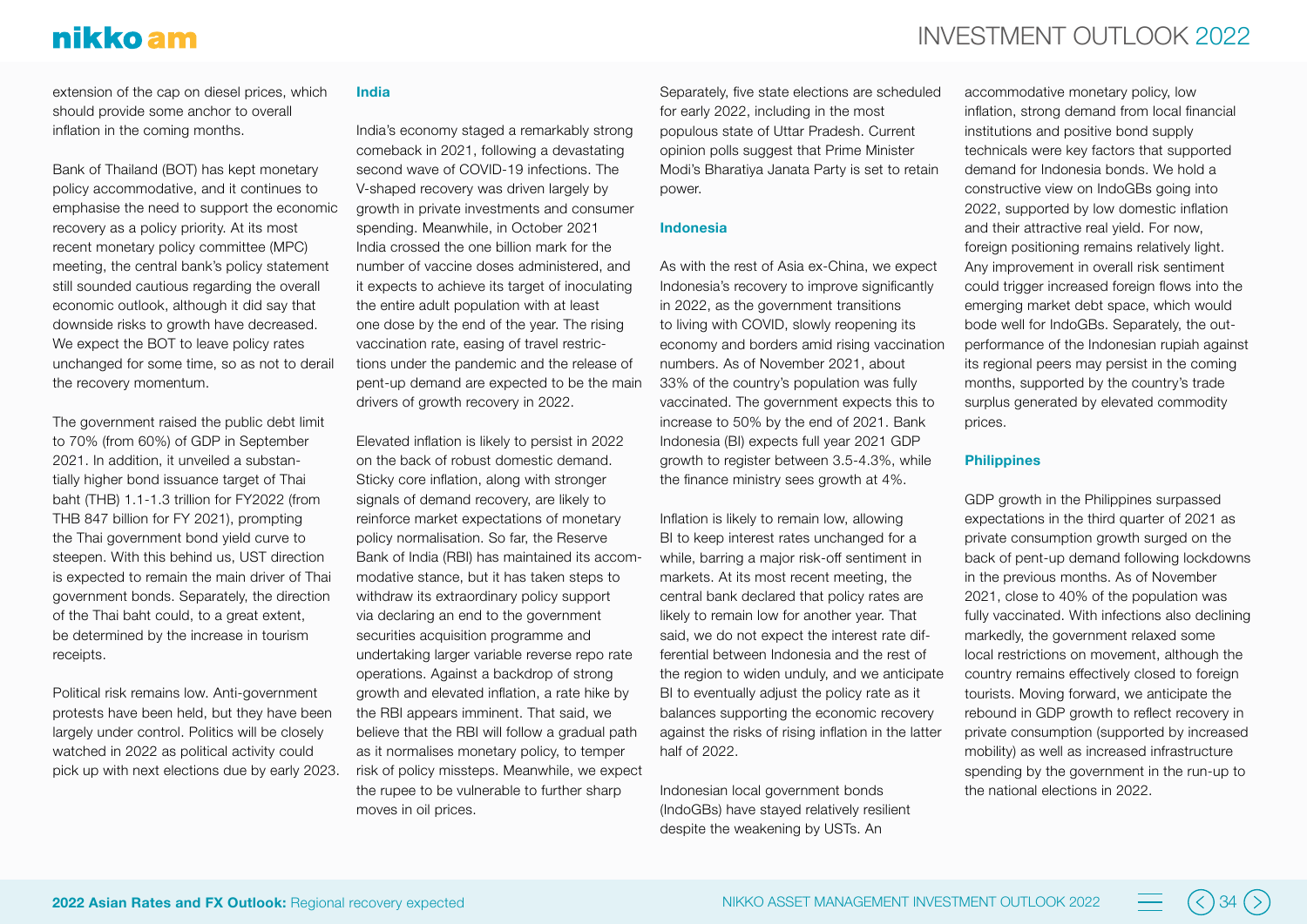## nikko am

Overall inflation has surpassed the Bangko Sentral ng Pilipinas (BSP)'s 2-4% target for most of 2021, and it could stay relatively elevated in response to higher demand as economic conditions normalise. Even as it warned of risks to inflation in the coming year, we expect the central bank to take a gradual approach to monetary policy normalisation, prioritising monetary policy support for now to ensure a sustained recovery. That said, we believe that of the region's central banks the BSP is likely to be among the first to deliver rate hikes should second-round effects suggest inflation could stay elevated for longer.

We approach 2022 with a cautious view on Philippine rates, given the negative real rates; we also have a subdued view on the peso. We are cognizant that the country's external position remains strong thanks to resilient remittance inflows. However, we expect import growth to further recover in 2022 on normalising economic activity. This could weigh on the country's current account position and the currency in turn.

The country is holding its general elections in May 2022, when registered voters will choose, among others, a new president. Currently, there is no clear front-runner among the candidates. Despite the uncertainty in outcome, we do expect the elections to be relatively clean, with limited incidents of violence. Heading into the May elections, we expect the Philippine peso to become more volatile.

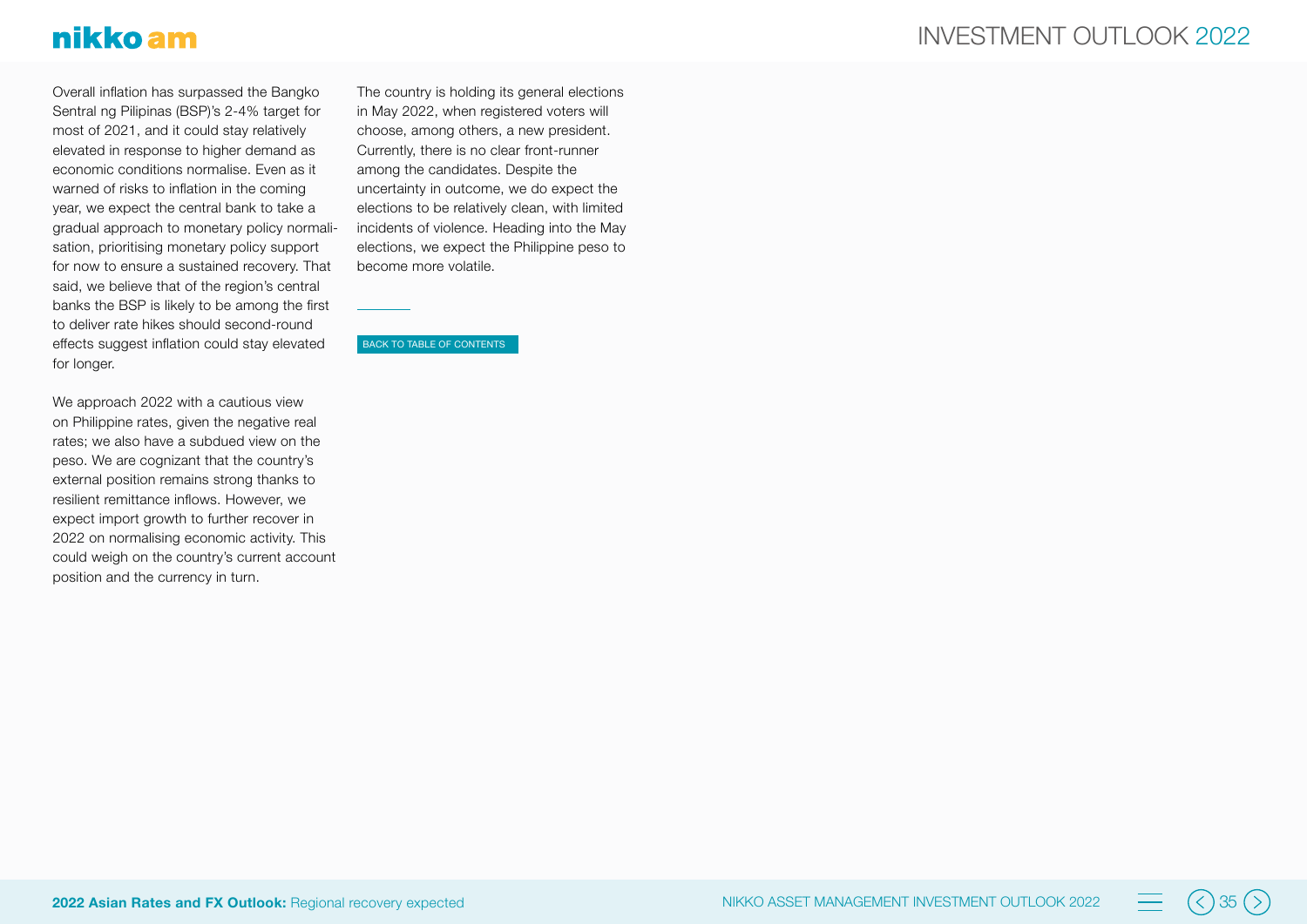2022 Asian Credit **Outlook** 

## Growth momentum seen reviving

By the Asian Fixed Income team

## **Summary**

- The macro backdrop and robust corporate credit fundamentals remain supportive of Asia credit spreads. As such, we expect growth momentum of many Asian economies to gather pace heading into 2022. Overall corporate credit fundamentals are expected to remain robust, with earnings growth staying strong—albeit at a slightly slower pace compared to 2021.
- We expect progress on vaccine rollouts, the gradual reopening in several countries and still-supportive fiscal and monetary policies to reinforce the positive backdrop.
- We favour Asian high grade (HG) credits over Asian high yield (HY) as 2022 gets underway, with a slightly more defensive bias pending key catalysts in the form of policy changes in the China property sector. If such changes materialise, there should be scope for higher returns from spread compression within Asian HY. Within HY, we prefer strong BB-rated China real estate credits. Within Asia investment grade (IG), we retain a preference for BBB-rated credits where we see scope for spread compression against the higher quality segments.
- The key downside risks to Asian credit in 2022 include a deeper China economic slowdown, more aggressive monetary policy tightening in the US and developments around the new Omicron variant.

#### **2022 Asian Credit Outlook**

#### **Fundamentals**

#### Macro

The spread of the Delta COVID-19 variant through much of the second and third quarters of 2021 weakened domestic demand and accentuated supply disruptions across many Asian and global economies, slowing the recovery momentum which had emerged after the initial coronavirus wave in 2020. However, as we approach 2022, a tentative improvement in the COVID-19 situation across many Asian economies reinforces our view that the setback to growth is likely to be temporary—although we continue to closely monitor developments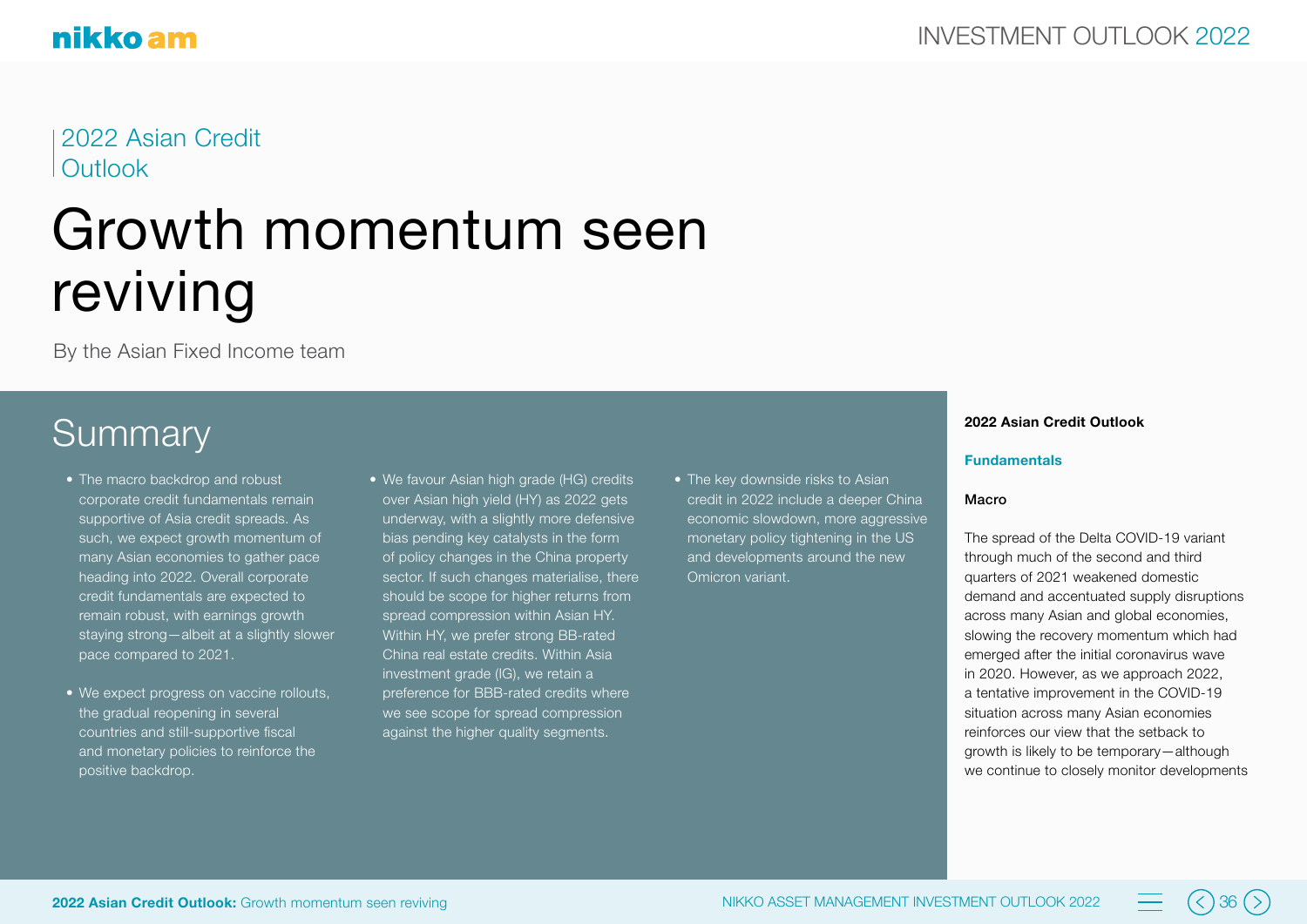## nikko am

surrounding the spread of the new Omicron variant. Progress on vaccine rollouts, the gradual reopening across most countries in line with the transition to a "living with COVID" strategy and still-supportive fiscal and monetary policies are expected to lead to a revival in growth momentum in 2022.

We expect the recovery in 2022 to be driven by the services sector, as the sectors hardest hit by the pandemic—such as air travel, leisure and entertainment, accommodation and dining out—revive from the deep slump suffered in 2020 and 2021. Manufacturing activity is expected to remain at a decent level. However, its growth rate may moderate as 2022 progresses due to already-strong growth registered in 2021 and goods exports growth potentially normalising in 2022. While external demand should stay robust, some moderation may occur as the shift from goods to services spending gathers pace globally. This is likely to be a second half story as the clearing of order backlogs and still-firm commodity demand are seen supporting export growth in the early part of 2022. Domestic demand, particularly private consumption, is seen strengthening through the year as mobility restrictions ease further and households become more comfortable engaging in contact-intensive services. Private investment demand is expected to gather momentum as business confidence and consumer outlook improve, and as the current supply chain bottlenecks prompt new capital expenditure across industries including semiconductors, industrial equipment and renewable energy.

In terms of country performance, we expect some divergence across Asia, at least at the beginning of 2022. In China, real gross domestic product (GDP) growth is expected to remain weak in the first half of 2022 before recovering in the second half. Since mid-2021, the Chinese government has embarked on a series of regulatory and credit tightening measures across various sectors, notably real estate, technology and private education, as it pursues "Common Prosperity" and macro deleveraging goals. These policies have exerted downward pressure on economic activity, leading to a sharp growth slowdown in 2H 2021. High commodity prices, manufacturing and power generation curbs to meet environmental goals and sporadic virus outbreaks amid a zero-tolerance COVID strategy have added to the headwinds facing the economy. Although the government has begun to acknowledge these headwinds and has sent signals of possible loosening in monetary, credit and fiscal policies, the drags on economic activity is likely to persist into early 2022 before recovery takes place in the second half of the year. The broad thrust of the structural reforms and regulatory measures aimed at strengthening the long-term resilience of the economy is unlikely to be fully reversed, however, meaning the recovery in China may not be as strong as in previous easing cycles. In India and Southeast Asian economies, strong catch-up growth is expected through 2022 as the economies shift to a living with COVID strategy and gradually reopen amid rising vaccination coverage after the Delta wave disrupted recovery momentum in mid-2021.

We expect monetary policy to remain accommodative in most Asian economies, although some divergence is likely. The more advanced economies, such as South Korea and Singapore, have already begun tightening monetary policy. However, there is room for central banks in other Asian countries to maintain an accommodative stance for longer to support the nascent recovery given still benign domestic inflation as the output gap remains negative. Likewise, fiscal policy is likely to remain supportive of growth as most countries will continue to run sizeable budget deficits. However, given the fiscal capacity expended through the last two years, governments will have to balance that against the need to achieve fiscal consolidation and debt sustainability over the medium term.

We expect the sovereign credit ratings of most Asian economies to remain stable in 2022, except for Sri Lanka, which faces near-term external repayment risk due to depleted foreign exchange reserves and multiple domestic economic headwinds. The risk of India's sovereign rating being downgraded to below investment grade has significantly receded with growth recovery. reduced risks in the financial sector and the country's external strength. Nevertheless, India's high debt levels remain an area of weakness which the government will need to address in time.

#### Credit

With economic recovery regaining momentum and credit conditions still supportive, we expect overall Asian corporate credit fundamentals to remain robust across most countries and sectors, although some divergence is likely. Revenue and earnings growth should stay strong, although we expect the pace to moderate slightly from 2021. Financing costs may begin to edge up towards the end of 2022, but they are likely to remain low historically with interest coverage ratios staying high. Overall debt levels, gearing and leverage are not likely to pick up meaningfully as many sectors, in particular the China real estate sector, remain focused on deleveraging and managing liquidity; furthermore, only fundamentally strong Asian high-grade companies are likely to be active in mergers and acquisitions and capital expenditure.

Commodity prices are likely to remain elevated given recovering domestic demand, supporting earnings in upstream industries such as oil & gas and metals & mining, while at the same time exerting some downward margin pressure on downstream manufacturing and services industries. As household incomes and financial prospects remain fragile in the early stage of the recovery, consumer goods manufacturers and retailers in Asia may not be able to pass on higher costs to end consumers as much as their developed market counterparts, resulting in still compressed margins—although their earnings growth may be supported by volume recovery from a low base.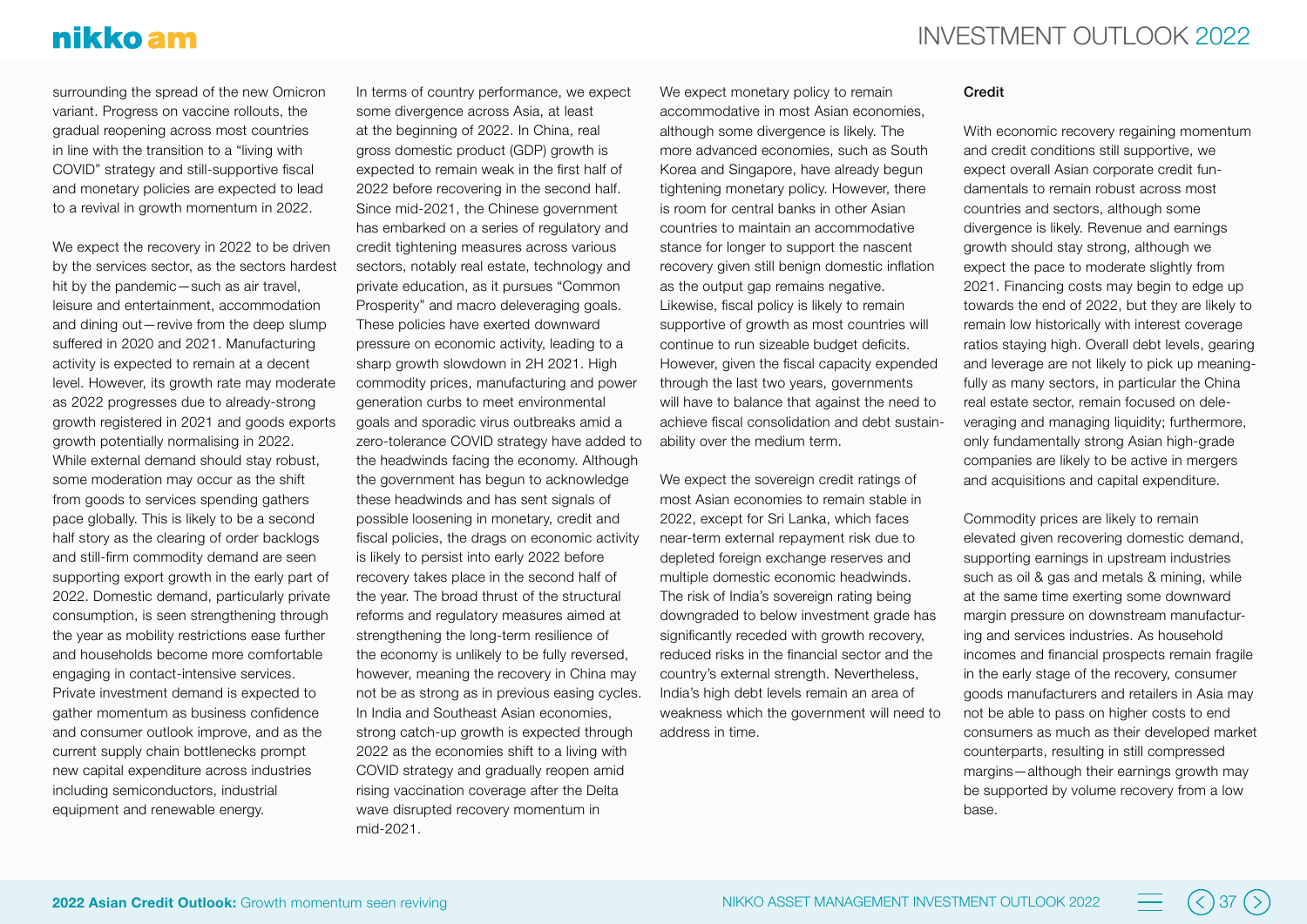We expect tourism-oriented service companies such as airlines, airports, and mall and hotel operators to experience strong growth in 2022 due to the reopening of borders and low base of comparison. China real estate developers may continue to face soft sales at least in the early part of the year and liquidity pressure could continue to impact the weaker developers in this space. However, there have been tentative signs of Chinese authorities stepping in to stabilise funding access and market sentiment to prevent an overcorrection that could lead to systemic risks. The industry consolidation and sector-wide deleveraging to meet regulatory requirements will benefit the stronger and better quality developers in the medium term. Chinese technology companies may also experience slower growth and margin pressure due to the government's regulatory measures, although the credit metrics of most companies in this space remain strong.

Asian banks can expect higher net interest margins on rising interest rates, with delinquencies having been less than anticipated despite the reduction of loans under moratorium. Moreover, most Chinese and Hong Kong banks have manageable exposure to the China property sector and remain well capitalised. Indian banks' asset quality looks set to stabilise on the back of an improving operating environment. Broadly, the outlook is positive for the banking sector with more businesses conducted through digital channels. This is a positive change which will have lasting positive impact for the sector.

We expect to see greater differentiation between Asia HG and Asia HY, as well as within Asia HY, in 2022. On the HY side, the differentiation within sectors will likely continue in 2022. In the near term, weaker developers within the Chinese property sector are likely to continue to struggle due to a loss of confidence from multiple stakeholders. In the medium term, we expect the sector outlook to improve, driven by urbanisation and household formation. We prefer to take a cautious view of the sector as the stronger, higher quality developers will benefit more directly from any easing of government policies. Similar to 2020 and 2021, credit metric trends for Chinese HY industrials are expected to be more credit specific, although tighter onshore credit conditions may exert pressure across the sector. Tight liquidity may also put pressure on select HY companies in Indonesia and India, especially those facing near-term refinancing needs.

We may see more fallen angels in the China HG property sector in 2022, but outside of this segment, we expect to see lower cases of idiosyncratic fallen angel cases compared to 2021. We expect the Asian HY corporate default rate to range between 3.0% and 3.5% in 2022, although much depends on the developments around several highly distressed China real estate companies and the timing of any default events.

#### **Valuations**

2021 has seen a significant divergence within Asia credit, with Asia HY spreads widening significantly due to weakness in the China HY real estate sector, while Asia HG spreads have continued to tighten despite some volatility through the year. Asian HG spreads currently sit at 169 basis points (bps), about 47 bps tighter than at end-December 2020. Meanwhile, Asian HY spreads are at 809 bps, about 191 bps wider than at end-December 2020. HG spreads have pushed below their historical mean levels post Global Financial Crisis, while HY spreads are meaningfully above those levels.

The spread differential between Asia HY and Asia HG, currently at 640 bps, is significantly above the last five-year average of 375 bps, which makes Asia HY very attractive at first glance. However, there is significant dispersion within Asia HY and the current spread level reflects the wide spread of certain distressed China real estate credits which carry high default risks. While there is certainly scope for Asia HY to tighten on both an absolute basis, as well as relative to Asia HG, such potential can only be realised with a significant turnaround in the China HY property sector, which in turn is contingent on a more material loosening of regulatory and credit policies on the sector.

Within Asia HG, BBB-rated pickup over A-rated is currently at 90 bps, having widened from the end-2020 level of 84 bps. and above the last five-year average of 77 bps. We thus continue to prefer BBB-rated over A-rated credits for the spread pickup amidst robust fundamentals and see China BBB-rated credits as offering good value.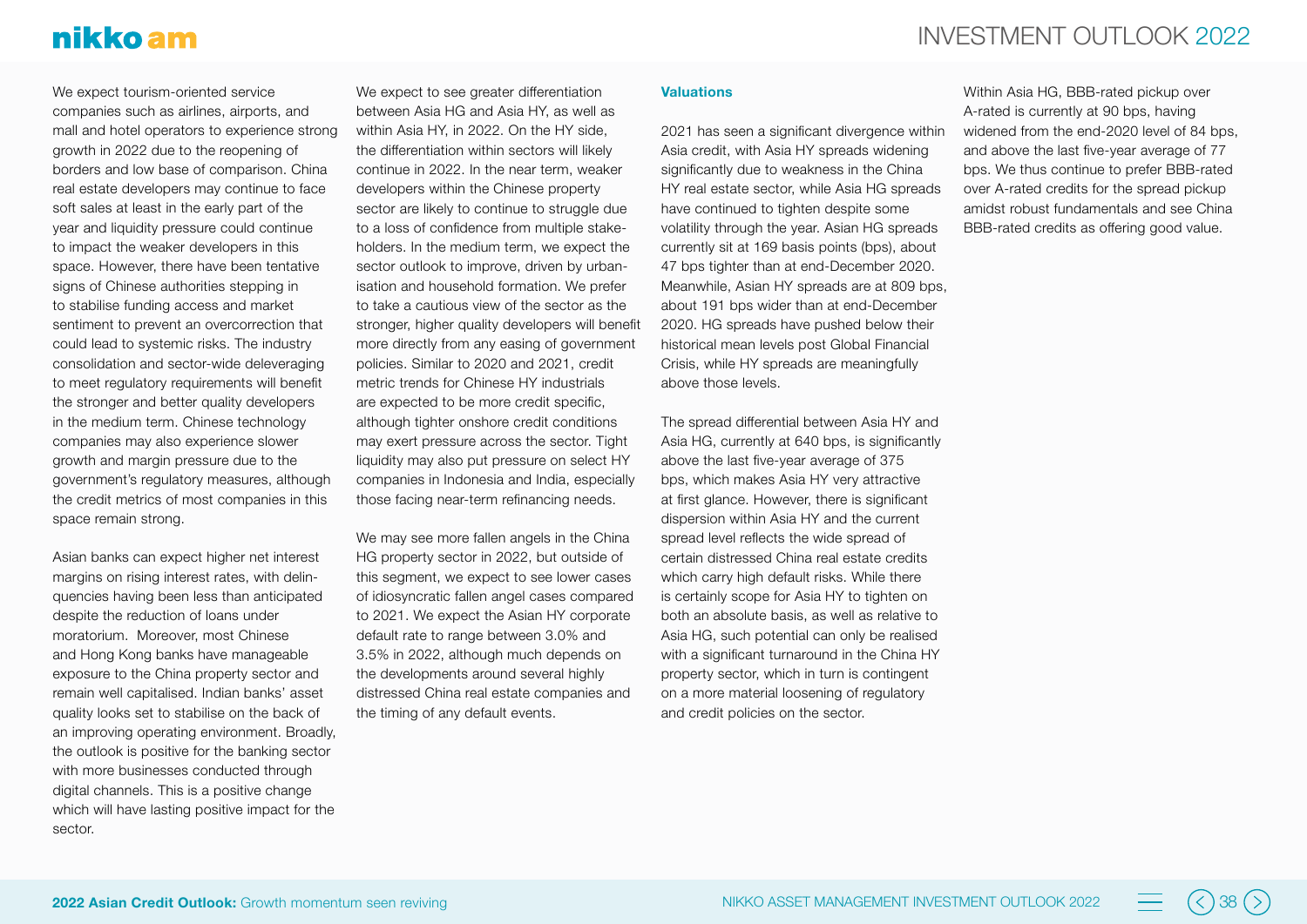#### **Chart 1: Asian High-Grade Spread**



Source: J.P. Morgan, Bloomberg, as of 23 November 2021

#### **Chart 2: Asian High-Yield Spread**



Source: J.P. Morgan, Bloomberg, as of 23 November 2021

#### **Technicals**

The technical backdrop for Asian credit is likely to remain subdued in the early part of 2022 before becoming more constructive as the year progresses. With the US Federal Reserve (Fed) having initiated the tapering of asset purchases and potentially poised to begin hiking interest rates in the second half of 2022, the demand for emerging market (EM) debt is likely to be lukewarm at the start the year with investors adopting a more cautious risk stance. Fund flows thus far, however, do not point to any 2013-style taper tantrum, and as more of the developed market monetary policy normalisation is priced in, fund flows into EM may turn more positive. The weakness of the China real estate sector has also dented investor sentiment towards Asia credit to some extent, although most of the outflows may have taken place in 2021. Any meaningful easing of property sector policies in 2022 could result in a sharp return of investor inflows given attractive valuations. In addition, we expect the demand from regional pension and insurance funds to remain robust through the year. Gross supply is likely to be roughly similar to that of 2021 at around USD 350 billion. A large part of the gross issuance will be for refinancing, leaving net issuance at a manageable level of around USD 50 billion. Chinese property USD bond issuances are likely to be limited at least through the first quarter of 2022, although there could be more opportunistic issuances by IG companies to lock in the historically low yields, as well as to fund selective merger and acquisition activities.

#### **Strategy**

The macro backdrop and robust corporate credit fundamentals remain supportive of Asia credit spreads. While we continue to monitor developments surrounding the latest Omicron COVID-19 variant, we believe that progress on vaccine rollouts, the gradual re-opening in a number of countries and still-supportive fiscal and monetary policies should revive growth momentum heading into 2022. We expect overall corporate credit fundamentals to remain robust, with earnings growth staying strong—albeit at a slightly slower pace compared to 2021. Asia corporate leverage and interest coverage are expected to remain manageable overall, although some divergence across sectors is likely.

Asia HG spreads have tightened to historical levels, and any further tightening from here will likely be modest. We retain a preference for BBB-rated credits where we see scope for spread compression against the higher quality segments. We expect US Treasury (UST) yields to have an upward bias as elevated inflation and an improving labour market nudges the Fed along the path of monetary policy normalisation. The rise in UST yields could offset the positive impact from any credit spread tightening, resulting in low-single digit positive returns for Asia HG in 2022, with carry again being a prominent driver.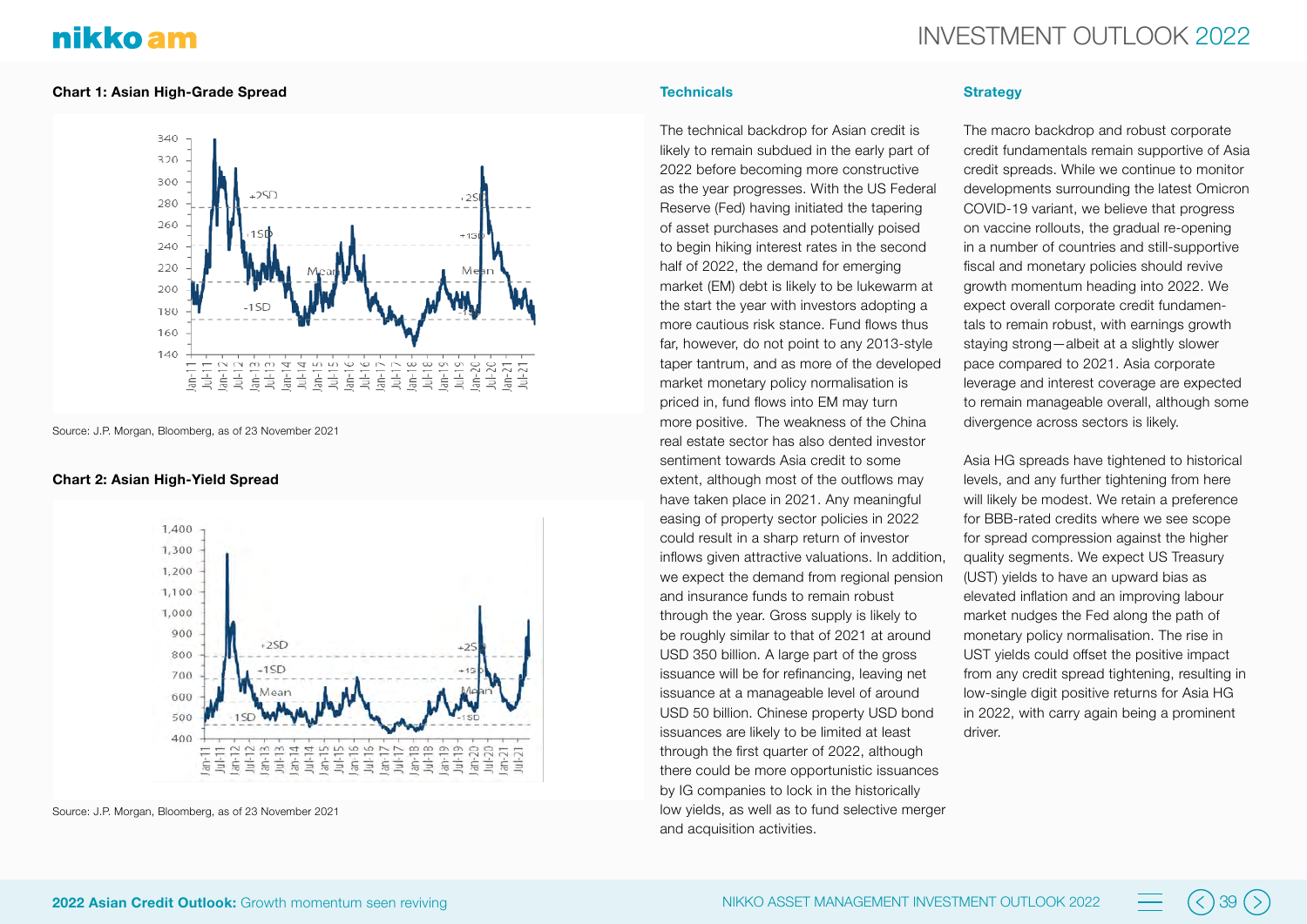Asia HY spreads are wide both on an absolute and relative basis, and we believe that there is scope for meaningful total and excess returns from spread compression. However, for this to materialise, a key catalyst in the form of significant loosening in the China property sector policy would be required. Although there have been tentative signs of authorities stepping in to stabilise credit access and market sentiment to prevent an overcorrection that could lead to systemic risks, the measures so far may mainly benefit the stronger developers. In the meantime, weak sales and liquidity pressure could continue to impact the weaker developers, potentially leading to more distress or default events. We are therefore inclined to start 2022 with a more defensive bias, preferring strong BB-rated China real estate credits, while awaiting more concrete policy easing measures. Given such a view, we also have a preference for Asia HG over Asia HY to start the year.

The key downside risks to Asian credit in 2022 include a deeper China economic slowdown, which could challenge the country's macro stability and growth outlook and in turn negatively affect the rest of Asia. Aggressive monetary policy tightening by the US and other major economies in response to prolonged elevated inflation is another downside risk. These risks could lead to a moderation of excess carry, which would be negative for EM credit technicals. Furthermore, economic recovery from the COVID-19 pandemic may suffer a setback due to the emergence of new variants

that could reduce the effectiveness of vaccines. Meanwhile, despite some recent positive developments, US-China tensions continue to simmer in the background with Washington adding more Chinese companies to its restricted trade list, citing national security reasons and foreign policy concerns.

#### **Sector Outlooks**

#### **Financials**

Market conditions are expected to normalise in 2022 for banks as well as non-bank financial companies (NBFIs). The upside for the stronger banks, particularly those in Singapore and South Korea, is that there has been fewer than anticipated delinquencies despite the reduction of loans under moratorium; in addition, another supportive factor is the very low allowances which may result in better-than-expected earnings. The banking sector can also expect higher net income margins should interest rates rise. On the flipside, normalisation could also mean the easing of bank deposit inflows on the back of flush liquidity and lower growth in mortgage loans which do not attract comparatively as much capital costs. While the concern at present for the Chinese and Hong Kong banks is their exposure to mainland China's underperforming property sector, most banks have manageable exposure in the low double-digit percent handle and are well capitalised except for a handful of the joint stock banks. For the Thai banks, which have significant exposure to the tourism industry, asset quality may modestly

weaken as support measures unwind. While the potential laggards are banks from the Philippines, where sluggish business confidence and private consumption continue to pose challenges to asset quality, it is worth noting that the country's economic growth in 3Q2021 was better than expected. In India, risks relating to the deterioration of asset quality have receded, and asset quality looks set to stabilise along with greater credit growth driven by an improving operating environment. Broadly, the outlook is positive for the banking sector and we think it worthwhile to observe the capital structure of the larger players with strong fundamentals. We see minimal non-call risk for these bonds. We also saw both banks and NBFIs conduct business through digital channels in 2021; in our view this is a positive change with a lasting impact on business performance.

In India, we prefer non-gold NBFIs as we expect strong growth on returning demand as infections subside. The gold NBFIs on the other hand are unsurprisingly susceptible to gold prices falling and leading to a smaller asset base. In China, asset management companies (AMC) could be poised to stage a comeback with the completion of the revitalisation of state-owned asset manager Huarong. Elsewhere, a travel surge would benefit the non-life insurers as travel insurance has become essential since the pandemic. More countries are also making it mandatory for inbound visitors to have travel insurance that covers pandemic-related medical expenses.

#### **Real Estate**

The Chinese property sector has seen heightened volatility in recent months. The sector's short-term fundamentals have been significantly impacted by tighter government policies, which have simultaneously hit property sales and reduced credit to developers. This has driven several weaker developers to default or to extend the maturities of their debt, while secondary market prices of other developers' bonds have dropped.

In the near term, we expect sales and liquidity to remain muted, and many of the weaker developers may continue to struggle due to a loss of confidence from multiple stakeholders. In the medium term, we expect the sector's outlook to improve due to the following factors:

- A gradual easing of government policies restoring developers' funding access
- An improvement in balance sheets and less reliance on shadow banking as developers have been required to deleverage under government regulations
- Relatively stable underlying demand for property driven by urbanisation and household formation

We expect that the stronger, higher quality developers will benefit more directly from any easing of government policies. In addition, the timing and magnitude of government policy easing, which remains key to restoring funding and confidence to the sector, is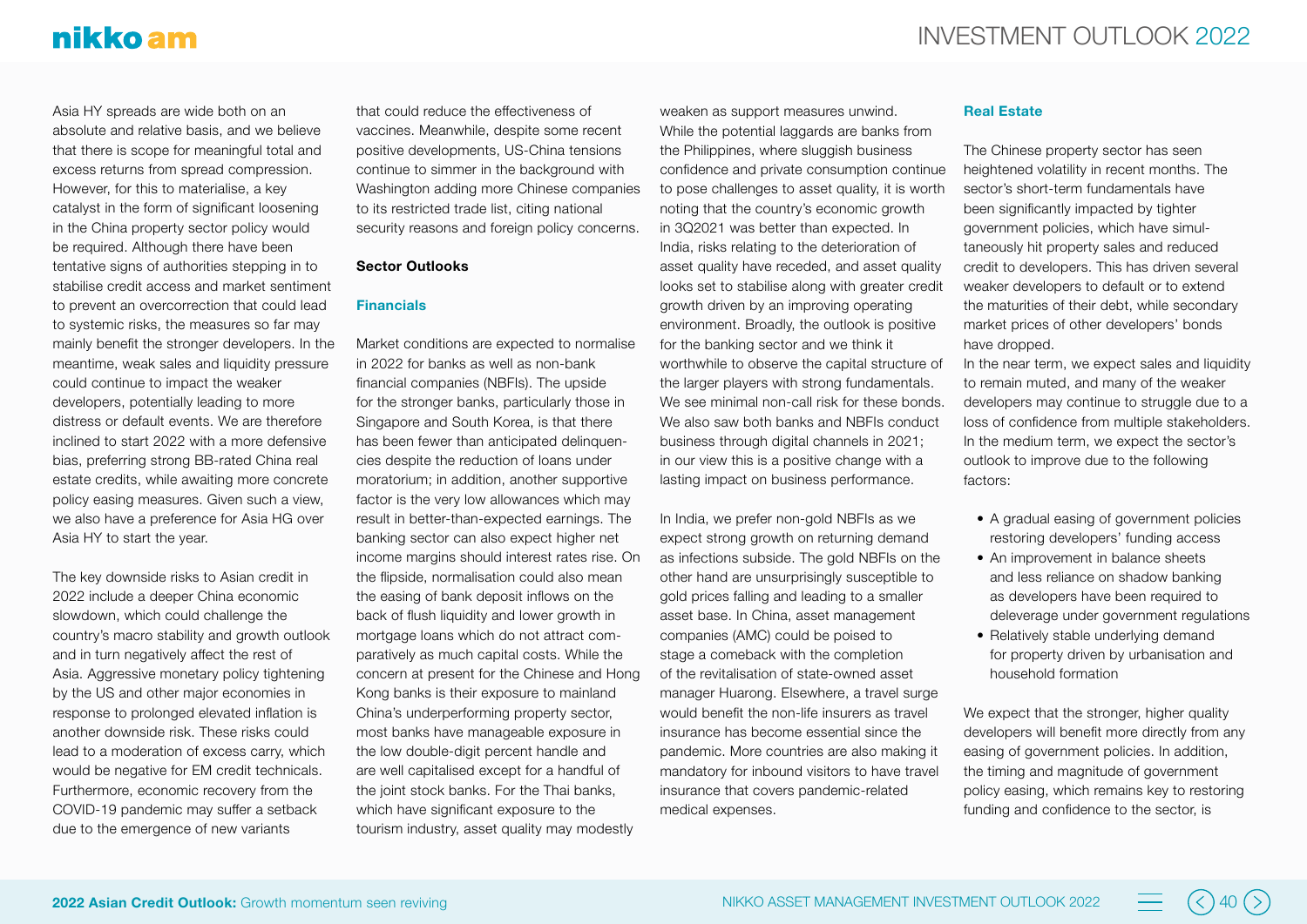relatively uncertain. As a result, we prefer to take a defensive view of the sector and favour investment grade and BB-rated property firms while we have a more cautious view on B-rated property firms.

#### **Infrastructure & Transportation**

With vaccination rates increasing globally and border restrictions being eased, we expect the credit fundamentals of the Asian aviation sector and related infrastructures to stabilise and gradually improve in 2022. We expect Asia to catch up after significantly lagging the recovery in the US and Europe. With the increasing establishment of vaccinated travel lanes ("VTLs") and the easing of quarantine requirements, a stronger recovery pace could be expected for both leisure and business travel simply thanks to the region's pent-up demand.

As for the seaport operators, most companies within our coverage have demonstrated a high level of resilience to external shocks despite the pandemic, as observed from the robust throughput volumes seen in 2021 thus far. We remain constructive on Asian seaport operators in 2022, while actively monitoring for any escalation of geopolitical disputes between China, US, EU, and Australia, which could weigh on trade throughput volumes.

#### **Technology**

In the past, leading Chinese internet companies enjoyed spectacular growth due to their monopolistic positions. However, domestic regulations were intensified in 2021 as the government aims to improve market practices on the grounds of fair competition, data security and consumer privacy. We expect tightening of regulations to continue in 2022, resulting in increased competition. In addition to the regulatory environment, we believe that the expected slowdown in macroeconomic activity in some key advertising sectors will result in weaker business growth and lower profit margins for most internet companies. Despite these challenges, most Chinese internet bond issuers have very strong capitalisation and low leverage. Due to their strong credit profile, we believe these companies are well positioned to weather the near-term operating volatility and sector downturn, and we are neutral in our view on the sector.

Consumer hardware companies were resilient performers in 2021 and their credit profiles improved. The resilient performance was driven by changes in consumer demand and the shift towards remote work amid the pandemic. Going into 2022, as the world progresses into an endemic phase, we expect performance within hardware companies to diverge. Some companies are poised to retain strong growth momentum as we see demand for their products arising from permanent structural changes

in consumer behaviour—driving supply conditions to their tightest in many years. We therefore maintain a favourable outlook on these companies. However, other companies are likely to experience weaker growth as front-loaded, pandemic-driven demand may fade due to weaker consumption and higher raw material input costs. In addition, some companies are also being hit by chip shortages and supply chain disruptions and we expect these challenges to continue into 2022. We have a cautious view of companies with less diversified supply chains and limited access to raw materials as we believe they are more prone to business interruptions.

#### **Utilities**

During the second half of 2021, we saw global natural gas shortages and record surges in coal prices resulting in power shortages in some of the world's largest economies and a loss of profitability for thermal power producers. With fuel costs still at elevated levels, we expect such conditions to last well into the first half of 2022. Furthermore, we expect thermal power producers (particularly those using coal) to be weighed down over the medium term by higher regulatory costs and capital spending as they cope with the transition to a low carbon economy.

Within the utilities sector, we have a less constructive view of thermal power producers and have a favourable view of renewable power companies, given the tailwind the

latter are likely to receive from the global transition toward cleaner energy sources. Our cautious view towards Asia Pacific thermal power producers is underpinned by elevated thermal fuel costs, higher capital spending, higher regulatory costs and lastly, tighter funding conditions—especially for coal-reliant power producers.

#### **Telecommunication**

We expect the industry consolidation observed recently in some Asian telecom markets to continue in 2022. Roaming services are expected to gradually resume as countries reopen their borders. Thus, we see a gradual recovery in revenue and earnings for most Asian telecom operators in 2022. Capital expenditure could remain high due to 5G roll outs and further investments into the broadband network made to meet increasing data consumption. However, we expect most telecom operators to keep their prudent and disciplined capital spending approach, and we thus maintain a stable outlook on their overall credit profiles. We are broadly neutral on the sector.

#### **Oil & Gas**

Crude oil supply-demand dynamics are seen supporting prices in 2022. Oil supply is expected to remain tight into 1Q2022 and then gradually ease towards the remainder of the year. The supply of oil is expected to increase gradually based on an agreement reached by OPEC+ members in July 2021,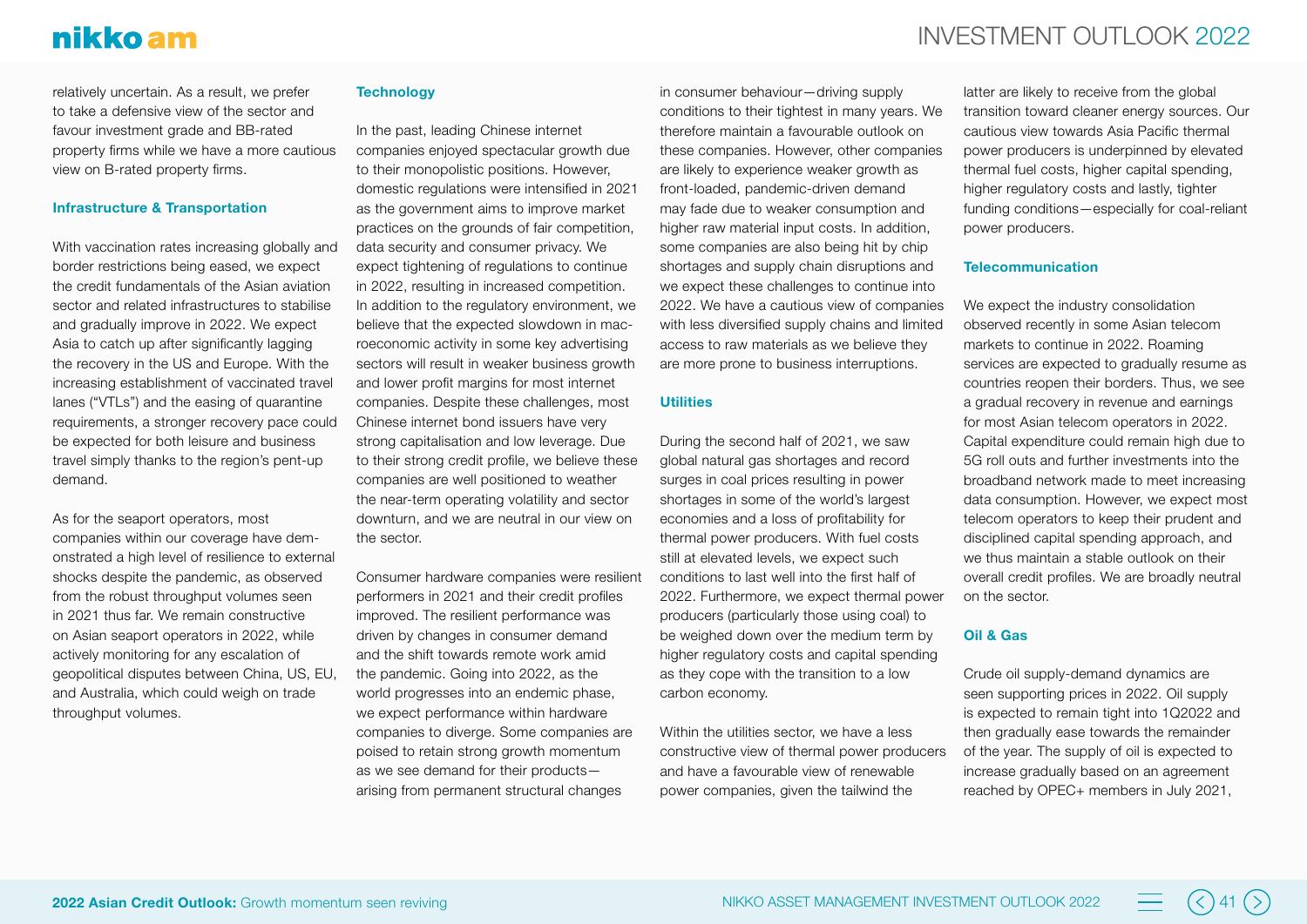leading to an eventual normalisation of oil prices. Demand for oil is expected to reach pre-pandemic levels in 2022 as economies recover and travelling resumes.

In the medium- to long-term, we believe that global decarbonisation efforts will dictate the outlook for oil prices. This will likely place a lid on oil majors' hydrocarbon investments aimed towards continued exploration and production activity. As notional demand for oil is expected to be inelastic in the initial years, supply-side dynamics are likely to be the main driver of oil prices. In such a scenario, we expect oil prices to remain high and well supported.

Asian oil & gas companies in the upstream segment are expected to enjoy strong profits in 2022 thanks to higher prices and volume recovery. As for the companies in the downstream segment, we also expect their profitability to recover as refining margins improve from a low base. As a result, we believe that credit metrics will remain strong. Asian national oil companies will continue to enjoy strong government support. Despite the structural shift away from fossil fuels, these companies are still expected to be of high strategic importance in ensuring energy security to their net oil importing nations for many years to come. We are neutral on the Asian oil & gas sector.

#### BACK TO TABLE OF CONTENTS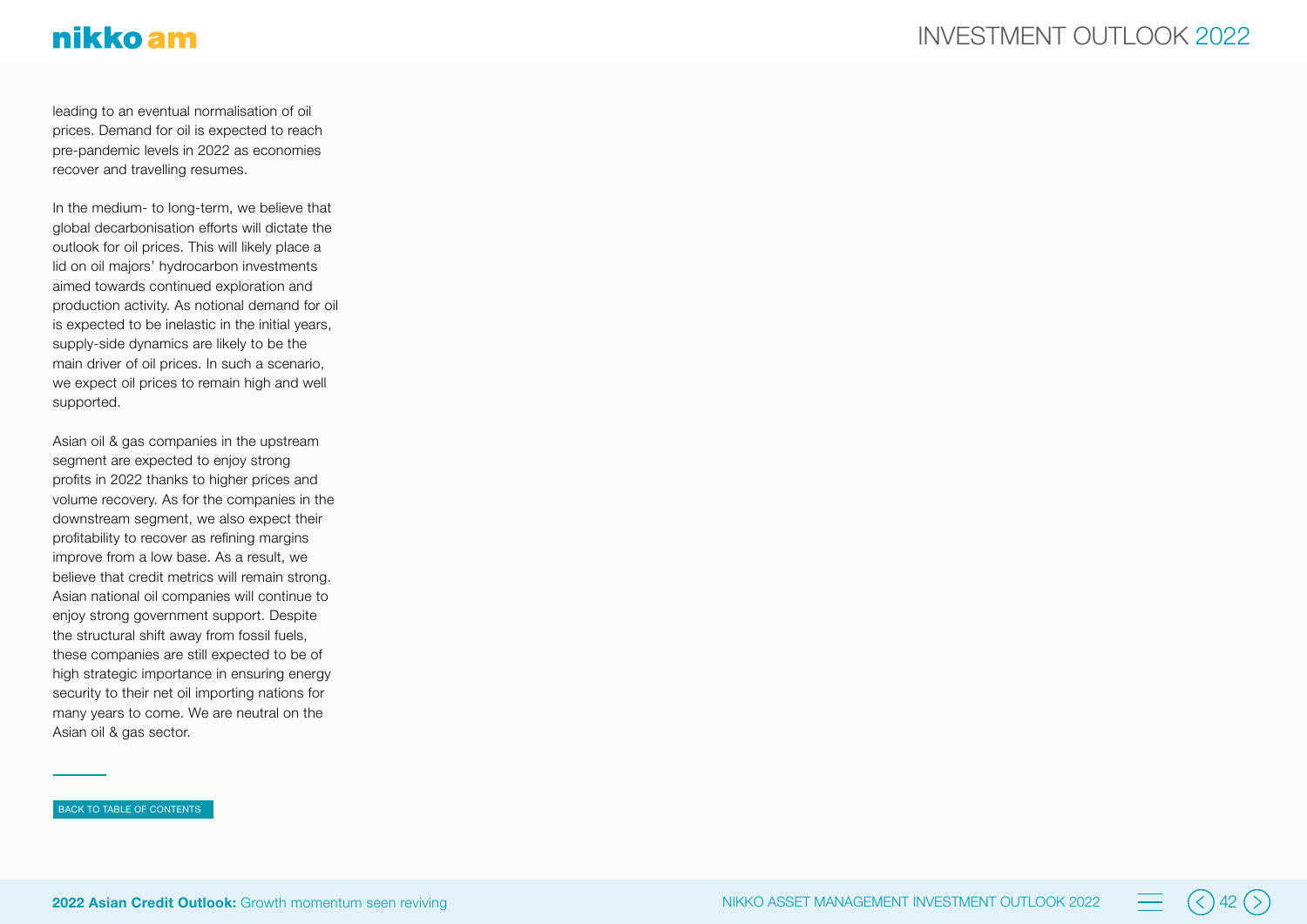2022 New Zealand Fixed Income **Outlook** 

## Boxing on into 2022

By Fergus McDonald, Head of Bonds & Currency

#### **Boxing on into 2022: A financial markets perspective**

For a nation that prides itself on punching above its weight in all we do, 2021 has seen us bobbing and weaving against the ropes somewhat, as we've fought the economic impact of an enduring COVID-19 pandemic. We may have been down in some places, but we're certainly not out.

The blows we've taken have been felt keenly by the bond and equity markets, which after years of delivering strong returns to New Zealand investors have this year underperformed their global counterparts. However, while the NZX has waned, private equity has waxed with many companies, particularly in the tech sector, attracting global interest.

Our export sector continues to underpin our recovery—not least through our dairy industry which, despite its many criticisms, has this year poured billions of dollars into New Zealand's economy to help make up for the lost output from international tourism, education and hospitality. Add in our still buoyant commercial and residential property markets, and from a macro level we can see that total economic activity has held up well. The question on all of our lips though, is will this continue?

#### **Red flags near and far**

To look forward, we still need to look back. In the past New Zealand has been able to rely on a growing population to add momentum to its economic growth rates. But with immigration having been stalled by the pandemic, and the increasing likelihood

of more Kiwis looking offshore for opportunities or feeling less inclined to return home, at least in the short term, we look set to remain handicapped by a countrywide skills shortage. Without this growth potential, I believe we'll see the official cash rate (OCR) peaking earlier than the Reserve Bank of New Zealand (RBNZ) and financial markets are currently pricing.

There are also global threats to New Zealand's economic wellbeing that have been signalled this year. The US is starting to tighten its monetary policy—a move that will likely slow the world's largest economy and the largest buyer of consumer goods. China's growth rate is also likely to slow, which has implications for our export sector and therefore our overall prosperity. Given that it's our top export destination, China's aging population and falling birth rate remains a longer-term concern.

#### **Life gets in the way**

So called "black swan" events that impact global economies, like the COVID-19 pandemic, are unpredictable but also increasingly less unexpected. Natural disasters that are still termed "one-in-ahundred-year" phenomena seem to now occur with far greater frequency than their nomenclature suggests; while developments as varied as Brexit, armed conflict, the GFC and nuclear meltdowns continue to offer regular reminders that we don't need to rely on Mother Nature to put ourselves on the back foot. We also can't ignore the impact of the possible emergence of further COVID variants.

With the first economic policy response from central banks to such events being to cut interest rates, my point here is that life has this uncanny knack of simply getting in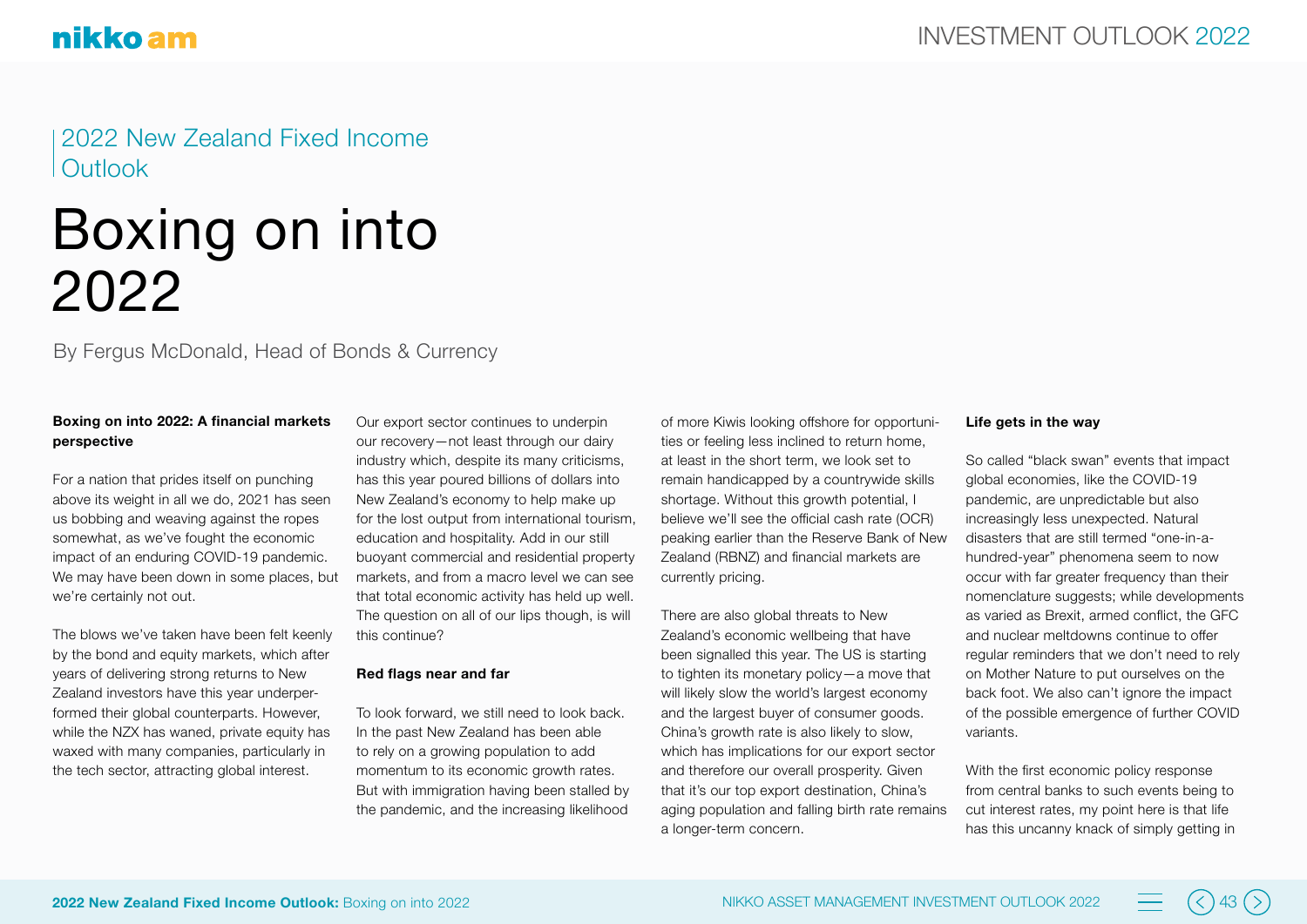## nikko am

the way. So, while the RBNZ is forecasting raising the cash rate by 2.6% by the end of 2023, it may not get the chance to push it this high if, indeed, life gets in the way again.

#### **Housing**

We all know of the negative impact rising mortgage rates have on the housing market. But this is by no means the only headwind the sector now faces—particularly in our biggest centre, Auckland. In the year to June 2021, Auckland's population actually fell for the first time on record, as immigration was strangled by the pandemic and an increasing number of Aucklanders reacted to it by heading for the provinces. Another example of life getting in the way.

The corollary of this is that 2022 will likely see more developers put their plans on hold as demand for new builds decline. I expect the pace of house price growth to reduce and then plateau, which will take some of the heat out of both the sales and construction sectors.

#### **More than just a numbers game**

Supporting the country's wellbeing through economic growth isn't all just about numbers. Nurturing the feeling of inclusiveness; providing a good education for our children; letting families grow up in healthy homes in safe neighbourhoods; having a well-resourced health sector; providing the

elderly and needy with dignity and support: and even supporting the business community in times of crisis are all things we can and should strive to achieve.

These things take money. Some of them, a lot of money. That's why having economic settings that support healthy business and export sectors and encourage an environment that provides jobs and income for all New Zealanders matters.

Creating the right economic settings for our emerging tech and innovation sectors to thrive is central to our future well-being. The economic and employment impact of the New Zealand tech sector over the last decade has been huge. Rocket Lab, Xero, Weta Digital, Zuru … these are all home grown businesses attracting huge global investor attention while providing Kiwis with highly paid work and the opportunity to further develop and enhance their talents.

Alongside our tech sector, let's not forget that there is also the upside potential of the down-trodden hospitality, tourism and education sectors coming back to life as 2022 progresses. If this bounce back is to occur, it will add significantly to the strong performance of the export sector that has helped sustain New Zealand income levels over the dark days of the pandemic lockdowns.

#### **But let's end with some numbers nonetheless**

With the caveat that if the last two years have shown us anything, it's surely the folly of making predictions, I'll stick out my neck sufficiently to say that inflation, the OCR and long-term bond yields will all peak in 2022. Long-term bond yields are likely to peak before the OCR tightening cycle is complete, and I'm picking that the CPI will likely reach its highest point by mid-2022. Pending no further extended lockdowns from other COVID variants, I'd expect the Delta variant rebound to have lost its momentum by September, at a time when house prices are stalling and migrant numbers remain low. Collectively these influences will reduce the pressure for interest rates to rise further.

#### BACK TO TABLE OF CONTENTS

**2022 New Zealand Fixed Income Outlook:** Boxing on into 2022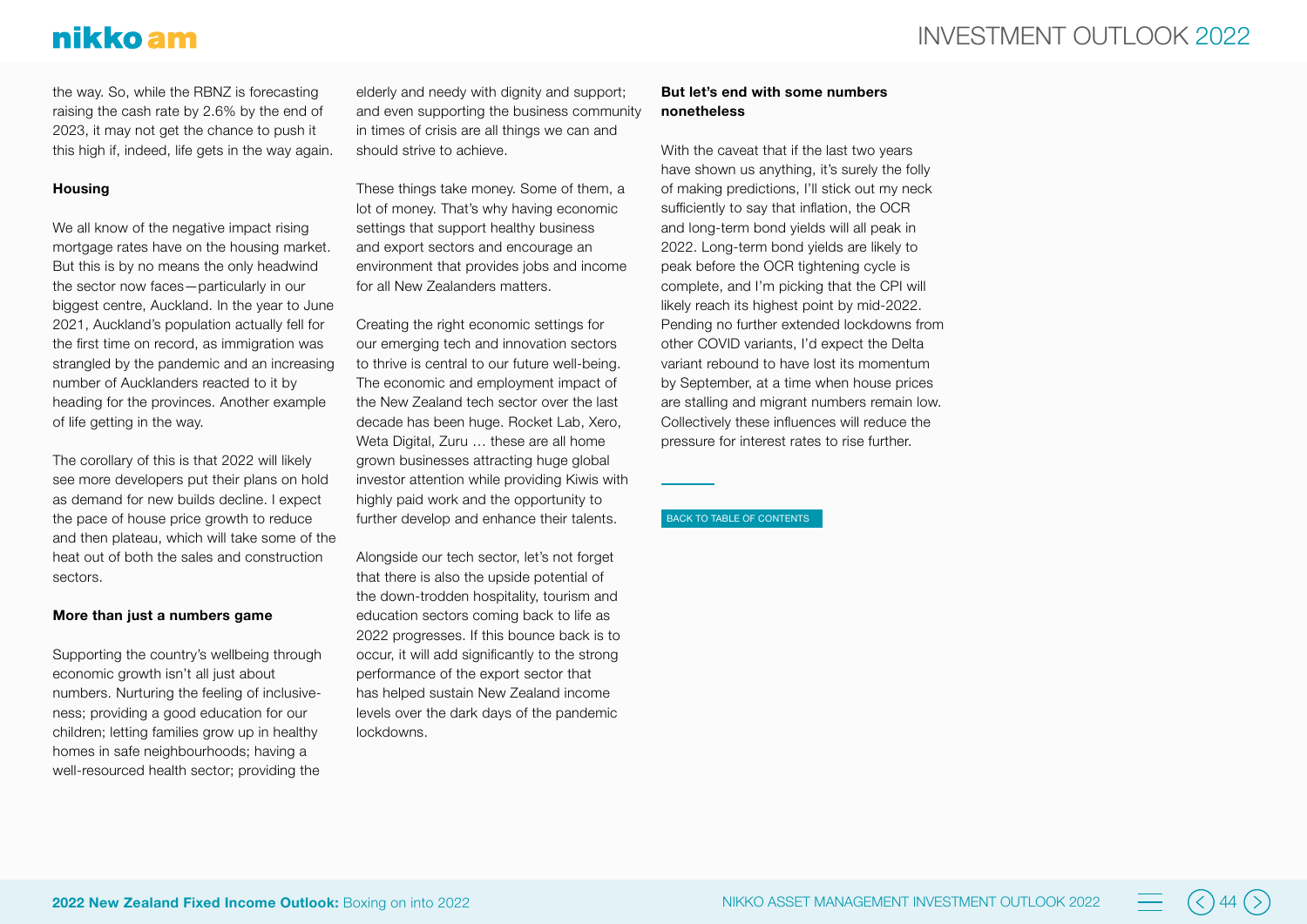## Contact Us

#### **Japan - Nikko Asset Management Co., Ltd.**

Address: Midtown Tower, 9-7-1 Akasaka, Minato-ku, Tokyo, 107-6242, Japan Tel: +81-(0)3-6447-6000 Fax: +81-(0)3-6447-6001 Website:<https://en.nikkoam.com/> Institutional client services: [InternationalSalesPlanningDept@nikkoam.com](mailto:InternationalSalesPlanningDept%40nikkoam.com?subject=)

#### **Singapore - Nikko Asset Management Asia Limited**

Address: 12 Marina View, #18-02 Asia Square Tower 2, Singapore 018961 Tel: +65-6500-5700 / 1-800-535-8025 Fax: +65-6534-5183 Website:<https://www.nikkoam.com.sg/> Institutional client services: [SGinstitbusinessdev@nikkoam.com](mailto:SGinstitbusinessdev%40nikkoam.com?subject=) Intermediary client services: [SGintermedbusinessdev@nikkoam.com](mailto:SGintermedbusinessdev%40nikkoam.com?subject=)

#### **New Zealand - Nikko Asset Management New Zealand Limited**

Address: Level 17, Vero Centre, 48 Shortland Street, Auckland 1010, New Zealand Tel: +64-9-307-6363 Fax: +64-9-307-6399 Website:<https://www.nikkoam.co.nz/> Institutional client services: [NZenquiries@nikkoam.com](mailto:NZenquiries%40nikkoam.com?subject=)

#### **EMEA - Nikko Asset Management Europe Ltd**

Address: Level 5, City Tower, 40 Basinghall Street, London EC2V 5DE, United Kingdom Tel: +44-20-7796-9866 Website:<https://emea.nikkoam.com/> Institutional client services: [EMEAenquiries@nikkoam.com](mailto:EMEAenquiries%40nikkoam.com?subject=)

 **Germany - Nikko Asset Management Luxembourg S.A. (German Branch**) Address: Tower 185, Friedrich-Ebert-Anlage 35 - 37, 60327, Frankfurt am Main, Germany Tel: +49-(0)-69-505047-301

Website: [https://www.nikkoam.de/](https://www.nikkoam.de) Institutional client services: [EMEAenquiries@nikkoam.com](mailto:EMEAenquiries%40nikkoam.com?subject=)

#### **Luxembourg - Nikko Asset Management Luxembourg S.A.**

Address: Private Business Centre, 32 – 36, Boulevard d'Avranches L-1160, Luxembourg Tel: +352 264 979 2209 Website: https://emea.nikkoam.com/ Institutional client services: [Luxenquiries@nikkoam.com](mailto:Luxenquiries%40nikkoam.com?subject=)

#### **Americas - Nikko Asset Management Americas, Inc.**

Address: 605 Third Avenue, 38th Floor, New York, NY 10158, U.S.A. Tel: +1-212-610-6100 Fax: +1-212-610-6140 Website: <https://americas.nikkoam.com/> Institutional client services: [USsalesinquiries@nikkoam.com](mailto:USsalesinquiries%40nikkoam.com?subject=)

#### **Hong Kong - Nikko Asset Management Hong Kong Limited**

Address: 24/F Man Yee Building, 60-68 Des Voeux Road Central, Hong Kong Tel: +852-3940-3900 Fax: +852-3940-3904 Website: <https://www.nikkoam.com.hk/> Institutional client services: [HKinstitbiz@nikkoam.com](mailto:HKinstitbiz%40nikkoam.com?subject=)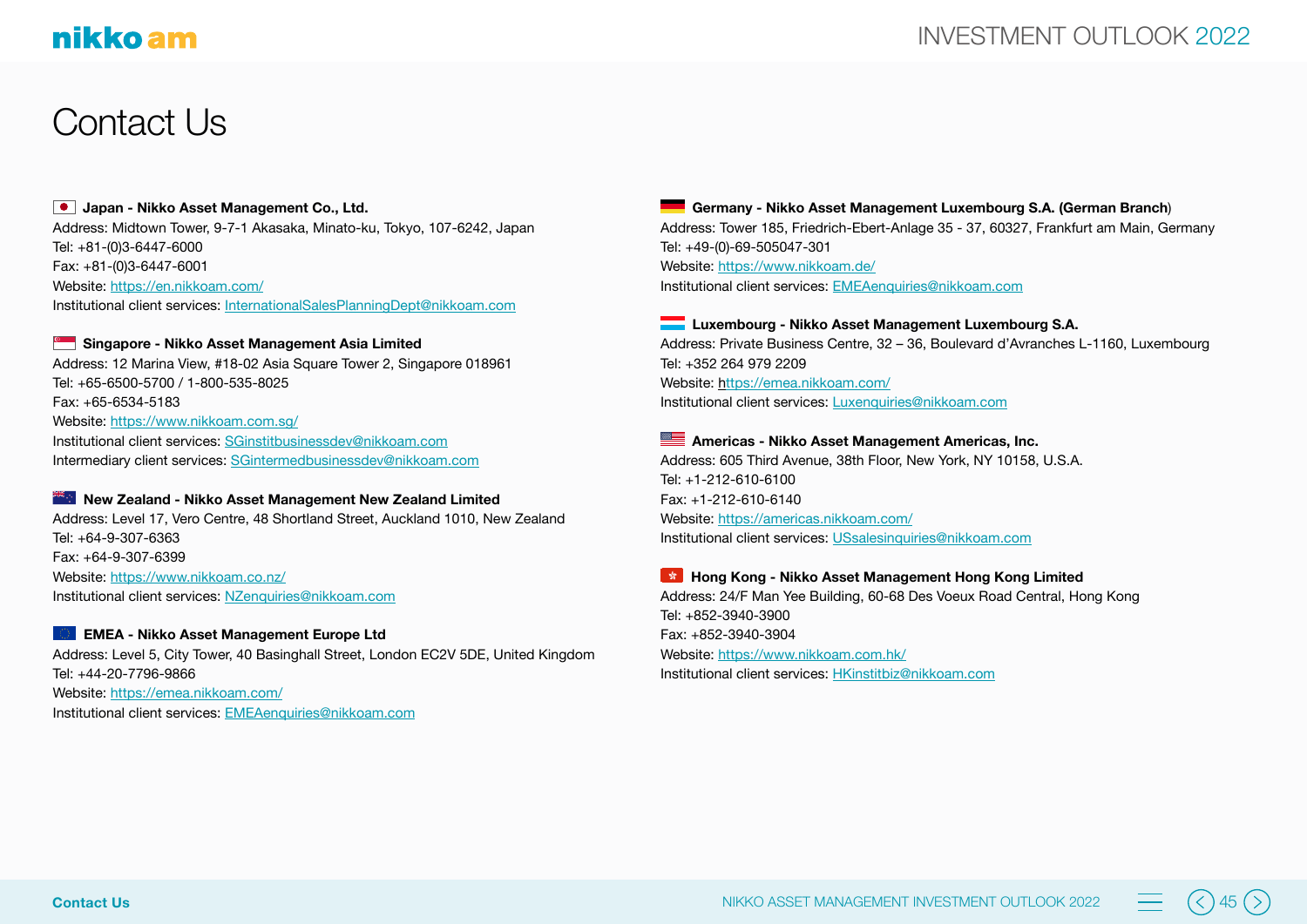## Important information

This document is prepared by Nikko Asset Management Co., Ltd. and/or its affiliates (Nikko AM) and is for distribution only under such circumstances as may be permitted by applicable laws. This document does not constitute personal investment advice or a personal recommendation and it does not consider in any way the objectives, financial situation or needs of any recipients. All recipients are recommended to consult with their independent tax, financial and legal advisers prior to any investment.

This document is for information purposes only and is not intended to be an offer, or a solicitation of an offer, to buy or sell any investments or participate in any trading strategy. Moreover, the information in this document will not affect Nikko AM's investment strategy in any way. The information and opinions in this document have been derived from or reached from sources believed in good faith to be reliable but have not been independently verified. Nikko AM makes no guarantee, representation or warranty, express or implied, and accepts no responsibility or liability for the accuracy or completeness of this document. No reliance should be placed on any assumptions, forecasts, projections, estimates or prospects contained within this document. This document should not be regarded by recipients as a substitute for the exercise of their own judgment. Opinions stated in this document may change without notice.

In any investment, past performance is neither an indication nor guarantee of future performance and a loss of capital may occur. Estimates of future performance are based on assumptions that may not be realised. Investors should be able to withstand the loss of any principal investment. The mention of individual securities, sectors, regions or countries within this document does not imply a recommendation to buy or sell.

Nikko AM accepts no liability whatsoever for any loss or damage of any kind arising out of the use of all or any part of this document, provided that nothing herein excludes or restricts any liability of Nikko AM under applicable regulatory rules or requirements.

All information contained in this document is solely for the attention and use of the intended recipients. Any use beyond that intended by Nikko AM is strictly prohibited.

#### **Japan**

The information contained in this document pertaining specifically to the investment products is not directed at persons in Japan nor is it intended for distribution to persons in Japan. Registration Number: Director of the Kanto Local Finance Bureau (Financial Instruments firms) No. 368 Member Associations: The Investment Trusts Association, Japan/Japan Investment Advisers Association.

#### **United Kingdom and rest of Europe**

This document is communicated by Nikko Asset Management Europe Ltd, which is authorised and regulated in the United Kingdom by the Financial Conduct Authority (the FCA) (FRN 122084). This document constitutes a financial promotion for the purposes of the Financial Services and Markets Act 2000 (as amended) (FSMA) and the rules of the FCA in the United Kingdom, and is directed at professional clients as defined in the FCA Handbook of Rules and Guidance.

#### **United States**

This document may not be duplicated, quoted, discussed or otherwise shared without prior consent. Any offering or distribution of a Fund in the United States may only be conducted via a licensed and registered broker-dealer or a duly qualified entity. Nikko Asset Management Americas, Inc. is a United States Registered Investment Adviser.

#### **Singapore**

This document is for information to institutional investors as defined in the Securities and Futures Act (Chapter 289), and intermediaries only. Nikko Asset Management Asia Limited (Co. Reg. No. 198202562H) is regulated by the Monetary Authority of Singapore.

#### **Hong Kong**

This document is for information to professional investors as defined in the Securities and Futures Ordinance, and intermediaries only. The contents of this document have not been reviewed by the Securities and Futures Commission or any regulatory authority in Hong Kong. Nikko Asset Management Hong Kong Limited is a licensed corporation in Hong Kong.

#### **New Zealand**

This document is issued in New Zealand by Nikko Asset Management New Zealand Limited (Company No. 606057, FSP22562). It is for the use of wholesale clients, researchers, licensed financial advisers and their authorised representatives only.

#### **Kingdom of Bahrain**

The document has not been approved by the Central Bank of Bahrain which takes no responsibility for its contents. No offer to the public to purchase the Strategy will be made in the Kingdom of Bahrain and this document is intended to be read by the addressee only and must not be passed to, issued to, or shown to the public generally.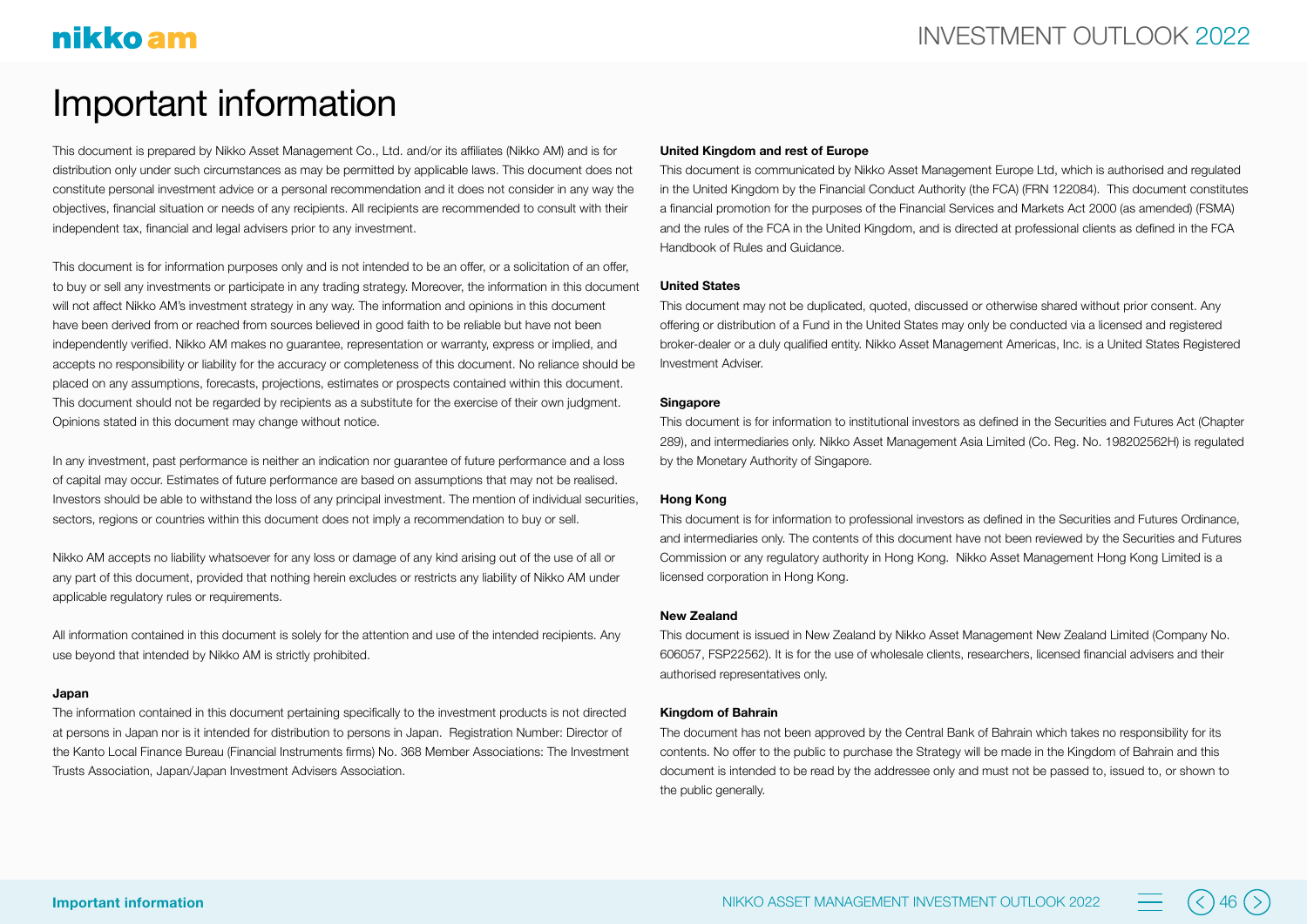#### **Kuwait**

This document is not for general circulation to the public in Kuwait. The Strategy has not been licensed for offering in Kuwait by the Kuwaiti Capital Markets Authority or any other relevant Kuwaiti government agency. The offering of the Strategy in Kuwait on the basis a private placement or public offering is, therefore, restricted in accordance with Decree Law No. 7 of 2010 and the bylaws thereto (as amended). No private or public offering of the Strategy is being made in Kuwait, and no agreement relating to the sale of the Strategy will be concluded in Kuwait. No marketing or solicitation or inducement activities are being used to offer or market the Strategy in Kuwait.

#### **Kingdom of Saudi Arabia**

This document is communicated by Nikko Asset Management Europe Ltd (Nikko AME), which is authorised and regulated by the Financial Services and Markets Act 2000 (as amended) (FSMA) and the rules of the Financial Conduct Authority (the FCA) in the United Kingdom (the FCA Rules). This document should not be reproduced, redistributed, or sent directly or indirectly to any other party or published in full or in part for any purpose whatsoever without a prior written permission from Nikko AME.

This document does not constitute investment advice or a personal recommendation and does not consider in any way the suitability or appropriateness of the subject matter for the individual circumstances of any recipient. In providing a person with this document, Nikko AME is not treating that person as a client for the purposes of the FCA Rules other than those relating to financial promotion and that person will not therefore benefit from any protections that would be available to such clients.

Nikko AME and its associates and/or its or their officers, directors or employees may have or have had positions or material interests, may at any time make purchases and/or sales as principal or agent, may provide or have provided corporate finance services to issuers or may provide or have provided significant advice or investment services in any investments referred to in this document or in related investments. Relevant confidential information, if any, known within any company in the Nikko AM group or Sumitomo Mitsui Trust Holdings group and not available to Nikko AME because of regulations or internal procedure is not reflected in this document. The investments mentioned in this document may not be eligible for sale in some states or countries, and they may not be suitable for all types of investors.

#### **Oman**

The information contained in this document nether constitutes a public offer of securities in the Sultanate of Oman as contemplated by the Commercial companies law of Oman (Royal decree 4/74) or the Capital Markets Law of Oman (Royal Decree80/98, nor does it constitute an offer to sell, or the solicitation of any offer to buy non-Omani securities in the Sultanate of Oman as contemplated by Article 139 of the Executive Regulations to the Capital Market law (issued by Decision No. 1/2009). This document is not intended to lead to the conclusion of any contract of whatsoever nature within the territory of the Sultanate of Oman.

#### **Qatar (excluding QFC)**

The Strategies are only being offered to a limited number of investors who are willing and able to conduct an independent investigation of the risks involved in an investment in such Strategies. The document does not constitute an offer to the public and should not be reproduced, redistributed, or sent directly or indirectly to any other party or published in full or in part for any purpose whatsoever without a prior written permission from Nikko Asset Management Europe Ltd (Nikko AME). No transaction will be concluded in your jurisdiction and any inquiries regarding the Strategies should be made to Nikko AME.

#### **United Arab Emirates (excluding DIFC)**

This document and the information contained herein, do not constitute, and is not intended to constitute, a public offer of securities in the United Arab Emirates and accordingly should not be construed as such. The Strategy is only being offered to a limited number of investors in the UAE who are (a) willing and able to conduct an independent investigation of the risks involved in an investment in such Strategy, and (b) upon their specific request.

The Strategy has not been approved by or licensed or registered with the UAE Central Bank, the Securities and Commodities Authority or any other relevant licensing authorities or governmental agencies in the UAE. This document is for the use of the named addressee only and should not be given or shown to any other person (other than employees, agents or consultants in connection with the addressee's consideration thereof).

No transaction will be concluded in the UAE and any inquiries regarding the Strategy should be made to Nikko Asset Management Europe Ltd.

#### **Republic of Korea**

This document is being provided for general information purposes only, and shall not, and under no circumstances is, to be construed as, an offering of financial investment products or services. Nikko AM is not making any representation with respect to the eligibility of any person to acquire any financial investment product or service. The offering and sale of any financial investment product is subject to the applicable regulations of the Republic of Korea. Any interests in a fund or collective investment scheme shall be sold after such fund is registered under the private placement registration regime in accordance with the applicable regulations of the Republic of Korea, and the offering of such registered fund shall be conducted only through a locally licensed distributor.